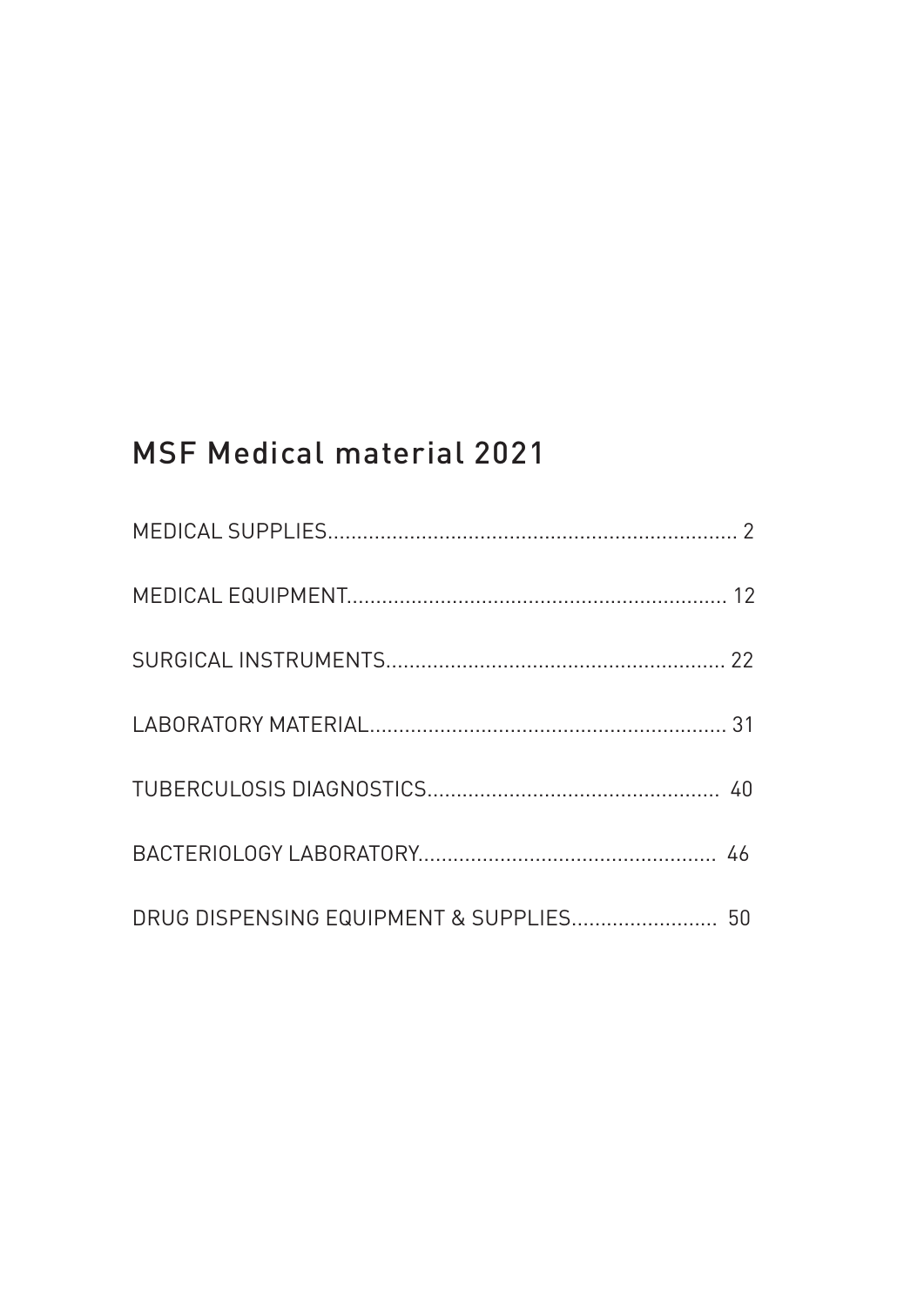<span id="page-1-0"></span>

| <b>CATHETERS, TUBES &amp; DRAINS</b>                         |
|--------------------------------------------------------------|
| ADMINISTRATION SET EN, gravity, ENPlus/ENFit, ster.,s.u.     |
| OROPHARYNGEAL AIRWAY, s.u., non ster., 40mm, ID 3.0mm, pink  |
| OROPHARYNGEAL AIRWAY, s.u., non ster., 50mm, ID 3.5mm, blue  |
| OROPHARYNGEAL AIRWAY, s.u., non ster., 60mm, ID 4.0mm, black |
| OROPHARYNGEAL AIRWAY, s.u., non ster., 70mm, ID 4.0mm, white |
| OROPHARYNGEAL AIRWAY, s.u., non ster., 80mm, ID 4.5mm, green |
| OROPHARYNGEAL AIRWAY, s.u. non ster., 90mm, ID 4.5mm, yellow |
| OROPHARYNGEAL AIRWAY, s.u. non ster., 100mm, ID 5.0mm, red   |
| (intestinal ostomy bag) PERISTOMAL DRESSING, paste 60 g tube |
| INTESTINAL OSTOMY BAG Ø 45mm, 780 ml, drainable, transp.     |
| INTESTINAL OSTOMY BAG Ø 55mm, 780ml, drainable, transp.      |
| INTESTINAL OSTOMY BAG Ø 70mm, 780ml, drainable, transp.      |
| PERISTOMAL DRESSING RING, 98 x 2.3mm (16.5g)                 |
| OSTOMY PLATE, flat, Ø 45 mm (13-30 mm)                       |
| OSTOMY PLATE, flat, Ø 55 mm (13-40 mm)                       |
| OSTOMY PLATE, flat, Ø 70 mm (13-55 mm)                       |
| URINE BAG 2 l, drain., non-ret. valves, sampling port, ster. |
| URINE FLOWMETER, grad. 400ml overflow 2l drain. bag, ster.   |
| BALLOON + CATHETER, POST-PARTUM HAEMORRHAGE, 500 ml          |
| WOUNDPOUCH, Ø 75 mm, 450 ml, drainable, window, ster. s.u.   |
| WOUNDPOUCH, 10x20cm, 1900ml, drainable, window, ster. s.u.   |
| FILTER, BREATHING CIRCUIT, 22M/15F, adult/child, s.u.        |
| FILTER, BREATHING CIRCUIT, 15M/15F, neonate, s.u.            |
| FILTER, BREATHING CIRCUIT + HME, 22M/15F, adult, s.u.        |
| FILTER, BREATHING CIRCUIT + HME, 22M/15F, child, s.u.        |
| NASAL OXYGEN CANNULA, 2 prongs + tube, adult                 |
| NASAL OXYGEN CANNULA, 2 prongs + tube, neonate               |
| NASAL OXYGEN CANNULA, 2 prongs + tube, paediatric            |
| NASAL OXYGEN CANNULA, 2 prongs + tube, premature low flow    |
| SUPRAPUBIC PUNCTURE SET, CH10, adult, sterile, s.u.          |
| CATHETER URETERAL, sterile, s.u., CH5                        |
| CATHETER URETERAL, sterile, s.u., CH6                        |
| CATHETER URETERAL, sterile, s.u., CH7                        |
| URINARY CATHETER, nelaton, sterile, s.u., CH 10, 40 cm       |
| URINARY CATHETER, nelaton, sterile, s.u., CH 10 20cm approx  |
| URINARY CATHETER, FOLEY 2 way, balloon, sterile, s.u., CH06  |
| URINARY CATHETER, FOLEY 2 way, balloon, sterile, s.u., CH08  |
| URINARY CATHETER, FOLEY 2 way, balloon, sterile, s.u., CH10  |
| URINARY CATHETER, FOLEY 2 way, balloon, sterile, s.u., CH12  |
| URINARY CATHETER, FOLEY 2 way, balloon, sterile, s.u., CH14  |
| URINARY CATHETER, FOLEY 2 way, balloon, sterile, s.u., CH16  |
| URINARY CATHETER, FOLEY 2 way, balloon, sterile, s.u., CH18  |
| URINARY CATHETER, FOLEY 2 way, balloon, sterile, s.u., CH20  |
| URINARY CATHETER, FOLEY 2 way, SI, baloon, ster, s.u., CH14  |
| URINARY CATHETER, FOLEY 2 way, SI, baloon, ster, s.u., CH16  |
| URINARY CATHETER, FOLEY 2 way, SI, baloon, ster, s.u., CH18  |
| CONNECTOR, biconical, asym., ext Ø 7-11 & 10-13mm, autoclav  |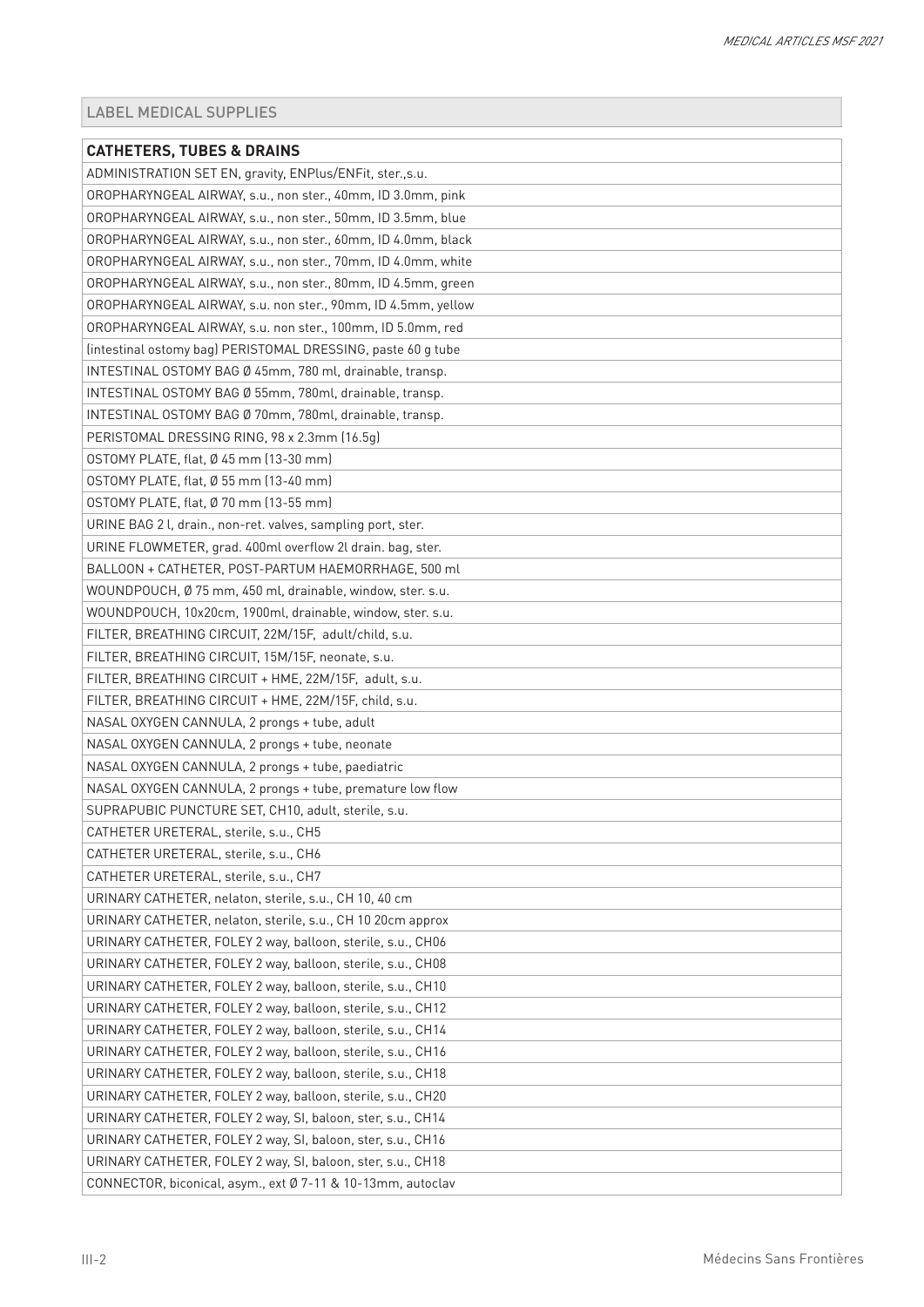| CONNECTOR, biconical, symmetrical, ext. Ø 7-11 mm, autoclav. |
|--------------------------------------------------------------|
| CPAP 0-Two single use SET, mask n°3 child, + manometer       |
| CPAP 0-Two single use SET, mask n°4 adult, + manometer       |
| CPAP 0-Two single use SET, mask n°5 Large adult, + manometer |
| DRAIN, DELBET, CORRUGATED SHEET, sterile, min 3 cm x 25 cm   |
| DRAIN, PENROSE, TUBULAR, sterile, Ø 1cm, min. 22 cm          |
| DRAINAGE, THORACIC, complete set, sterile, s.u., CH14        |
| DRAINAGE, THORACIC, complete set, sterile, s.u., CH24        |
| DRAIN, THORACIC, sterile, s.u., CH12                         |
| DRAIN, THORACIC, sterile, s.u., CH28                         |
| DRAIN, THORACIC, sterile, s.u., CH32                         |
| (drainage, thoracic), VALVE NON RETURN, suction & pressure   |
| ENTERAL FEEDING RESERVOIR, top fill, 500 ml, + cap           |
| ENTERAL FEEDING RESERVOIR, top fill, >=1000 ml, + cap        |
| ENDOTRACHEAL TUBE INTRODUCER, sterile, s.u., CH06, 50 cm     |
| ENDOTRACHEAL TUBE INTRODUCER, sterile, s.u., CH10, 70 cm     |
| ENDOTRACHEAL TUBE INTRODUCER, sterile, s.u., CH15, 70 cm     |
| OXYGEN FACE MASK, simple, with tubing, adult size            |
| OXYGEN FACE MASK, simple, with tubing, paediatric size       |
| OXYGEN FACE MASK, non-rebreathing + tubing, adult            |
| OXYGEN FACE MASK, non-rebreathing + tubing, paediatric       |
| (aspiration dev. MVA Plus) CANNULA EasyGRIP, Ø 4 mm          |
| (aspiration dev. MVA Plus) CANNULA EasyGRIP, Ø 5 mm          |
| (aspiration dev. MVA Plus) CANNULA EasyGRIP, Ø 6 mm          |
| (aspiration dev. MVA Plus) CANNULA EasyGRIP, Ø 7 mm          |
| (aspiration dev. MVA Plus) CANNULA EasyGRIP, Ø 8 mm          |
| (aspiration dev. MVA Plus) CANNULA EasyGRIP, Ø 9 mm          |
| (aspiration dev. MVA Plus) CANNULA EasyGRIP, Ø 10mm          |
| (aspiration dev. MVA Plus) CANNULA EasyGRIP, Ø 12mm          |
| ASPIRATION DEVICE, MVA PLUS (Ipas), 60 ml, autoclavable      |
| NASOPHARYNGEAL AIRWAY, Robertazzi type, CH20, sterile, s.u.  |
| NASOPHARYNGEAL AIRWAY, Robertazzi type, CH22, sterile, s.u.  |
| NASOPHARYNGEAL AIRWAY, Robertazzi type, CH24, sterile, s.u.  |
| NASOPHARYNGEAL AIRWAY, Robertazzi type, CH26, sterile, s.u.  |
| NASOPHARYNGEAL AIRWAY, Robertazzi type, CH28, sterile, s.u.  |
| NASOPHARYNGEAL AIRWAY, Robertazzi type, CH30, sterile, s.u.  |
| NASOPHARYNGEAL AIRWAY, Robertazzi type, CH32, sterile, s.u.  |
| NASOPHARYNGEAL AIRWAY, Robertazzi type, CH34, sterile, s.u.  |
| PERITONEAL DIAGNOSTIC LAVAGE SET (Peritofix), s.u.           |
| REDON, 450ml, bellows + ALENE NEEDLE ster. s.u. + DRAIN CH12 |
| REDON, 450ml, bellows + ALENE NEEDLE ster. s.u. + DRAIN CH16 |
| SYRINGE, s.u., conical tip, 50-60 ml                         |
| ENTERAL SYRINGE ENFit, 1 ml, LDT, sterile s.u.               |
| ENTERAL SYRINGE ENFit, 2.5 ml, LDT, sterile s.u.             |
| ENTERAL SYRINGE ENFit, 5 ml, LDT, sterile s.u.               |
| ENTERAL SYRINGE ENFit, 10 ml, sterile s.u.                   |
| ENTERAL SYRINGE ENFit, 20 ml, sterile s.u.                   |
| ENTERAL SYRINGE ENFit, 60 ml, sterile s.u.                   |
|                                                              |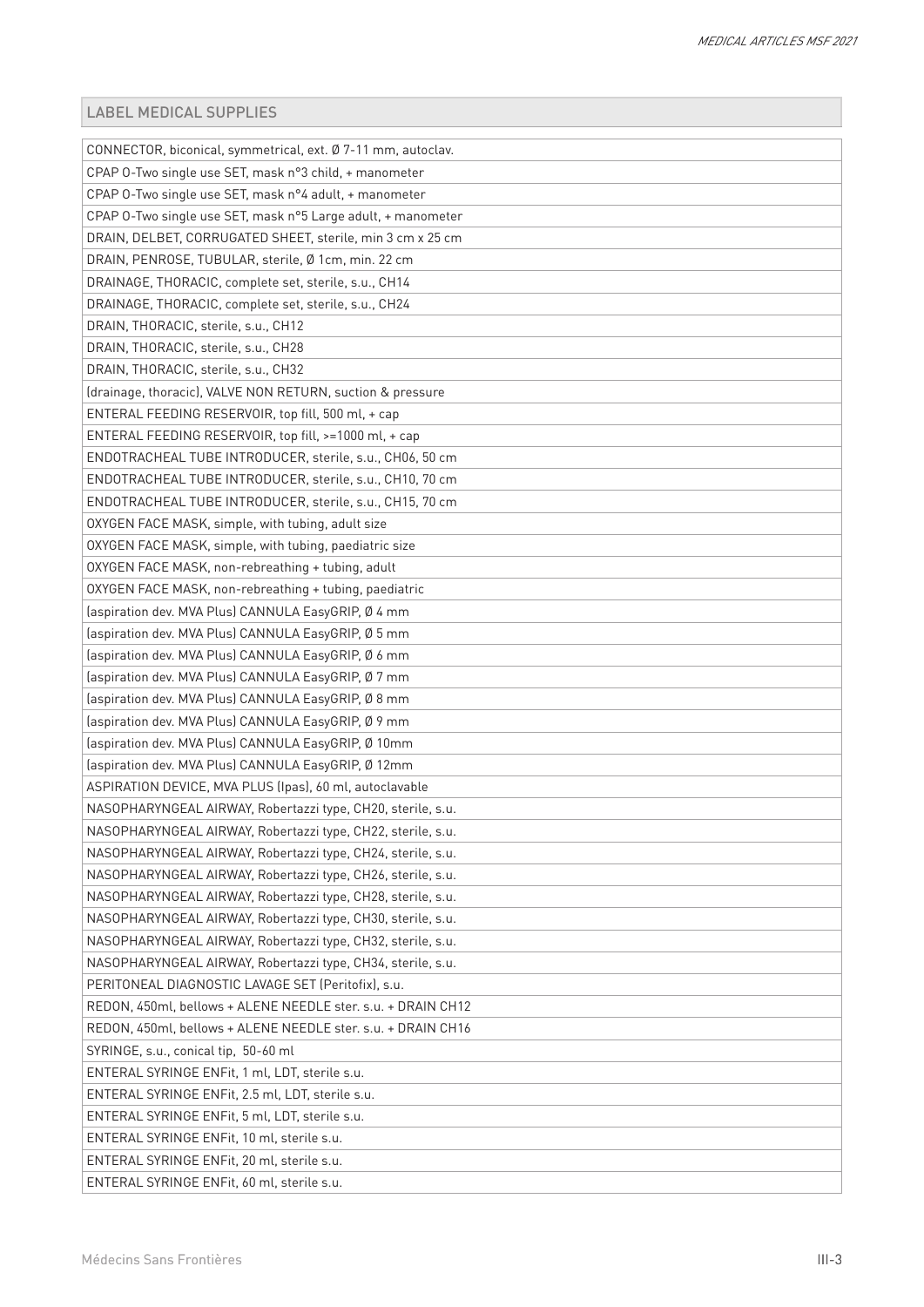| TUBE, silicone, autoclavable, int. Ø 3 mm, 10 m              |
|--------------------------------------------------------------|
| TUBE, silicone, autoclavable, int. Ø 5 mm, 25 m              |
| TUBE, silicone, autoclavable, int. Ø 8 mm, 10 m              |
| TRACHEOSTOMY TUBE, cuffed, int.tube, ster., ID 5.0mm         |
| TRACHEOSTOMY TUBE, cuffed, int.tube, ster., ID 6.4mm         |
| TRACHEOSTOMY TUBE, cuffed, int.tube, ster., ID 7.6mm         |
| TUBE, ENDOTRACHEAL, s.u. + CONN., w/o balloon, Ø 2.5 mm      |
| TUBE, ENDOTRACHEAL, s.u. + CONN., microcuff, Ø 3 mm          |
| TUBE, ENDOTRACHEAL, s.u. + CONN., microcuff, Ø 3.5 mm        |
| TUBE, ENDOTRACHEAL, s.u. + CONN., microcuff, Ø 4 mm          |
| TUBE, ENDOTRACHEAL, s.u. + CONN., microcuff, Ø 4.5 mm        |
| TUBE, ENDOTRACHEAL, s.u. + CONN., balloon, Ø 5 mm            |
| TUBE, ENDOTRACHEAL, s.u. + CONN., balloon, Ø 5.5 mm          |
| TUBE, ENDOTRACHEAL, s.u. + CONN., balloon, Ø 6 mm            |
| TUBE, ENDOTRACHEAL, s.u. + CONN., balloon, Ø 6.5 mm          |
| TUBE, ENDOTRACHEAL, s.u. + CONN., balloon, Ø 7 mm            |
| TUBE, ENDOTRACHEAL, s.u. + CONN., balloon, Ø 7.5 mm          |
| TUBE, ENDOTRACHEAL, s.u. + CONN., balloon, Ø 8 mm            |
| ENDOTRACHEAL TUBE HOLDER, + bite block, standard size        |
| TUBE, GASTRIC, conical tip, 125 cm, s.u., CH06               |
| TUBE, GASTRIC, conical tip, 125 cm, s.u., CH08               |
| TUBE, GASTRIC, conical tip, 125 cm, s.u., CH10               |
| TUBE, GASTRIC, conical tip, 125 cm, s.u., CH12               |
| TUBE, GASTRIC, conical tip, 125 cm, s.u., CH16               |
| TUBE, GASTRIC, conical tip, 125 cm, s.u., CH18               |
| NASOGASTRIC TUBE, ENFit tip, s.u., 50 cm, CH06, light green  |
| NASOGASTRIC TUBE, ENFit tip, s.u., 50 cm, CH08, blue         |
| NASOGASTRIC TUBE, ENFit tip, s.u., 50 cm, CH10, black        |
| NASOGASTRIC TUBE, ENFit tip, s.u., 90 cm, CH12, white        |
| NASOGASTRIC TUBE, ENFit tip, s.u., 90 cm, CH14, green        |
| FIXATION PLASTER for NASOGASTRIC TUBE, s.u., adult / child   |
| FIXATION PLASTER for NASOGASTRIC TUBE, s.u., neonate         |
| TUBE, GASTRIC, dble chann. (Salem) conical, 125 cm s.u. CH10 |
| TUBE, GASTRIC, dble chann. (Salem) conical, 125 cm s.u. CH12 |
| TUBE, GASTRIC, dble chann. (Salem) conical, 125 cm s.u. CH16 |
| TUBE, GASTRIC, dble chann. (Salem) conical, 125 cm s.u. CH18 |
| TUBE, GASTRIC, dble chann. (Salem) conical, 125 cm s.u. CH20 |
| TUBE, OXYGEN, conical tip, 40 cm, s.u., CH 10                |
| TUBE, SUCTION, conical tip, 50 cm, single use, CH06          |
| TUBE, SUCTION, conical tip, 50 cm, single use, CH08          |
| TUBE, SUCTION, conical tip, 50 cm, single use, CH10          |
| TUBE, SUCTION, conical tip, 50 cm, single use, CH14          |
| TUBE, SUCTION, conical tip, 50 cm, single use, CH16          |
| TUBE, SUCTION YANKAUER, adj. aspiration, sterile, s.u. CH20  |
| PENIS SHEATH, latex, self-adhesive + collar, Ø22-25mm        |
| PENIS SHEATH, latex, self-adhesive + collar, Ø26-30mm        |
| PENIS SHEATH, latex, self-adhesive + collar, Ø31-35mm        |
|                                                              |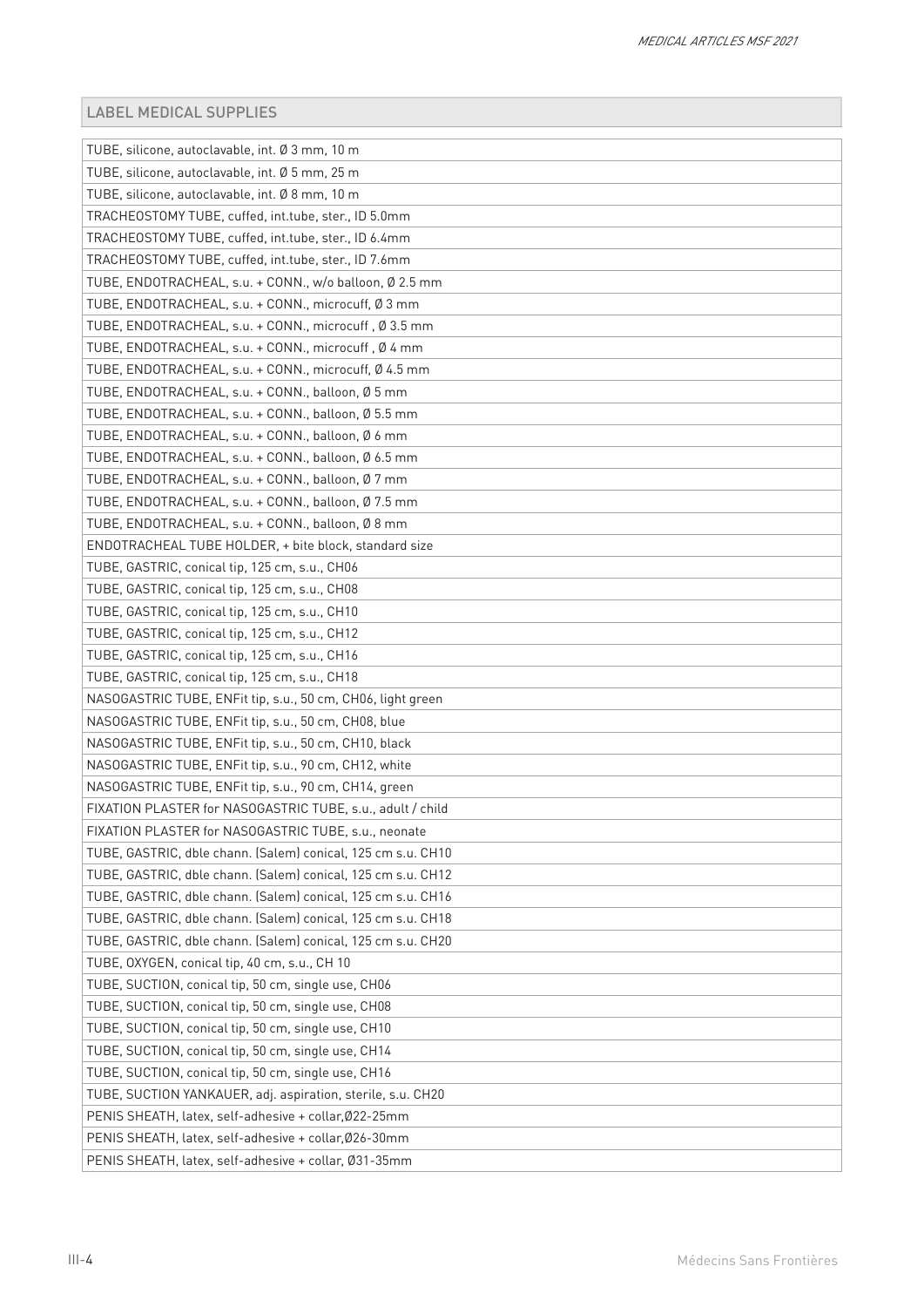| <b>DIAGNOSTIC IMAGING SUPPLIES</b>                           |
|--------------------------------------------------------------|
| DEVELOPER, X-RAY, powder for 22.5 l                          |
| FILM X-RAY, green sensitivity, 24 X 30 cm                    |
| FILM X-RAY, green sensitivity, 35 x 43 cm                    |
| FIXER, X-RAY, powder for 22.5 l                              |
| <b>DISINFECTANTS</b>                                         |
| PLASTIC BOTTLE for disinfectants, 1 liter, + trigger spray   |
| DISINFECTANT /DETERGENT for MD, 5l tin + dosing pump         |
| CHLORINE, 1 g (NaDCC / dichloroisocyan. sodium 1.67 g), tab. |
| DETERGENT/DISINFECTANT for surfaces, 2 l tin + dosing pump   |
| <b>DRESSINGS</b>                                             |
| ABSORBENT DRESSING, large, sterile, s.u.                     |
| ABSORBENT DRESSING, medium, sterile, s.u.                    |
| ABSORBENT DRESSING, small, sterile, s.u.                     |
| CASTING TAPE, SYNTHETIC, resin, 5 cm x 3.6 m                 |
| CASTING TAPE, SYNTHETIC, resin, 10 cm x 3.6 m                |
| BANDAGE, ADHESIVE, elastic, 10 cm x 3 m                      |
| BANDAGE, PRESSURE, pad+ elastic band.+ pressure bar, sterile |
| COMPRESSION BANDAGE, GRADUATED, latexfree, 8 cm x 3.5 m      |
| COMPRESSION BANDAGE, GRADUATED, latexfree, 10 cm x 3.5 m     |
| BANDAGE, EXTENSIBLE, non adhesive, 6 to 7 cm x 4 m           |
| BANDAGE, EXTENSIBLE, non adhesive, 10 cm x 4 m               |
| BANDAGE, CREPE (Velpeau), 10 cm x 4 m                        |
| BANDAGE, PLASTER OF PARIS, 15 cm x 3 m                       |
| BANDAGE, JERSEY, TUBULAR, 10 cm x 25 m                       |
| BANDAGE, JERSEY, TUBULAR, 5 cm x 25 m                        |
| DRESSING, HAEMOSTAT., chitosan rapid Z-fold. 7X150cm (Celox) |
| BANDAGE, ELASTIC TUBULAR NET, finger, roll 25 m              |
| BANDAGE, ELASTIC TUBULAR NET, wrist/hand/foot, roll 25 m     |
| BANDAGE, ELASTIC TUBULAR NET, arm/leg, roll 25 m             |
| BANDAGE, ELASTIC TUBULAR NET, head/small chest, roll 25 m    |
| BANDAGE, ELASTIC TUBULAR NET, chest/hip, roll 25 m           |
| COMPRESS, NON WOVEN, 4 plies, 10 cm, sterile                 |
| COMPRESS, NON WOVEN, 4 plies, 7.5 cm, non sterile            |
| COMPRESS, GAUZE, paraffin, 10 cm x 10 cm, sterile            |
| GAUZE, paraffin, 15 cm x 2 m, sterile, roll                  |
| GAUZE, paraffin, 10 cm x 7 m, sterile, tray                  |
| COMPRESS, GAUZE, 10 cm, 12 plies, 17 threads, sterile        |
| COMPRESS, abdominal, 45x45 cm, 4 layers, 17 threads, sterile |
| COMPRESS, GAUZE, 5 cm, sterile, individual pack              |
| COTTON WOOL, hydrophilic, roll, 500 g                        |
| DRESSING HYDROCOLLOID, thin, sterile, s.u., small            |
| FILM DRESSING, semi-permeable, adhesive, IV, sterile, L      |
| FILM DRESSING, semi-permeable, adhesive, IV, sterile, M      |
| FILM DRESSING, semi-permeable, adhesive, IV, sterile, S      |
| FILM DRESSING, semi-permeable, adhesive, 10cmx10m, roll      |
| FILM DRESSING, semi-permeable, adhesive, 15cmx10m, roll      |
| HAEMOSTATIC ABSORBABLE COMPRESS, dense O(R)C, 7x10cm, ster.  |
|                                                              |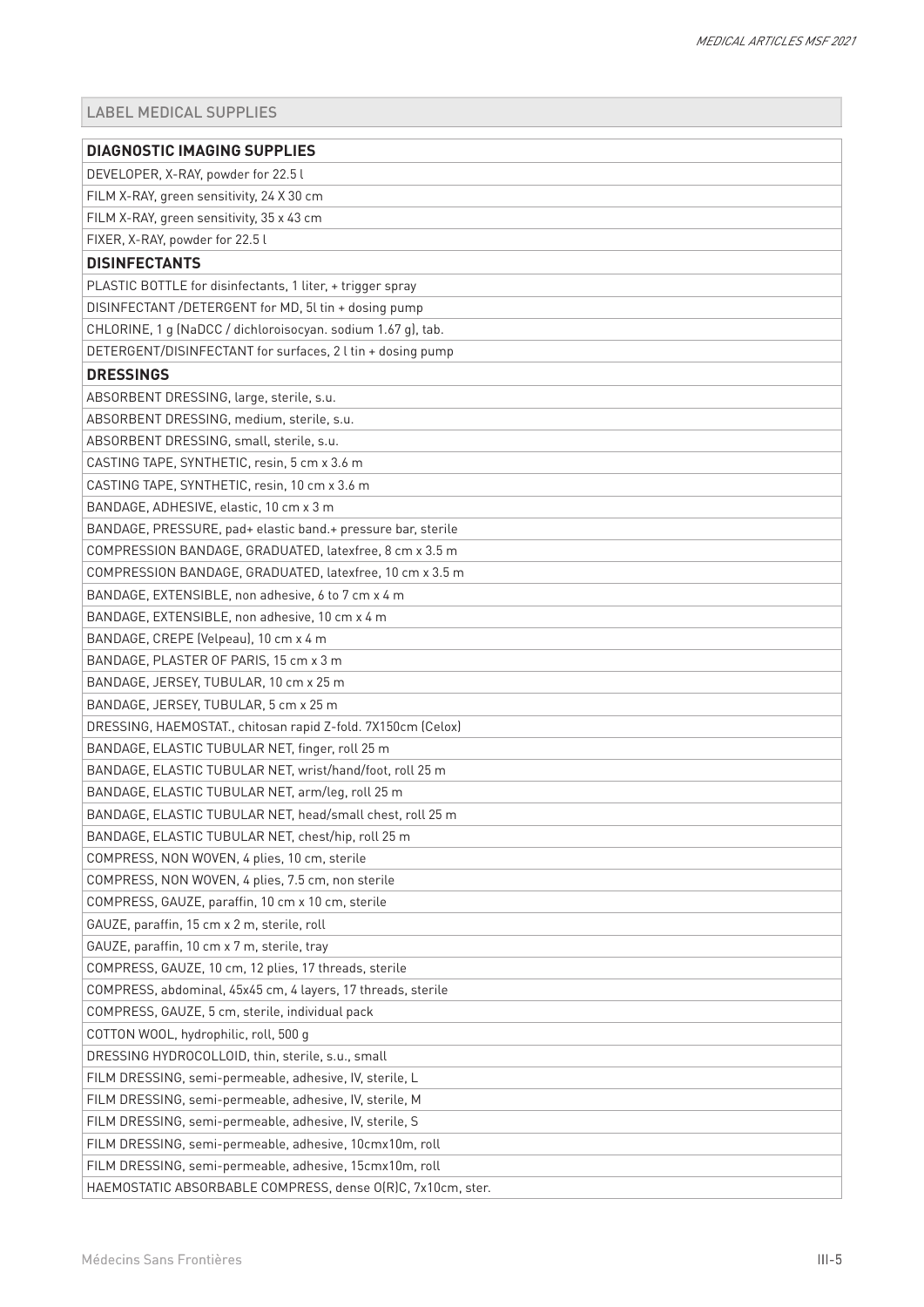| PADDING, CAST, roll, 10 cm                                    |
|---------------------------------------------------------------|
| ADHESIVE TAPE, fabric, 2-2.5cm x 5m                           |
| ADHESIVE TAPE, non-woven, extensible, 10cm x 10m              |
| ADHESIVE TAPE, elastic foam, 2-2.5cm x 5m                     |
| ADHESIVE TAPE, fabric, perforated, 10cm x 5m                  |
| UMBILICAL CORD CLAMP, sterile, s.u.                           |
| HYDROGEL, amorphous, 15 g, tube, sterile                      |
| <b>INJECTION SUPPLIES</b>                                     |
| BLOOD BAG + diversion pouch, single, CPDA1, 150 ml, s.u.      |
| BLOOD BAG + diversion pouch, single, CPDA1, 250 ml, s.u.      |
| BLOOD BAG + diversion pouch, single, CPDA1, 450 ml, s.u.      |
| BLOOD BAG+divers. pouch, Penta, CPDA1, 450 ml + 4x100ml, s.u. |
| CONTAINER, sharps, 0.3 l, plastic                             |
| CONTAINER, needles/syringes, 15l, cardboard for incineration  |
| REUSABLE SHARPS CONTAINER (RSC), 1.2 litre                    |
| CONTAINER, sharps, 1 to 2 l, plastic                          |
| CONTAINER, sharps, 4 l, plastic                               |
| CONTAINER, needles/syringes, 5 l, cardboard for incineration  |
| CENTRAL VENOUS CATHETER SET, 2 lumens, CH4-4.5 x 8-10cm       |
| CENTRAL VENOUS CATHETER SET, 2 lumens, CH5-5.5 x 10-13cm      |
| CENTRAL VENOUS CATHETER SET, 2 lumens, CH7-7.5 x 15-20cm      |
| CENTRAL VENOUS CATHETER SET, 3 lumens, CH7-7.5 x 15-20cm      |
| EXTENSION TUBING with stopcock 3 way, s.u., sterile           |
| EXTENSION TUBING with stopcock 3 way, paediatric, s.u., ster. |
| MANIFOLD, 3 stopcocks, Luer, ster., s.u.                      |
| INTRAVENOUS CATHETER HOLDER, sterile, s.u., universal         |
| SAFETY IV CATHETER, retract., 16G (1,7x45mm), wings, grey     |
| SAFETY IV CATHETER, retract., 18G (1.2x45mm), wings, green    |
| SAFETY IV CATHETER, retract., 20G (1.0x32mm), wings, pink     |
| SAFETY IV CATHETER, retract., 22G (0.8x25mm), wings, blue     |
| SAFETY IV CATHETER, retract., 24G (0.7x19mm), wings, yellow   |
| SAFETY IV CATHETER, tip, 14G x 45mm, wings, IP, orange        |
| SAFETY IV CATHETER, tip, 16G x 45 mm, wings, IP, grey         |
| SAFETY IV CATHETER, tip, 18G x 45 mm, wings, IP, green        |
| SAFETY IV CATHETER, tip, 20G x 32 mm, wings, IP, pink         |
| SAFETY IV CATHETER, tip, 22G x 25 mm, wings, IP, blue         |
| SAFETY IV CATHETER, tip, 24G x 19 mm, wings, IP, yellow       |
| FILTER for IV LINE, 0.2 µm, adult                             |
| FILTER for IV LINE, 0.2 µm, neonatal                          |
| FILTER for IV LINE, 0.2 µm, child                             |
| IV CATHETER, injection port, s.u. 26 G (0.6 x 19 mm) violet   |
| NEEDLE, s.u., Luer, 19 G (1.1 x 40 mm) cream, IV              |
| NEEDLE, s.u., Luer, 21 G (0.8 x 40 mm) green, IM              |
| NEEDLE, s.u., Luer, 23 G (0.6 x 30mm) blue, SC, IM child      |
| NEEDLE, s.u., Luer, 25 G (0,5 x 25 mm), orange, SC            |
| NEEDLE, s.u., Luer, 26 G (0.45 x 13 mm), brown, ID            |
| NEEDLE, INTRA-OSSEOUS, Luer-lock, s.u., 16G                   |
| NEEDLE, INTRA-OSSEOUS, Luer-lock, s.u., 18G                   |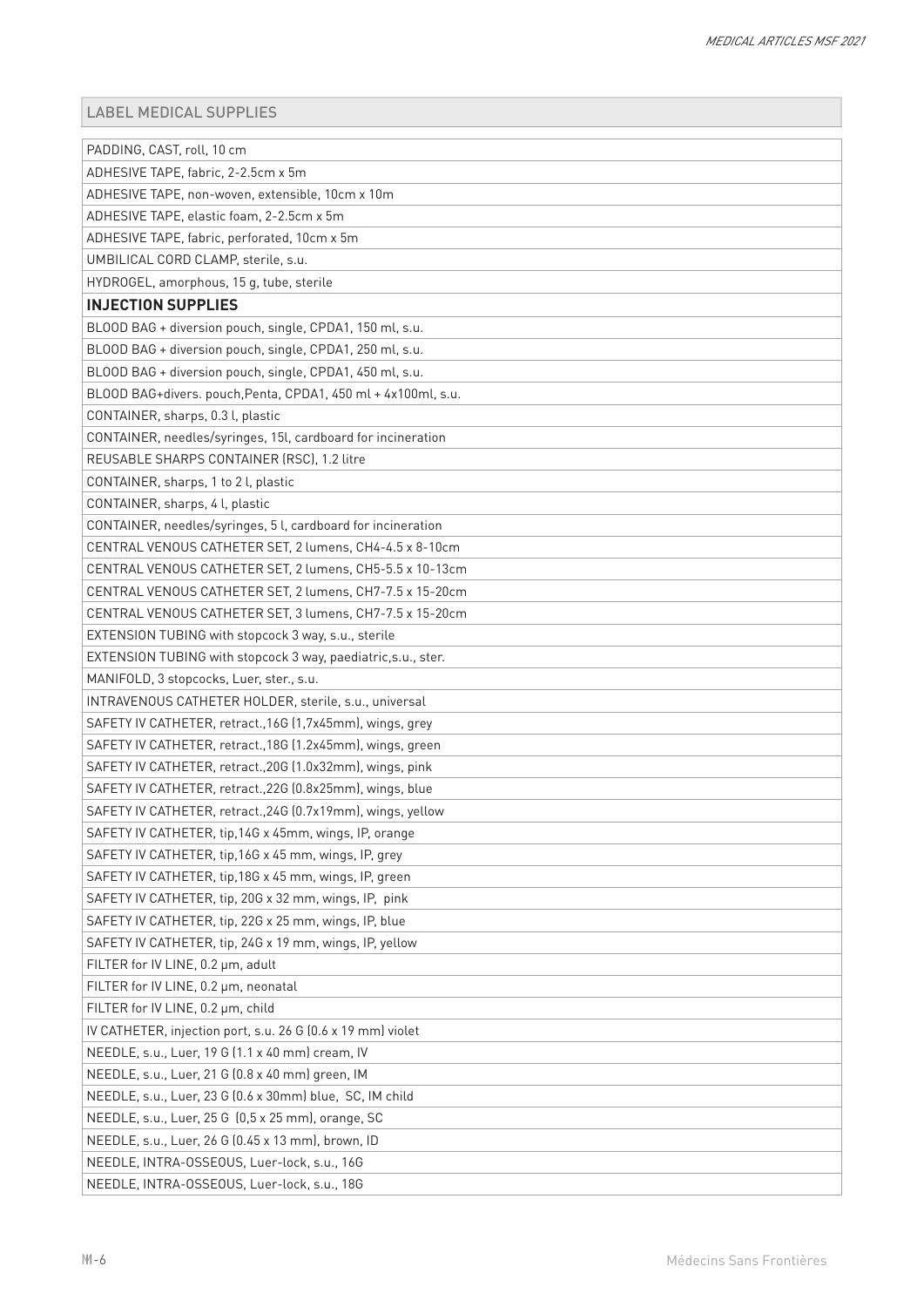| (EZ-IO) DRILL, sealed battery operated, ref 9058              |
|---------------------------------------------------------------|
| (EZ-IO) TRANSPORT BAG for EZ-IO kit, ref 9065                 |
| (EZ-IO) SET INTRA-OSSEOUS NEEDLE 15Gx15mm+ STABIL.DRESSING    |
| (EZ-IO) SET INTRA-OSSEOUS NEEDLE 15Gx25mm+ STABIL.DRESSING    |
| SPINAL NEEDLE, ANAESTHESIA, Luer, pencil, 25G x 90 mm, guide  |
| SPINAL NEEDLE, ANAESTHESIA, Luer, pencil, 25G x 120mm, guide  |
| NEEDLE, SPINAL L.P., Luer, s.u., 20 G (0.9 x 90 mm)           |
| NEEDLE, SPINAL L.P., Luer, s.u., 22 G (0.7 x 40 mm)           |
| NEEDLELESS CONNECTOR, split-septum, neutral, sterile, s.u.    |
| PICC, CH3, single lumen, catheter+ accessories, sterile, s.u. |
| PICC, CH5, double lumen, catheter+ accessories, sterile, s.u. |
| PICC, CH5, single lumen, catheter+ accessories, sterile, s.u. |
| SCALP VEIN INFUSION SET, s.u., 21G (0.8 x 19 mm), green       |
| SCALP VEIN INFUSION SET, s.u., 25G (0.5 x 19 mm), orange      |
| SET, BLOOD TRANSFUSION, with 200 µ filter, sterile, s.u.      |
| SET, INFUSION 'Y', Luer-lock, air inlet, sterile, s.u.        |
| SET, INFUSION, paediatric, precision, sterile, s.u.           |
| SAFETY SYRINGE/NEEDLE, Luer, retract, 1ml/25G, s.u            |
| SAFETY SYRINGE/NEEDLE, Luer, retract, 3ml/21G, s.u            |
| SAFETY SYRINGE/NEEDLE, Luer, retract, 3ml/23G, s.u            |
| SAFETY SYRINGE/NEEDLE, Luer, retract, 3ml/25G, s.u            |
| SAFETY SYRINGE/NEEDLE, Luer, retract, 5ml/21G, s.u            |
| SAFETY SYRINGE/NEEDLE, Luer, retract, 5ml/25G, s.u            |
| SAFETY SYRINGE/NEEDLE, Luer, retract, 10ml/21G, s.u           |
| STOPPER, Luer-lock male/female, sterile, s.u.                 |
| SYRINGE, AUTO-DISABLE with needle, s.u., imm, 0.5 ml          |
| AUTO-DISABLE SYRINGE, with needle, s.u., BCG imm., 0.05 ml    |
| SYRINGE, s.u., Luer, 1 ml, graduated 1/100                    |
| SYRINGE, s.u., Luer, 2 ml                                     |
| SYRINGE, s.u., Luer, 5 ml                                     |
| SYRINGE, s.u., Luer, 10 ml                                    |
| SYRINGE, s.u., Luer, 20 ml                                    |
| SYRINGE, s.u., Luer, 50-60 ml                                 |
| SYRINGE, insulin, 100 IU/ml, 1ml + fixed needle 6 mm          |
| SYRINGE, Luer-lock, 5 ml, s.u.                                |
| SYRINGE, Luer-lock, 10 ml, s.u.                               |
| SYRINGE, Luer-lock, 20 ml, s.u.                               |
| SYRINGE, Luer-lock, s.u., 50 ml                               |
| TRANSFER SPIKE, aerosol filter 0.22µ, sterile, s.u.           |
| DISPENSING SPIKE, non-vented, 2-W valve+ needleless-connect.  |
| <b>MEDICAL STATIONARY</b>                                     |
| PATIENT BOOKLET AMBULATORY THERAPEUTIC FEEDING, English       |
| PATIENT BOOKLET AMBULATORY THERAPEUTIC FEEDING, French        |
| RECORD, ANAESTHESIA english, A3 recto/verso                   |
| RECORD, ANAESTHESIA french, A3 recto/verso                    |
| RECORD, ANAESTHESIA spanish, A3 recto/verso                   |
| INDIVIDUAL PATIENT FILE CTC, English., A4 recto/verso         |
| INDIVIDUAL PATIENT FILE CTC, French., A4 recto/verso          |
|                                                               |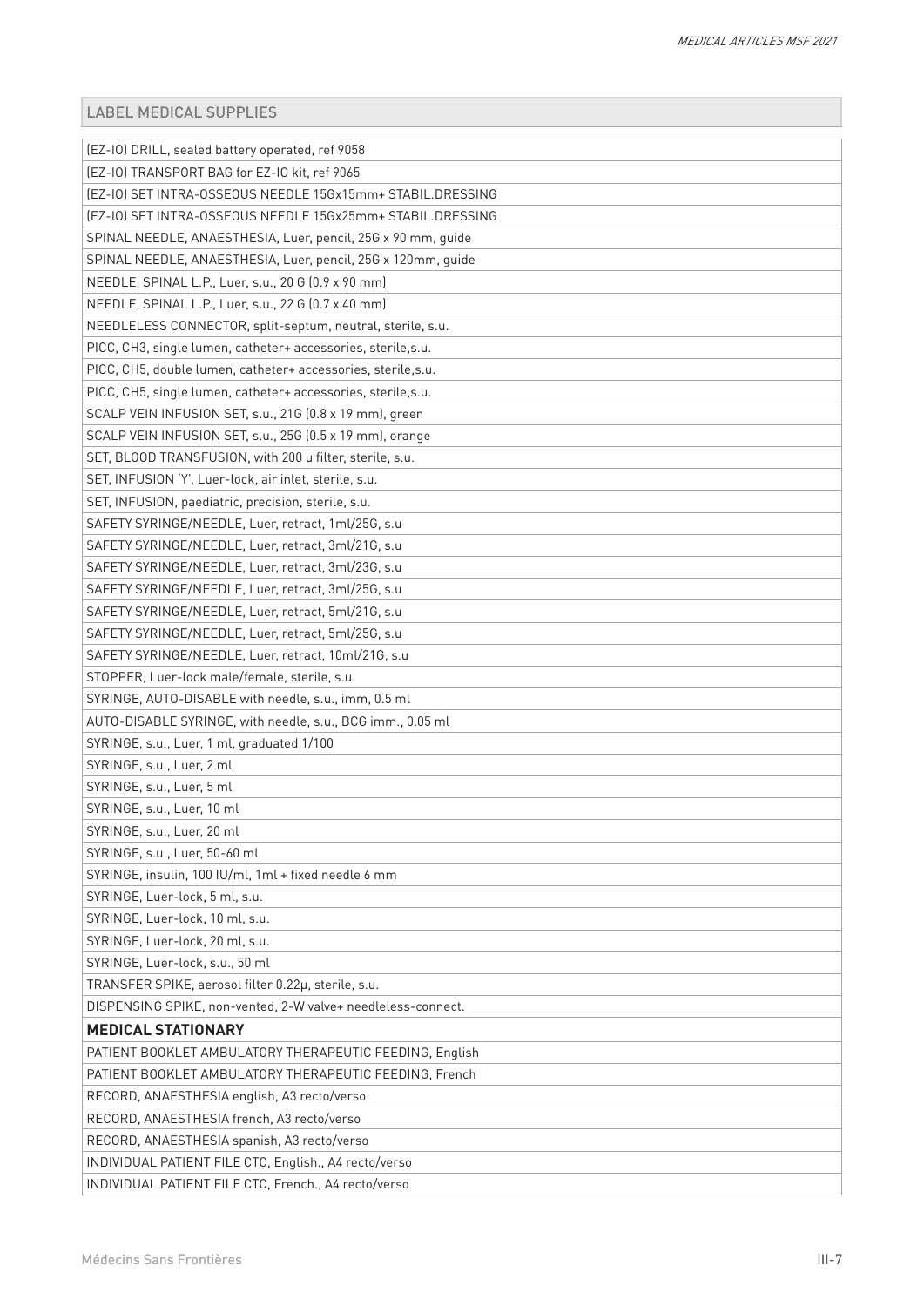| CARD, HEALTH, English/French, A5 recto/verso<br>CARD, HOSPITALIZATION, French/English, A3 recto/verso<br>CARD, HOSPITALIZATION, French/Portuguese, A3 recto/verso<br>CARD, HOSPITALIZATION, French/Spanish, A3 recto/verso<br>CARD, IMMUNIZATION, Arabic/English, A5, recto/verso 2017<br>CARD, IMMUNIZATION, French/English, A5, recto/verso 2017<br>CARD, IMMUNIZATION, Spanish/Portuguese, A5, recto/verso 2017<br>CARD, AMBULATORY THERAPEUTIC FEEDING, English, A4 r/v 2017<br>CARD, AMBULATORY THERAPEUTIC FEEDING, French, A4 r/v 2017<br>CARD, IN-PATIENT THERAPEUTIC FEEDING, English, A3 r/v 2017<br>CARD, IN-PATIENT THERAPEUTIC FEEDING, French, A3 r/v 2017<br>ITFC PAEDIATRIC BEDSIDE MILK CARD, English, A5 recto<br>ITFC PAEDIATRIC BEDSIDE MILK CARD, French, A5 recto<br>CARD, RANDOM NUMBER, A4 recto<br>CARD, SUPPLEMENTARY FEEDING, English, A4 recto/verso<br>CARD, SUPPLEMENTARY FEEDING, French, A4 recto/verso<br>CARD, SUPPLEMENTARY FEEDING, Spanish, A4 recto/verso<br>TALLY SHEET MUAC, English, A4 recto<br>TALLY SHEET MUAC, French, A4 recto<br>CARD, WEIGHT/HEIGHT, WHO 2006 Z-score, En, 2 sheets A4 r/v<br>CARD, WEIGHT/HEIGHT, WHO 2006 Z-score, Fr, 2 sheets A4 r/v<br>ANTENATAL CARE CARD, English, A4 recto/verso 2019<br>ANTENATAL CARE CARD, French, A4 recto/verso 2019<br>POSTNATAL CARE CARD, English, A4 recto/verso 2019<br>POSTNATAL CARE CARD, French, A4 recto/verso 2019<br>MATERNITY HOSPITALISATION FILE, English, 63x30cm recto/verso<br>MATERNITY HOSPITALISATION FILE, En/Ar, 63x30cm recto/verso<br>MATERNITY HOSPITALISATION FILE, French, 63x30cm recto/verso<br>POST-PARTUM ADMISSION & FOLLOW-UP FILE, English, A4 r/v<br>POST-PARTUM ADMISSION & FOLLOW-UP FILE, French, A4 r/v<br>MAGNESIUM SULFATE REGIMEN FILE, English, A4, recto<br>MAGNESIUM SULFATE REGIMEN FILE, French, A4, recto<br>INTRAVENOUS (IV) OXYTOCIN REGIMEN FILE, English, A4 recto<br>INTRAVENOUS (IV) OXYTOCIN REGIMEN FILE, French, A4 recto<br>OBSTETRICAL REFERRAL FORM, English, A4 recto<br><b>OBSTETRICAL REFERRAL FORM, French, A4 recto</b><br>CONTRACEPTIVE CARE HEALTH FILE, English, A4 recto/verso<br>CONTRACEPTIVE CARE HEALTH FILE, French, A4 recto/verso<br>CONTRACEPTIVE CARE PATIENT CARD, English, A4 recto, 8 cards<br>CONTRACEPTIVE CARE PATIENT CARD, French, A4 recto, 8 cards<br>WOUND MEASURE RULER, paper sheet, English, A4, recto<br><b>SMALL MEDICAL SUPPLIES</b><br>AMNIOHOOK, plastic, 28 cm, sterile, s.u.<br>BAG, BODY, plastic, biodegradable, 220 cm<br>BAG, BODY, plastic, white, 250-200µm, adult, 250x120cm<br>BAG, BODY, plastic, white, 250-200µm, child, 150x100cm<br>(body bag) PAD, ABSORBENT, child |                                  |
|------------------------------------------------------------------------------------------------------------------------------------------------------------------------------------------------------------------------------------------------------------------------------------------------------------------------------------------------------------------------------------------------------------------------------------------------------------------------------------------------------------------------------------------------------------------------------------------------------------------------------------------------------------------------------------------------------------------------------------------------------------------------------------------------------------------------------------------------------------------------------------------------------------------------------------------------------------------------------------------------------------------------------------------------------------------------------------------------------------------------------------------------------------------------------------------------------------------------------------------------------------------------------------------------------------------------------------------------------------------------------------------------------------------------------------------------------------------------------------------------------------------------------------------------------------------------------------------------------------------------------------------------------------------------------------------------------------------------------------------------------------------------------------------------------------------------------------------------------------------------------------------------------------------------------------------------------------------------------------------------------------------------------------------------------------------------------------------------------------------------------------------------------------------------------------------------------------------------------------------------------------------------------------------------------------------------------------------------------------------------------------------------------------------------------------------------------------------------------------------------------------------------------------------------------------------------------------------------------------------------------------------------------------------------------------|----------------------------------|
|                                                                                                                                                                                                                                                                                                                                                                                                                                                                                                                                                                                                                                                                                                                                                                                                                                                                                                                                                                                                                                                                                                                                                                                                                                                                                                                                                                                                                                                                                                                                                                                                                                                                                                                                                                                                                                                                                                                                                                                                                                                                                                                                                                                                                                                                                                                                                                                                                                                                                                                                                                                                                                                                                    |                                  |
|                                                                                                                                                                                                                                                                                                                                                                                                                                                                                                                                                                                                                                                                                                                                                                                                                                                                                                                                                                                                                                                                                                                                                                                                                                                                                                                                                                                                                                                                                                                                                                                                                                                                                                                                                                                                                                                                                                                                                                                                                                                                                                                                                                                                                                                                                                                                                                                                                                                                                                                                                                                                                                                                                    |                                  |
|                                                                                                                                                                                                                                                                                                                                                                                                                                                                                                                                                                                                                                                                                                                                                                                                                                                                                                                                                                                                                                                                                                                                                                                                                                                                                                                                                                                                                                                                                                                                                                                                                                                                                                                                                                                                                                                                                                                                                                                                                                                                                                                                                                                                                                                                                                                                                                                                                                                                                                                                                                                                                                                                                    |                                  |
|                                                                                                                                                                                                                                                                                                                                                                                                                                                                                                                                                                                                                                                                                                                                                                                                                                                                                                                                                                                                                                                                                                                                                                                                                                                                                                                                                                                                                                                                                                                                                                                                                                                                                                                                                                                                                                                                                                                                                                                                                                                                                                                                                                                                                                                                                                                                                                                                                                                                                                                                                                                                                                                                                    |                                  |
|                                                                                                                                                                                                                                                                                                                                                                                                                                                                                                                                                                                                                                                                                                                                                                                                                                                                                                                                                                                                                                                                                                                                                                                                                                                                                                                                                                                                                                                                                                                                                                                                                                                                                                                                                                                                                                                                                                                                                                                                                                                                                                                                                                                                                                                                                                                                                                                                                                                                                                                                                                                                                                                                                    |                                  |
|                                                                                                                                                                                                                                                                                                                                                                                                                                                                                                                                                                                                                                                                                                                                                                                                                                                                                                                                                                                                                                                                                                                                                                                                                                                                                                                                                                                                                                                                                                                                                                                                                                                                                                                                                                                                                                                                                                                                                                                                                                                                                                                                                                                                                                                                                                                                                                                                                                                                                                                                                                                                                                                                                    |                                  |
|                                                                                                                                                                                                                                                                                                                                                                                                                                                                                                                                                                                                                                                                                                                                                                                                                                                                                                                                                                                                                                                                                                                                                                                                                                                                                                                                                                                                                                                                                                                                                                                                                                                                                                                                                                                                                                                                                                                                                                                                                                                                                                                                                                                                                                                                                                                                                                                                                                                                                                                                                                                                                                                                                    |                                  |
|                                                                                                                                                                                                                                                                                                                                                                                                                                                                                                                                                                                                                                                                                                                                                                                                                                                                                                                                                                                                                                                                                                                                                                                                                                                                                                                                                                                                                                                                                                                                                                                                                                                                                                                                                                                                                                                                                                                                                                                                                                                                                                                                                                                                                                                                                                                                                                                                                                                                                                                                                                                                                                                                                    |                                  |
|                                                                                                                                                                                                                                                                                                                                                                                                                                                                                                                                                                                                                                                                                                                                                                                                                                                                                                                                                                                                                                                                                                                                                                                                                                                                                                                                                                                                                                                                                                                                                                                                                                                                                                                                                                                                                                                                                                                                                                                                                                                                                                                                                                                                                                                                                                                                                                                                                                                                                                                                                                                                                                                                                    |                                  |
|                                                                                                                                                                                                                                                                                                                                                                                                                                                                                                                                                                                                                                                                                                                                                                                                                                                                                                                                                                                                                                                                                                                                                                                                                                                                                                                                                                                                                                                                                                                                                                                                                                                                                                                                                                                                                                                                                                                                                                                                                                                                                                                                                                                                                                                                                                                                                                                                                                                                                                                                                                                                                                                                                    |                                  |
|                                                                                                                                                                                                                                                                                                                                                                                                                                                                                                                                                                                                                                                                                                                                                                                                                                                                                                                                                                                                                                                                                                                                                                                                                                                                                                                                                                                                                                                                                                                                                                                                                                                                                                                                                                                                                                                                                                                                                                                                                                                                                                                                                                                                                                                                                                                                                                                                                                                                                                                                                                                                                                                                                    |                                  |
|                                                                                                                                                                                                                                                                                                                                                                                                                                                                                                                                                                                                                                                                                                                                                                                                                                                                                                                                                                                                                                                                                                                                                                                                                                                                                                                                                                                                                                                                                                                                                                                                                                                                                                                                                                                                                                                                                                                                                                                                                                                                                                                                                                                                                                                                                                                                                                                                                                                                                                                                                                                                                                                                                    |                                  |
|                                                                                                                                                                                                                                                                                                                                                                                                                                                                                                                                                                                                                                                                                                                                                                                                                                                                                                                                                                                                                                                                                                                                                                                                                                                                                                                                                                                                                                                                                                                                                                                                                                                                                                                                                                                                                                                                                                                                                                                                                                                                                                                                                                                                                                                                                                                                                                                                                                                                                                                                                                                                                                                                                    |                                  |
|                                                                                                                                                                                                                                                                                                                                                                                                                                                                                                                                                                                                                                                                                                                                                                                                                                                                                                                                                                                                                                                                                                                                                                                                                                                                                                                                                                                                                                                                                                                                                                                                                                                                                                                                                                                                                                                                                                                                                                                                                                                                                                                                                                                                                                                                                                                                                                                                                                                                                                                                                                                                                                                                                    |                                  |
|                                                                                                                                                                                                                                                                                                                                                                                                                                                                                                                                                                                                                                                                                                                                                                                                                                                                                                                                                                                                                                                                                                                                                                                                                                                                                                                                                                                                                                                                                                                                                                                                                                                                                                                                                                                                                                                                                                                                                                                                                                                                                                                                                                                                                                                                                                                                                                                                                                                                                                                                                                                                                                                                                    |                                  |
|                                                                                                                                                                                                                                                                                                                                                                                                                                                                                                                                                                                                                                                                                                                                                                                                                                                                                                                                                                                                                                                                                                                                                                                                                                                                                                                                                                                                                                                                                                                                                                                                                                                                                                                                                                                                                                                                                                                                                                                                                                                                                                                                                                                                                                                                                                                                                                                                                                                                                                                                                                                                                                                                                    |                                  |
|                                                                                                                                                                                                                                                                                                                                                                                                                                                                                                                                                                                                                                                                                                                                                                                                                                                                                                                                                                                                                                                                                                                                                                                                                                                                                                                                                                                                                                                                                                                                                                                                                                                                                                                                                                                                                                                                                                                                                                                                                                                                                                                                                                                                                                                                                                                                                                                                                                                                                                                                                                                                                                                                                    |                                  |
|                                                                                                                                                                                                                                                                                                                                                                                                                                                                                                                                                                                                                                                                                                                                                                                                                                                                                                                                                                                                                                                                                                                                                                                                                                                                                                                                                                                                                                                                                                                                                                                                                                                                                                                                                                                                                                                                                                                                                                                                                                                                                                                                                                                                                                                                                                                                                                                                                                                                                                                                                                                                                                                                                    |                                  |
|                                                                                                                                                                                                                                                                                                                                                                                                                                                                                                                                                                                                                                                                                                                                                                                                                                                                                                                                                                                                                                                                                                                                                                                                                                                                                                                                                                                                                                                                                                                                                                                                                                                                                                                                                                                                                                                                                                                                                                                                                                                                                                                                                                                                                                                                                                                                                                                                                                                                                                                                                                                                                                                                                    |                                  |
|                                                                                                                                                                                                                                                                                                                                                                                                                                                                                                                                                                                                                                                                                                                                                                                                                                                                                                                                                                                                                                                                                                                                                                                                                                                                                                                                                                                                                                                                                                                                                                                                                                                                                                                                                                                                                                                                                                                                                                                                                                                                                                                                                                                                                                                                                                                                                                                                                                                                                                                                                                                                                                                                                    |                                  |
|                                                                                                                                                                                                                                                                                                                                                                                                                                                                                                                                                                                                                                                                                                                                                                                                                                                                                                                                                                                                                                                                                                                                                                                                                                                                                                                                                                                                                                                                                                                                                                                                                                                                                                                                                                                                                                                                                                                                                                                                                                                                                                                                                                                                                                                                                                                                                                                                                                                                                                                                                                                                                                                                                    |                                  |
|                                                                                                                                                                                                                                                                                                                                                                                                                                                                                                                                                                                                                                                                                                                                                                                                                                                                                                                                                                                                                                                                                                                                                                                                                                                                                                                                                                                                                                                                                                                                                                                                                                                                                                                                                                                                                                                                                                                                                                                                                                                                                                                                                                                                                                                                                                                                                                                                                                                                                                                                                                                                                                                                                    |                                  |
|                                                                                                                                                                                                                                                                                                                                                                                                                                                                                                                                                                                                                                                                                                                                                                                                                                                                                                                                                                                                                                                                                                                                                                                                                                                                                                                                                                                                                                                                                                                                                                                                                                                                                                                                                                                                                                                                                                                                                                                                                                                                                                                                                                                                                                                                                                                                                                                                                                                                                                                                                                                                                                                                                    |                                  |
|                                                                                                                                                                                                                                                                                                                                                                                                                                                                                                                                                                                                                                                                                                                                                                                                                                                                                                                                                                                                                                                                                                                                                                                                                                                                                                                                                                                                                                                                                                                                                                                                                                                                                                                                                                                                                                                                                                                                                                                                                                                                                                                                                                                                                                                                                                                                                                                                                                                                                                                                                                                                                                                                                    |                                  |
|                                                                                                                                                                                                                                                                                                                                                                                                                                                                                                                                                                                                                                                                                                                                                                                                                                                                                                                                                                                                                                                                                                                                                                                                                                                                                                                                                                                                                                                                                                                                                                                                                                                                                                                                                                                                                                                                                                                                                                                                                                                                                                                                                                                                                                                                                                                                                                                                                                                                                                                                                                                                                                                                                    |                                  |
|                                                                                                                                                                                                                                                                                                                                                                                                                                                                                                                                                                                                                                                                                                                                                                                                                                                                                                                                                                                                                                                                                                                                                                                                                                                                                                                                                                                                                                                                                                                                                                                                                                                                                                                                                                                                                                                                                                                                                                                                                                                                                                                                                                                                                                                                                                                                                                                                                                                                                                                                                                                                                                                                                    |                                  |
|                                                                                                                                                                                                                                                                                                                                                                                                                                                                                                                                                                                                                                                                                                                                                                                                                                                                                                                                                                                                                                                                                                                                                                                                                                                                                                                                                                                                                                                                                                                                                                                                                                                                                                                                                                                                                                                                                                                                                                                                                                                                                                                                                                                                                                                                                                                                                                                                                                                                                                                                                                                                                                                                                    |                                  |
|                                                                                                                                                                                                                                                                                                                                                                                                                                                                                                                                                                                                                                                                                                                                                                                                                                                                                                                                                                                                                                                                                                                                                                                                                                                                                                                                                                                                                                                                                                                                                                                                                                                                                                                                                                                                                                                                                                                                                                                                                                                                                                                                                                                                                                                                                                                                                                                                                                                                                                                                                                                                                                                                                    |                                  |
|                                                                                                                                                                                                                                                                                                                                                                                                                                                                                                                                                                                                                                                                                                                                                                                                                                                                                                                                                                                                                                                                                                                                                                                                                                                                                                                                                                                                                                                                                                                                                                                                                                                                                                                                                                                                                                                                                                                                                                                                                                                                                                                                                                                                                                                                                                                                                                                                                                                                                                                                                                                                                                                                                    |                                  |
|                                                                                                                                                                                                                                                                                                                                                                                                                                                                                                                                                                                                                                                                                                                                                                                                                                                                                                                                                                                                                                                                                                                                                                                                                                                                                                                                                                                                                                                                                                                                                                                                                                                                                                                                                                                                                                                                                                                                                                                                                                                                                                                                                                                                                                                                                                                                                                                                                                                                                                                                                                                                                                                                                    |                                  |
|                                                                                                                                                                                                                                                                                                                                                                                                                                                                                                                                                                                                                                                                                                                                                                                                                                                                                                                                                                                                                                                                                                                                                                                                                                                                                                                                                                                                                                                                                                                                                                                                                                                                                                                                                                                                                                                                                                                                                                                                                                                                                                                                                                                                                                                                                                                                                                                                                                                                                                                                                                                                                                                                                    |                                  |
|                                                                                                                                                                                                                                                                                                                                                                                                                                                                                                                                                                                                                                                                                                                                                                                                                                                                                                                                                                                                                                                                                                                                                                                                                                                                                                                                                                                                                                                                                                                                                                                                                                                                                                                                                                                                                                                                                                                                                                                                                                                                                                                                                                                                                                                                                                                                                                                                                                                                                                                                                                                                                                                                                    |                                  |
|                                                                                                                                                                                                                                                                                                                                                                                                                                                                                                                                                                                                                                                                                                                                                                                                                                                                                                                                                                                                                                                                                                                                                                                                                                                                                                                                                                                                                                                                                                                                                                                                                                                                                                                                                                                                                                                                                                                                                                                                                                                                                                                                                                                                                                                                                                                                                                                                                                                                                                                                                                                                                                                                                    |                                  |
|                                                                                                                                                                                                                                                                                                                                                                                                                                                                                                                                                                                                                                                                                                                                                                                                                                                                                                                                                                                                                                                                                                                                                                                                                                                                                                                                                                                                                                                                                                                                                                                                                                                                                                                                                                                                                                                                                                                                                                                                                                                                                                                                                                                                                                                                                                                                                                                                                                                                                                                                                                                                                                                                                    |                                  |
|                                                                                                                                                                                                                                                                                                                                                                                                                                                                                                                                                                                                                                                                                                                                                                                                                                                                                                                                                                                                                                                                                                                                                                                                                                                                                                                                                                                                                                                                                                                                                                                                                                                                                                                                                                                                                                                                                                                                                                                                                                                                                                                                                                                                                                                                                                                                                                                                                                                                                                                                                                                                                                                                                    |                                  |
|                                                                                                                                                                                                                                                                                                                                                                                                                                                                                                                                                                                                                                                                                                                                                                                                                                                                                                                                                                                                                                                                                                                                                                                                                                                                                                                                                                                                                                                                                                                                                                                                                                                                                                                                                                                                                                                                                                                                                                                                                                                                                                                                                                                                                                                                                                                                                                                                                                                                                                                                                                                                                                                                                    |                                  |
|                                                                                                                                                                                                                                                                                                                                                                                                                                                                                                                                                                                                                                                                                                                                                                                                                                                                                                                                                                                                                                                                                                                                                                                                                                                                                                                                                                                                                                                                                                                                                                                                                                                                                                                                                                                                                                                                                                                                                                                                                                                                                                                                                                                                                                                                                                                                                                                                                                                                                                                                                                                                                                                                                    |                                  |
|                                                                                                                                                                                                                                                                                                                                                                                                                                                                                                                                                                                                                                                                                                                                                                                                                                                                                                                                                                                                                                                                                                                                                                                                                                                                                                                                                                                                                                                                                                                                                                                                                                                                                                                                                                                                                                                                                                                                                                                                                                                                                                                                                                                                                                                                                                                                                                                                                                                                                                                                                                                                                                                                                    |                                  |
|                                                                                                                                                                                                                                                                                                                                                                                                                                                                                                                                                                                                                                                                                                                                                                                                                                                                                                                                                                                                                                                                                                                                                                                                                                                                                                                                                                                                                                                                                                                                                                                                                                                                                                                                                                                                                                                                                                                                                                                                                                                                                                                                                                                                                                                                                                                                                                                                                                                                                                                                                                                                                                                                                    |                                  |
|                                                                                                                                                                                                                                                                                                                                                                                                                                                                                                                                                                                                                                                                                                                                                                                                                                                                                                                                                                                                                                                                                                                                                                                                                                                                                                                                                                                                                                                                                                                                                                                                                                                                                                                                                                                                                                                                                                                                                                                                                                                                                                                                                                                                                                                                                                                                                                                                                                                                                                                                                                                                                                                                                    |                                  |
|                                                                                                                                                                                                                                                                                                                                                                                                                                                                                                                                                                                                                                                                                                                                                                                                                                                                                                                                                                                                                                                                                                                                                                                                                                                                                                                                                                                                                                                                                                                                                                                                                                                                                                                                                                                                                                                                                                                                                                                                                                                                                                                                                                                                                                                                                                                                                                                                                                                                                                                                                                                                                                                                                    |                                  |
|                                                                                                                                                                                                                                                                                                                                                                                                                                                                                                                                                                                                                                                                                                                                                                                                                                                                                                                                                                                                                                                                                                                                                                                                                                                                                                                                                                                                                                                                                                                                                                                                                                                                                                                                                                                                                                                                                                                                                                                                                                                                                                                                                                                                                                                                                                                                                                                                                                                                                                                                                                                                                                                                                    |                                  |
|                                                                                                                                                                                                                                                                                                                                                                                                                                                                                                                                                                                                                                                                                                                                                                                                                                                                                                                                                                                                                                                                                                                                                                                                                                                                                                                                                                                                                                                                                                                                                                                                                                                                                                                                                                                                                                                                                                                                                                                                                                                                                                                                                                                                                                                                                                                                                                                                                                                                                                                                                                                                                                                                                    |                                  |
|                                                                                                                                                                                                                                                                                                                                                                                                                                                                                                                                                                                                                                                                                                                                                                                                                                                                                                                                                                                                                                                                                                                                                                                                                                                                                                                                                                                                                                                                                                                                                                                                                                                                                                                                                                                                                                                                                                                                                                                                                                                                                                                                                                                                                                                                                                                                                                                                                                                                                                                                                                                                                                                                                    |                                  |
|                                                                                                                                                                                                                                                                                                                                                                                                                                                                                                                                                                                                                                                                                                                                                                                                                                                                                                                                                                                                                                                                                                                                                                                                                                                                                                                                                                                                                                                                                                                                                                                                                                                                                                                                                                                                                                                                                                                                                                                                                                                                                                                                                                                                                                                                                                                                                                                                                                                                                                                                                                                                                                                                                    |                                  |
|                                                                                                                                                                                                                                                                                                                                                                                                                                                                                                                                                                                                                                                                                                                                                                                                                                                                                                                                                                                                                                                                                                                                                                                                                                                                                                                                                                                                                                                                                                                                                                                                                                                                                                                                                                                                                                                                                                                                                                                                                                                                                                                                                                                                                                                                                                                                                                                                                                                                                                                                                                                                                                                                                    |                                  |
|                                                                                                                                                                                                                                                                                                                                                                                                                                                                                                                                                                                                                                                                                                                                                                                                                                                                                                                                                                                                                                                                                                                                                                                                                                                                                                                                                                                                                                                                                                                                                                                                                                                                                                                                                                                                                                                                                                                                                                                                                                                                                                                                                                                                                                                                                                                                                                                                                                                                                                                                                                                                                                                                                    |                                  |
|                                                                                                                                                                                                                                                                                                                                                                                                                                                                                                                                                                                                                                                                                                                                                                                                                                                                                                                                                                                                                                                                                                                                                                                                                                                                                                                                                                                                                                                                                                                                                                                                                                                                                                                                                                                                                                                                                                                                                                                                                                                                                                                                                                                                                                                                                                                                                                                                                                                                                                                                                                                                                                                                                    | (body bag) PAD, ABSORBENT, adult |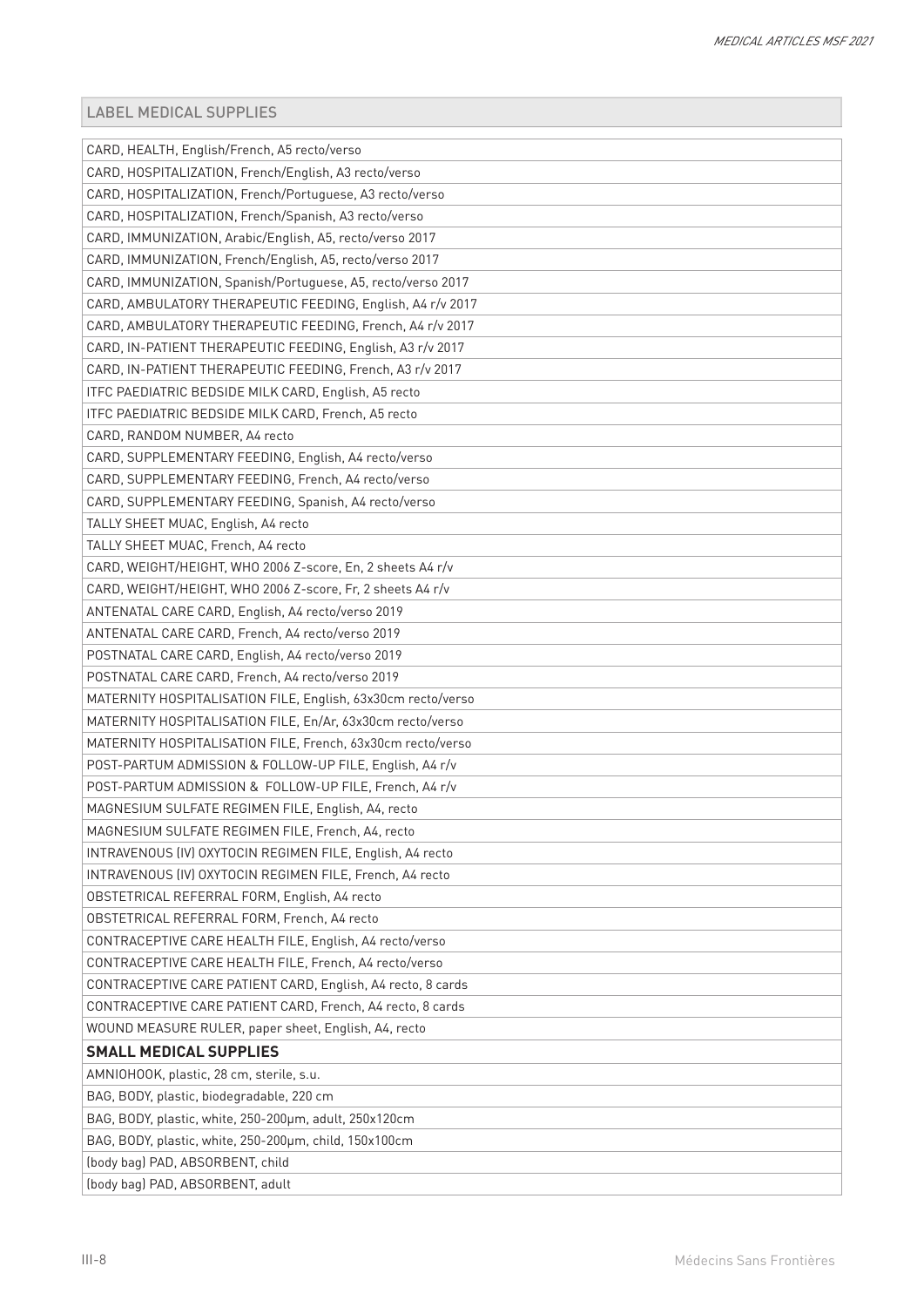| BAG, plastic, 10 cm x 10 cm, re-sealable zipper               |
|---------------------------------------------------------------|
| BAG, plastic, 14 x 17 cm, re-sealable zipper                  |
| BAG, plastic, for health card, 16x22 cm, re-sealable zipper   |
| BAG, plastic, 20 cm x 25 cm, re-sealable zipper               |
| BLANKET, SURVIVAL, 220 x 140 cm, thickness 12 microns         |
| BRACELET, IDENTIFICATION (Ident-A-Band), feeding cent, blue   |
| BRACELET, IDENTIFICATION (Ident-A-Band), feeding cent, red    |
| BRACELET, IDENTIFICATION (Ident-A-Band), feeding cent, white  |
| BRACELET, IDENTIFICATION (Ident-A-Band), feeding cent, yellow |
| BRACELET, IDENTIFICATION, write on, plastic, ad/child, white  |
| CONDOM, lubricated + RESERVOIR, s.u.                          |
| FEMALE CONDOM, lubricated, 170 mm, s.u.                       |
| DEPRESSOR, TONGUE, wooden                                     |
| FILE for ampoules                                             |
| GLOVE, EXAMINATION, nitrile, s.u., non sterile, L             |
| GLOVE, EXAMINATION, nitrile, s.u., non sterile, M             |
| GLOVE, EXAMINATION, nitrile, s.u., non sterile, S             |
| GLOVE, EXAMINATION, latex, s.u. non sterile, large            |
| GLOVE, EXAMINATION, latex, s.u. non sterile, medium           |
| GLOVE, EXAMINATION, latex, s.u. non sterile, small            |
| GLOVES, GYNAECOLOGICAL, latex, s.u., sterile, pair, 6.5       |
| GLOVES, GYNAECOLOGICAL, latex, s.u., sterile, pair, 7.5       |
| GLOVES, GYNAECOLOGICAL, latex, s.u., sterile, pair, 8.5       |
| GLOVES, SURGICAL, latex, s.u., sterile, pair, 6               |
| GLOVES, SURGICAL, latex, s.u., sterile, pair, 6.5             |
| GLOVES, SURGICAL, latex, s.u., sterile, pair, 7               |
| GLOVES, SURGICAL, latex, s.u., sterile, pair, 7.5             |
| GLOVES, SURGICAL, latex, s.u., sterile, pair, 8               |
| GLOVES, SURGICAL, latex, s.u., sterile, pair, 8.5             |
| UNDERGLOVES SURGICAL, coloured, latex, s.u., ster., pair, 6.5 |
| UNDERGLOVES SURGICAL, coloured, latex, s.u., ster., pair, 7   |
| UNDERGLOVES SURGICAL, coloured, latex, s.u., ster., pair, 7.5 |
| UNDERGLOVES SURGICAL, coloured, latex, s.u., ster., pair, 8   |
| UNDERGLOVES SURGICAL, coloured, latex, s.u., ster., pair, 8.5 |
| UNDERGLOVES SURGICAL, coloured, latex, s.u., ster., pair, 9   |
| INTRA UTERINE DEVICE, (I.U.D.), copper, TCU 380 A             |
| LUBRICANT, water based, sterile, unidose, 5q                  |
| PREGNANCY WHEEL, cardboard, English                           |
| PREGNANCY WHEEL, cardboard, French                            |
| RAZOR, disposable                                             |
| FACE SHIELD, one-way valve, s.u., PVC                         |
| SPACER, single patient, medium mask                           |
| SPACER, single patient, small mask                            |
| THERMOMETER, ELECTRONIC, accuracy 0.1ºC + case                |
| VASELINE, ointment, 100 g, tube                               |
| VAGINAL PESSARY, open ring, 64 x 12 mm                        |
| VAGINAL PESSARY, open ring, 71 x 12 mm                        |
| VAGINAL PESSARY, open ring, 80 x 12 mm                        |
|                                                               |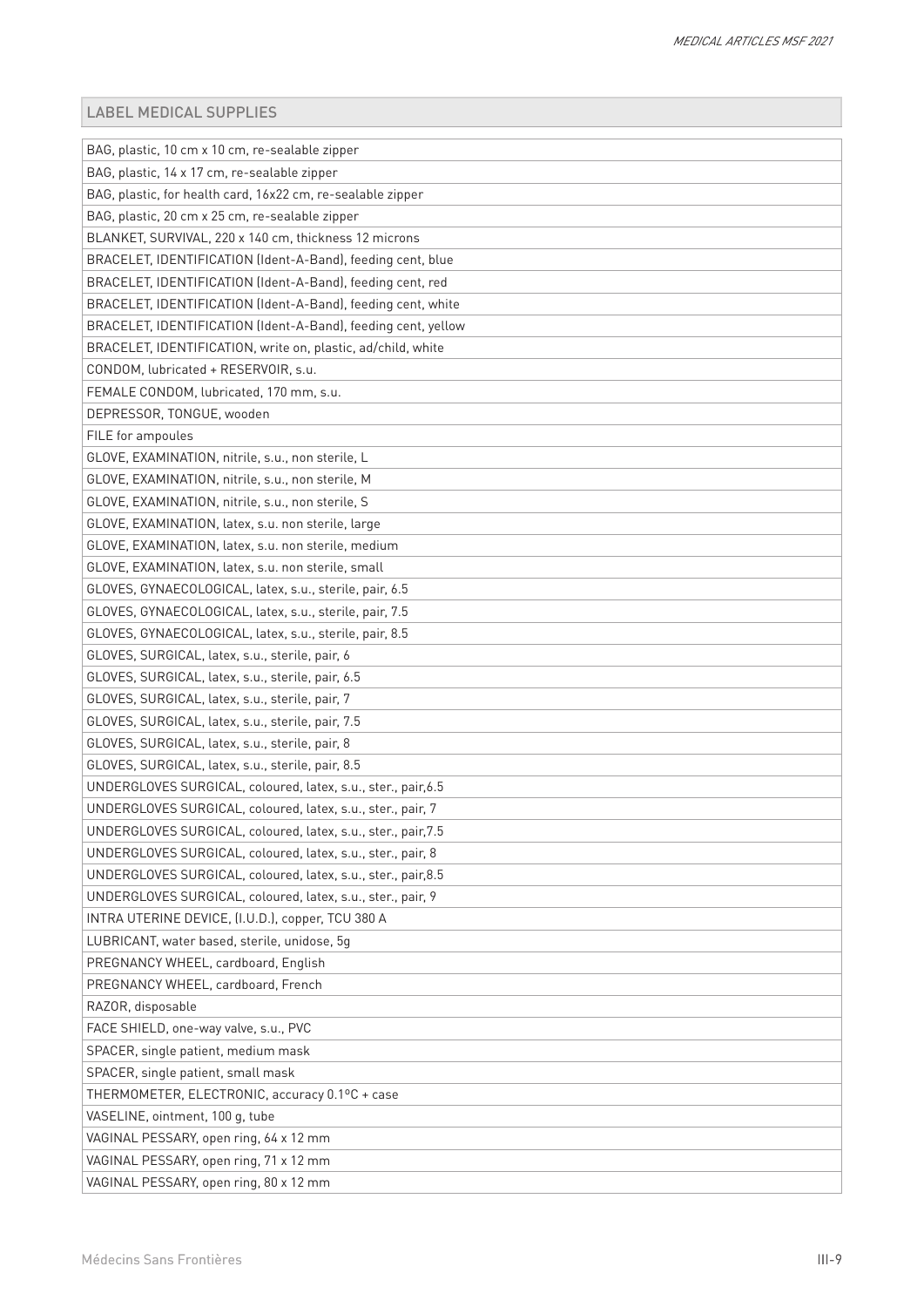| <b>STANDALONE DIAGNOSTIC TESTS</b>                              |
|-----------------------------------------------------------------|
| BEDSIDE CONTROL CARD, ABO compatibility (Serafol)               |
| (bedside control card Serafol) ADHESIVE FOIL                    |
| (bedside control card Serafol) MIXING STICK, plastic            |
| BEDSIDE CONTROL CARD, ABO compatibility (Eldon)                 |
| (bedside control card Eldon) ADHESIVE FOIL                      |
| (bedside control card Eldon) MIXING STICK, plastic              |
| BLOOD GROUPING TEST, anti A (Lorne), 10 ml, dropper bot.        |
| BLOOD GROUPING TEST, anti AB (Lorne), 10 ml, dropper bot.       |
| BLOOD GROUPING TEST, anti B (Lorne), 10 ml, dropper bot.        |
| RH NEGATIVE CONTROL (Lorne), monoclonal antibodies, 10ml, bot   |
| BLOOD GROUPING TEST, RHESUS anti D (Lorne), 10 ml, drop.bot.    |
| BLOOD GROUPING TEST, anti A (Millipore), 10 ml, dropper bot.    |
| BLOOD GROUPING TEST, anti AB (Millipore), 10ml, dropper bot.    |
| BLOOD GROUPING TEST, anti B (Millipore), 10 ml, dropper bot.    |
| RH NEGATIVE CONTROL (Millip.), monoclonal antibodies, 10ml, bot |
| BLOOD GROUPING TEST, RHESUS antiD (Millipore), 10ml, drop.bot.  |
| CRYPTOCOCCUS TEST (CrAg LFA), ser/pl/wb/CSF, 1test CR2003       |
| DENGUE NS1/IgM/IgG TEST (Dengue Duo),ser/pl/wb,1 test 11FK45    |
| HEPATITIS B TEST HBsAg (Determine 2), ser/pl/wb, 1 test 7D2943  |
| HEPATITIS B TEST HBsAg (SD Bioline), ser/pl/wb,1test 01FK10W    |
| HEPATITIS C TEST (SD Bioline), ser/pl/wb, 1 test 02FK16         |
| HEPATITIS C TEST (STANDARD Q), ser/pl/wb, 1 test 09HCV10D       |
| HIV 1 + 2 TEST (SD Bioline), ser/pl/wb, 1 test 03FK16           |
| HIV 1 + 2 TEST (SD Bioline), ser/pl/wb, 1 test 03FK10           |
| HIV 1 + 2 TEST (Determine), ser/pl/wb, 1 test 7D2343            |
| HIV 1/2 TEST ORAQUICK (Orasure) oral fl., 1self-test, 5X4-1001  |
| HIV 1/2 TEST ORAQUICK (Orasure) oral fl,1 self-test,5x4-1000    |
| (test HIV 1+2 Stat-Pak) CONTROLS 3 x 0.25 ml, 60-9549-0         |
| HIV 1 + 2 TEST (STAT-PAK), ser/pl/wb, 1 test, 60-9500-0         |
| HIV 1 + 2 TEST (Uni-Gold), ser/pl/wb, 1 test 1206502            |
| LEISHMANIASIS Kala Azar TEST (DAT), freeze-dried, ser/wb,5ml    |
| LEISHMANIASIS Kala Azar TEST (IT LEISH), ser/pl/wb,1t 710124    |
| MALARIA HRP-2 TEST (SD Bioline), whole blood, 1 test 05FK50     |
| MALARIA HRP-2 TEST, wb, 1 test (SD Biosensor 09MAL10D)          |
| MALARIA HRP-2 TEST, wb, 1 test (Paracheck Pf 302030025)         |
| MALARIA HRP-2/pan pLDH TEST (SD Bioline), wb, 1 test 05FK60     |
| MALARIA HRP-2/pan pLDH TEST, wb,1test(SD Biosensor 09MAL30D)    |
| MALARIA HRP-2/pan pLDH TEST, wb, 1test (Parascreen 503030025)   |
| MENINGITIS A, B, C, Y/W135 TEST (Pastorex), CSF, 1 test 61607   |
| PREGNANCY RST/hCG TEST, urine, 1 strip                          |
| SYPHILIS RPR TEST, carbon test, ser/pl, 1test (ARL. 900100)     |
| SYPHILIS RPR TEST, carbon test, ser/pl, 1test (ARL. 900025)     |
| SYPHILIS TEST (SD Bioline 3.0), ser/pl/wb, 1 test 06FK10        |
| TRYPANOSOMA gambiense TEST (CATT), accessories for 1 test       |
| TRYPANOSOMA gambiense TEST (CATT), reagent, wb, 1 test          |
| URINE TEST, glucose, proteins, 1 strip                          |
| URINE TEST, glucose, blood, protein, pH, 1 strip                |
| URINE TEST, pH,SG,prot,gluc,ket,blood,nit,leuc, 1 strip         |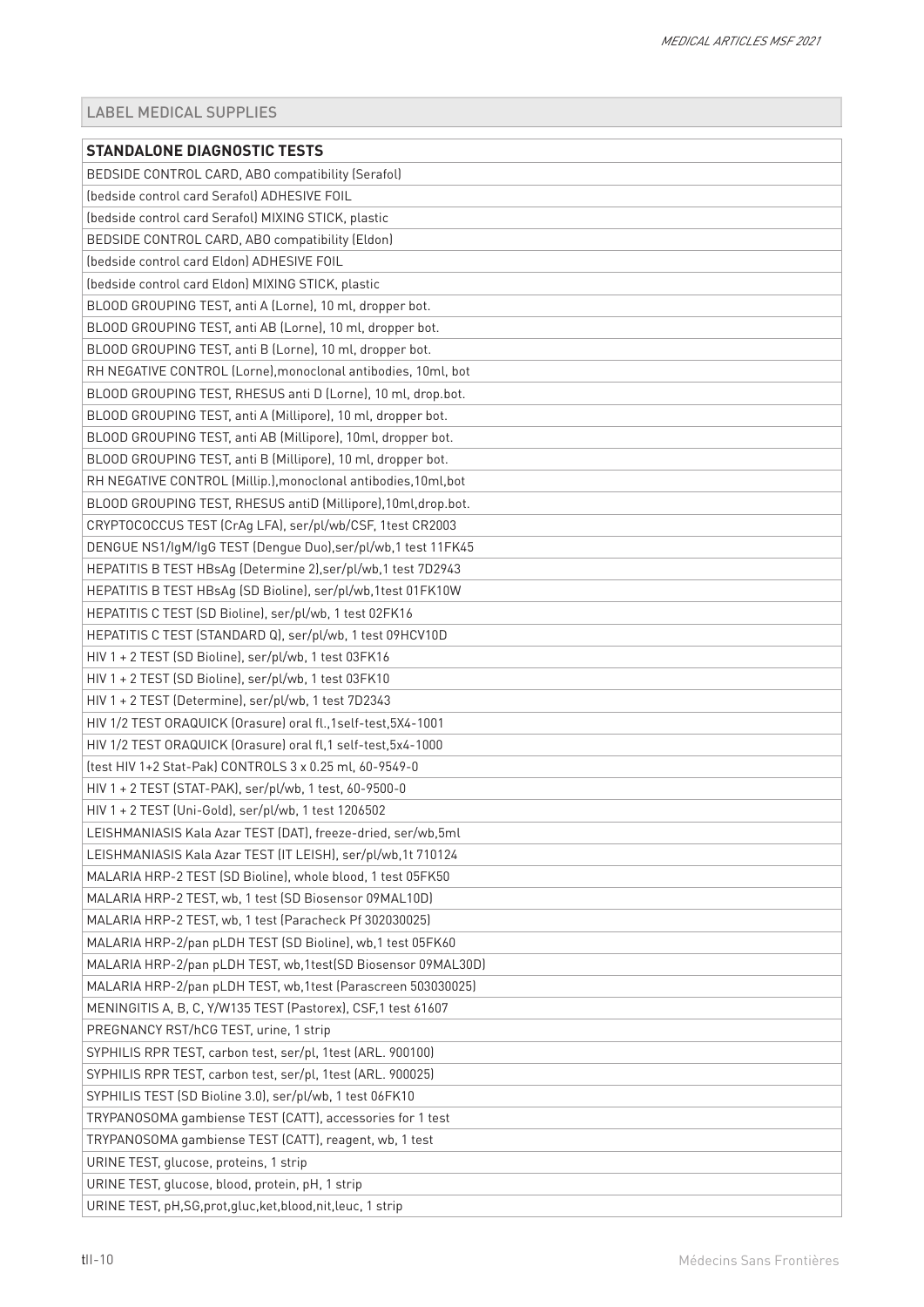| <b>SUTURES</b>                                                                                                        |
|-----------------------------------------------------------------------------------------------------------------------|
| CUTTING LINEAR STAPLER 75mm, height selectable (NTLC75)                                                               |
|                                                                                                                       |
| (cutting linear stapler NTLC75) RELOAD, 118 staples (SR75)<br>LINEAR STAPLER, reloadable, thick tissues, 30mm (TX30G) |
|                                                                                                                       |
| (linear stapler) RELOAD thick tissues, 11staples 30mm(XR30G)                                                          |
| (linear stapler) RELOAD reg. tissues, 11staples 30mm (XR30B)                                                          |
| (linear stapler) RELOAD reg. tissues, 21staples 60mm (XR60B)                                                          |
| (linear stapler) RELOAD thick tissues, 21staples 60mm(XR60G)                                                          |
| VASCULAR LINEAR STAPLER, reloadable, 30mm, (TX30V)                                                                    |
| (linear stapler TX30V) RELOAD, 23 staples 30mm (XR30V)                                                                |
| LINEAR STAPLER, reloadable, regular tissues, 30mm (TX30B)                                                             |
| LINEAR STAPLER, reloadable, regular tissues, 60mm (TX60B)                                                             |
| LINEAR STAPLER, reloadable, thick tissues, 60mm (TX60G)                                                               |
| SUTURE ABSORB., braided (0), SPOOL, w/o needle                                                                        |
| SUT. ABS. braided (0) needle 1/2 35 mm taper protection                                                               |
| SUT. ABS. braided (0) needle 1/2 31 mm taper                                                                          |
| SUT. ABS. braided (1) needle 1/2 40mm taper                                                                           |
| SUT. ABS. braided (1) needle 3/8 50 mm taper                                                                          |
| SUT. ABS. braided (1) needle 3/8 65mm taper                                                                           |
| SUT. ABS. braided (2/0) SPOOL w/o needle                                                                              |
| SUT. ABS. braided (2/0) needle 1/2 35mm taper protection                                                              |
| SUT. ABS. braided (2/0) needle 3/8 24 mm rev.cutting                                                                  |
| SUT. ABS. braided (2/0) needle 1/2 30 mm taper                                                                        |
| SUT. ABS. braided (3/0) needle 3/8 18mm taper                                                                         |
| SUT, ABS. rapid, braided (0) needle 1/2 40mm taper                                                                    |
| SUT. ABS. rapid, braided (3/0) needle 1/2 26mm cutting                                                                |
| SUT. ABS. mono PDO 1, needle 1/2, 40mm taper                                                                          |
| SUT. ABS. mono PDO (2/0), needle 1/2, 35 mm taper                                                                     |
| SUT. ABS. mono PDO (4/0), needle 3/8, 17 mm taper                                                                     |
| SKIN STAPLER, 35 regular staples, sterile, s.u.                                                                       |
| SKIN STAPLER, 35 wide staples, sterile, s.u.                                                                          |
| SURGICAL LOOP (vascular), 4 mm, 60 cm                                                                                 |
| SUT. NON ABS. mono (1) needle 1/2 30mm taper                                                                          |
| SUT. NON ABS. mono (2/0) needle 3/8 30mm rev. cutting                                                                 |
| SUT. NON ABS. mono. (3/0) needle 3/8 18mm rev. cutting                                                                |
| SUT. NON ABS. mono. (3/0) needle 1/2 18mm taper                                                                       |
| SUT. NON ABS. mono (4/0) double needle 3/8 17mm taper                                                                 |
| SUT NON ABS. mono. (5/0) needle 1/2 13mm taper                                                                        |
| SUT. NON ABS. mono (5/0) double needle 3/8 13mm taper                                                                 |
| SUT. NON ABS. mono, PP, (6/0) double needle 3/8 10mm taper                                                            |
| STRIP, ADHESIVE SKIN CLOSURE, 6 x75 mm, per 3                                                                         |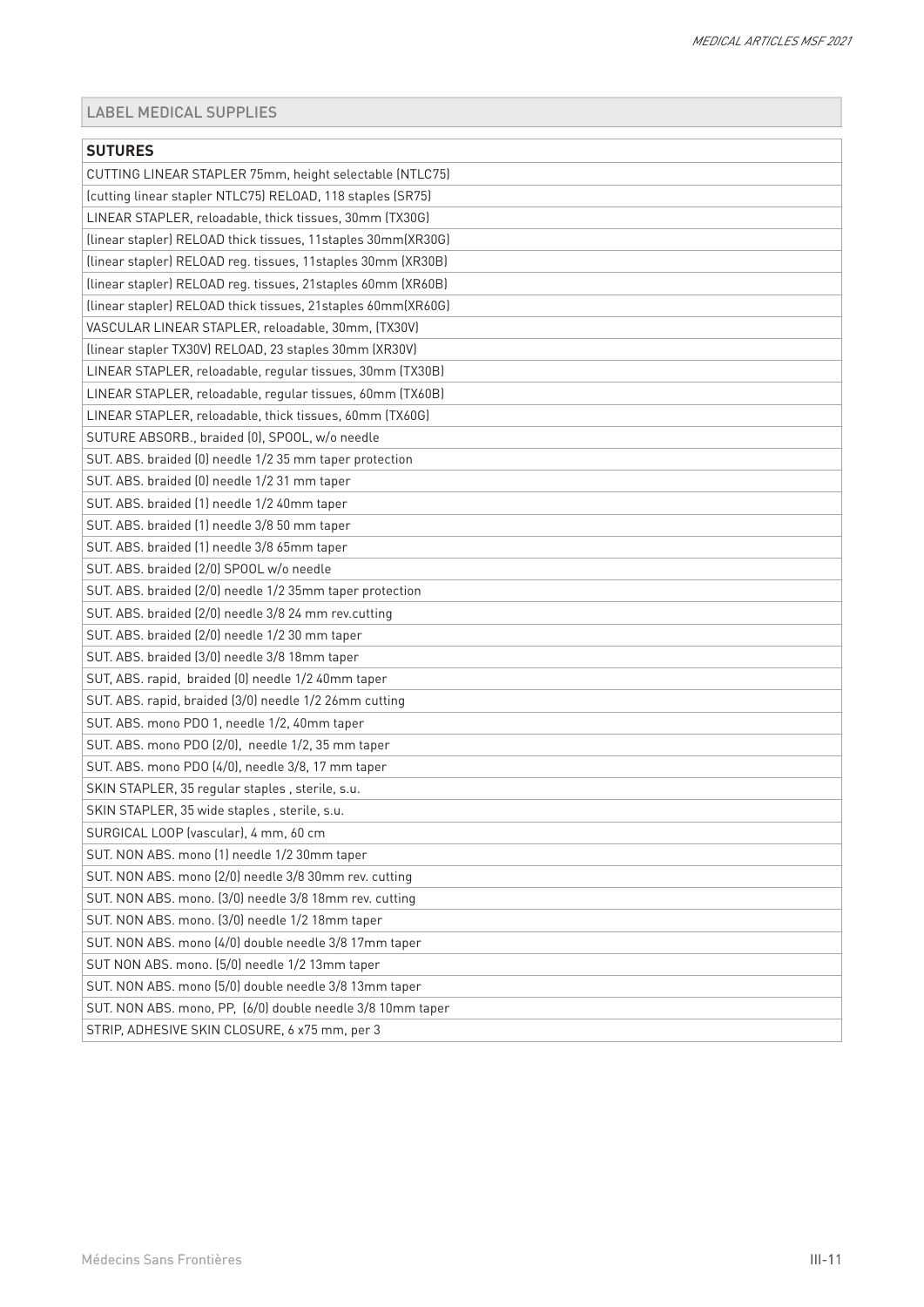<span id="page-11-0"></span>

| <b>AENESTHESIA EQUIPMENT</b>                                 |
|--------------------------------------------------------------|
| ARTIFICIAL AIRWAY MANOMETER/INFLATOR, Luer                   |
| GUEDEL AIRWAY, reusable, 3.5cm neonate, light blue (VBM000)  |
| GUEDEL AIRWAY, reusable, 5.0cm paediatric, blue (VBM00)      |
| GUEDEL AIRWAY, reusable, 6.0cm infant, black (VBM0)          |
| GUEDEL AIRWAY, reusable, 7.0cm child, white (VBM1)           |
| GUEDEL AIRWAY, reusable, 8.5cm adolescent, green (VBM2)      |
| GUEDEL AIRWAY, reusable, 9.0cm adult, yellow (VBM3)          |
| GUEDEL AIRWAY, reusable, 10cm, large adult, red (VBM4)       |
| PORTABLE ANAESTHESIA SYSTEM (Diamedica DPA02) + scavenger    |
| ANAESTHESIA VENTILATOR (Glostavent Helix), 160-300V 55-60Hz  |
| BALLOON, ANAESTHESIA, Ø 22 mm, 1 l                           |
| BALLOON, ANAESTHESIA, Ø 22 mm, 3 l                           |
| BALLOON, ANAESTHESIA, Ø15mm, 0.5 l,rigid neck, neoprene,reus |
| BAND HEAD, for anaesthesia mask                              |
| (capnograph Emma) ADAPTOR ad/child, s.u.                     |
| (capnograph Emma) ADAPTOR infant, s.u.                       |
| CAPNOGRAPH, handheld, battery (Emma) mmHq                    |
| CATHETER MOUNT, reusable, SI, straight, 150mm                |
| CATHETER MOUNT, reusable, SI, with elbow, 150mm              |
| HEADGEAR, for NIV face mask, universal size, single patient  |
| FACE MASK NIV, non-vented, complete, reusable, L             |
| FACE MASK NIV, non-vented, complete, reusable, M             |
| FACE MASK NIV, non-vented, complete, reusable, S             |
| FORCEPS, MAGILL, adult, 24 cm                                |
| FORCEPS, MAGILL, paediatric, 15 cm                           |
| (laryngoscope) BLADE MAC INTOSH nº 0, curved, optic fibre    |
| (laryngoscope) BLADE MACINTOSH nº1, curved, fiber optic      |
| (laryngoscope) BLADE MILLER nº0, str., neonatal, fiber optic |
| (laryngoscope) BLADE MACINTOSH nº2, curved, fiber optic      |
| (laryngoscope) BLADE MACINTOSH nº3, curved, fiber optic      |
| (laryngoscope) BLADE MACINTOSH nº4, curved, fiber optic      |
| LARYNGOSCOPE FO (fibreoptic) + 7 blades                      |
| MASK LARYNGEAL, reusable, size 2                             |
| MASK LARYNGEAL, reusable, size 3                             |
| MASK LARYNGEAL, reusable, size 4                             |
| MASK LARYNGEAL, reusable, size 5                             |
| MASK ANAESTHESIA + RIM + HOOK, size 2, child                 |
| MASK ANAESTHESIA + RIM + HOOK, size 4, adolescent            |
| MASK ANAESTHESIA + RIM + HOOK, size 5, adult                 |
| MASK ANAESTHESIA + RIM + HOOK, size 6, adult XL              |
| MASK ANAESTHESIA, silicone, size 0, premature baby           |
| MASK ANAESTHESIA, silicone, size 1, neonate                  |
| MASK ANAESTHESIA, silicone, size 2, small child              |
| (Stimuplex HNS12) NEEDLE echogenic Luer 20Gx100mm 4892510-01 |
| (Stimuplex HNS12) NEEDLE echogenic Luer 22Gx35mm 4892503-01  |
| (Stimuplex HNS12) NEEDLE echogenic Luer 22Gx50mm 4892505-01  |
| PERIPHERAL NERVE STIMULATOR (Stimuplex HNS12), electrical    |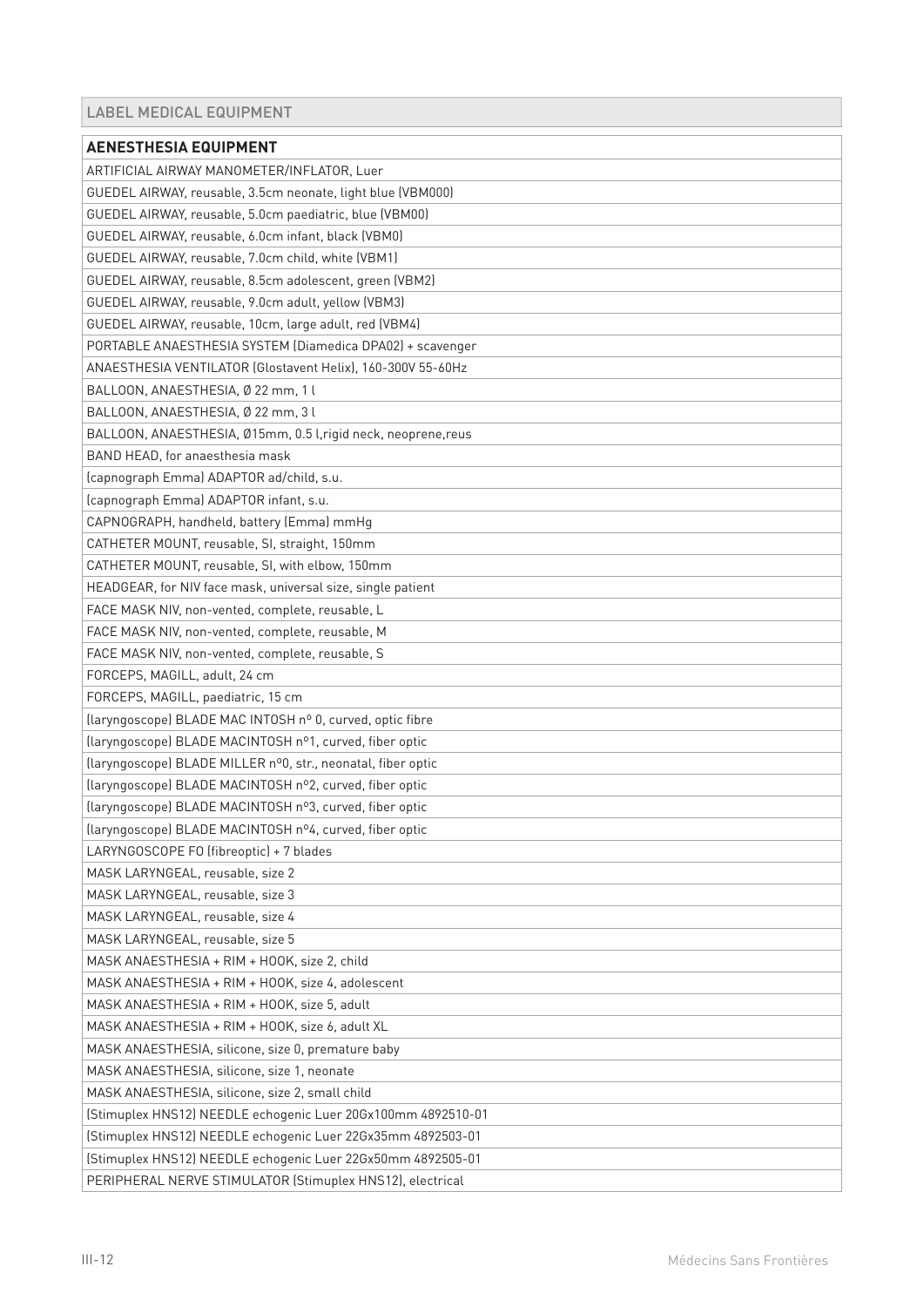| PERIPHERAL NERVE STIMULATOR, monitoring (SunStim), electr.    |
|---------------------------------------------------------------|
| ASPIRATION BULB (Laerdal NeoNatalie), silicone 986000         |
| RESUSCITATOR (Laerdal Upright), neonate + MASK n°0 and n°1    |
| (resuscitator Laerdal Upright) OXYGEN KIT complete 846151     |
| RESUSCITATOR (Laerdal Upright), neonate, PEEP + MASK n°0&1    |
| RESUSCITATOR MANUAL (Ambu), ad./child + masks RH5 / RH2       |
| RESUSCITATOR MANUAL (Ambu), child + masks RH2/S1              |
| SCAVENGER for anaesthesia gas                                 |
| TOURNIQUET, pneumatic, ARM-CUFF + MANOMETER + LEG CUFF        |
| TOURNIQUET, HEMOSTASIS, + windlass, Gen 7 CAT, s.u.           |
| <b>ANTHROPOMETRIC EQUIPMENT</b>                               |
| MID-UPPER ARM CIRCUMFERENCE TAPE (MUAC) paediatric PP, 115mm  |
| BRACELET, BRACHIAL PERIMETER (MUAC), adult, polypropylene     |
| MEASURING APPARATUS, tape, vertical, 200 cm                   |
| MEASURING APPARATUS, paediatric, hor./vert., 130 cm, wood     |
| SCALE (Seca 725), beam mechanical, baby, 0-15 kg, grad. 10 g  |
| SCALE, SALTER TYPE, 0-25 kg, no trousers, grad. 100 g         |
| SCALE + MEASUR. ROD, mechanical, adult 0-200 kg, grad. 50 g   |
| SCALE, mechanical, adult 0-150 kg, grad. 500 g                |
| SCALE, electronic, mobile, 2 displays, mother-child 50g/200kg |
| SCALE, SALTER TYPE, 0-50 kg, no trousers, grad. 200 g         |
| INFANT SCALE (Seca 354), electronic, 0-20 kg                  |
| TAPE, MEASURE, 1.5 m, fiber glass                             |
| <b>DIAGNOSTIC IMAGING EQUIPMENT</b>                           |
| RADIATION SHIELDING APRON, FRONTAL, 0.35 mm Pb, L             |
| RADIATION SHIELDING APRON, FRONTAL, 0.35 mm Pb, M             |
| RADIATION SHIELDING APRON, FRONTAL, 0.35 mm Pb, S             |
| RADIATION SHIELDING APRON, FRONTAL, 0.35 mm Pb, XL            |
| RADIATION SHIELDING SKIRT+ VEST, 0.5/0.25mm Pb equivalent, L  |
| RADIATION SHIELDING SKIRT+ VEST, 0.5/0.25mm Pb equivalent, M  |
| RADIATION SHIELDING SKIRT+ VEST, 0.5/0.25mm Pb equivalent, S  |
| RADIATION SHIELDING SKIRT+ VEST, 0.5/0.25mm Pb equivalent, XL |
| CASSETTE HOLDER for x-ray cassette, vertical, stand           |
| CASSETTE HOLDER for x-ray cassette, vertical, wall mounted    |
| CASSETTE + SCREENS, green fluorescence, 24x30 cm              |
| CASSETTE + SCREENS, green fluorescence, 35x43 cm              |
| X-RAY VIEWING STATION Agfa, COMPUTER + MONITOR                |
| RADIATION SHIELDING COLLAR, 0.5 mm Pb equivalent, w/collar    |
| (Carestr.VITA LE) DIGITAL CASSETTE + PHOSPHOR SCREEN, 24x30cm |
| (Carestr.VITA LE) DIGITAL CASSETTE + PHOSPHOR SCREEN, 35x43cm |
| (Carestream VITA LE) STORAGE PHOSPHOR SCREEN, 24 x 30 cm      |
| (Carestream VITA LE) STORAGE PHOSPHOR SCREEN, 35 x 43 cm      |
| (Agfa CR10X) DIGITAL CASSETTE + PHOSPHOR SCREEN, 24x30cm      |
| (Agfa CR10X) DIGITAL CASSETTE + PHOSPHOR SCREEN, 35x43cm      |
| (DI scanner Agfa CR10X) STORAGE PHOSPHOR SCREEN, 24x30cm      |
| (DI scanner Agfa CR10X) STORAGE PHOSPHOR SCREEN, 35x43cm      |
| (storage phosphor screen) CLEANING SOLUTION, 0.5l,1bot EFOJH  |
| (storage phosphor screen) CLEANING WIPES, 5PCZF               |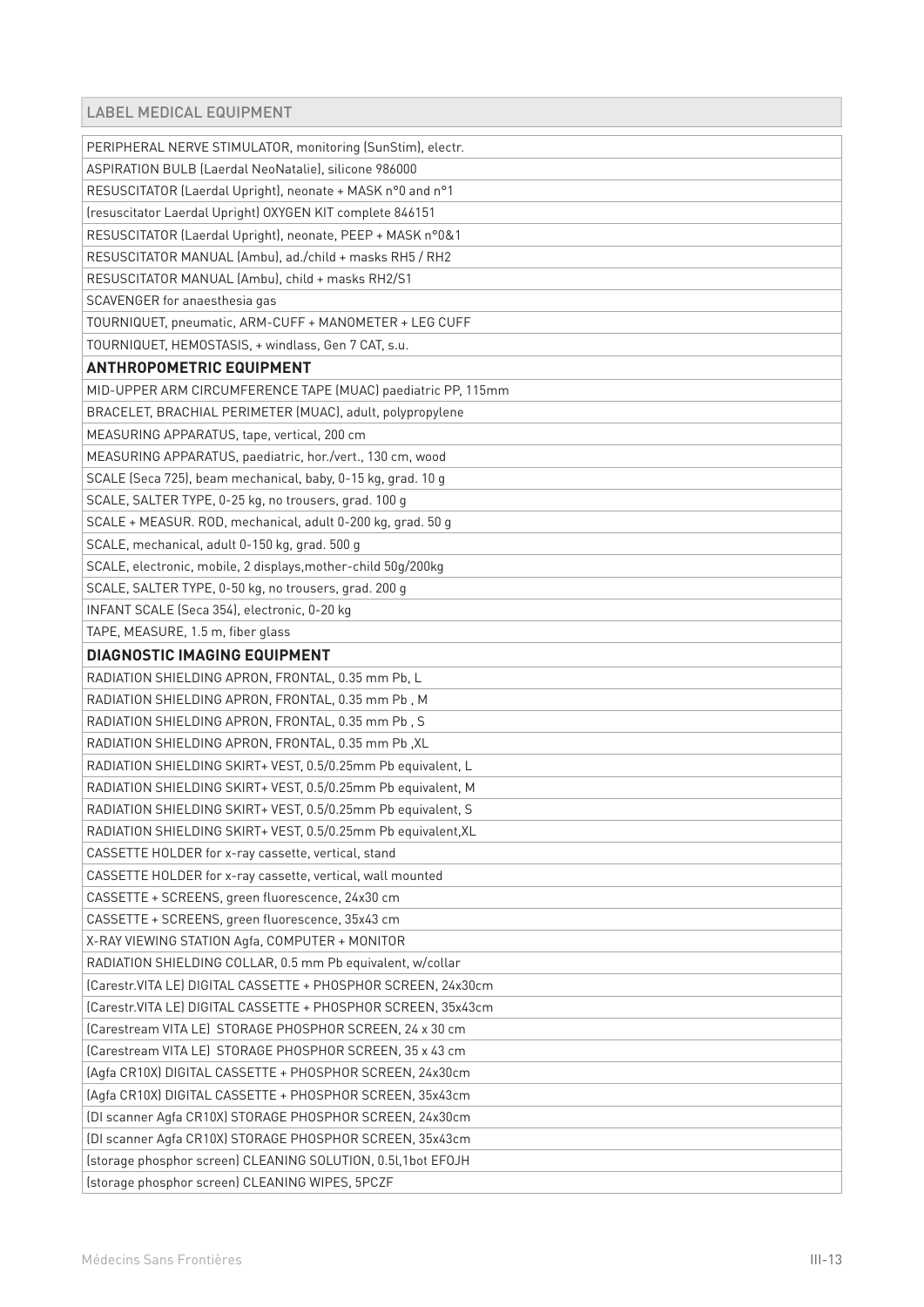| (storage phosphor screen) CLEANING SOLUTION, 0.5l, 1bot EQP6D   |
|-----------------------------------------------------------------|
| (Agfa CR10) GREASE, synthethic rolling and plain bearing        |
| DIGITAL IMAGING SCANNER (Agfa CR10X), CR, 100-240V + accessor   |
| GONAD RADIATION SHIELDING APRON, 0.5 mm Pb equivalent, adult    |
| GONAD RADIATION SHIELDING APRON, 0.5 mm Pb equivalent, child    |
| GONAD RADIATION SHIELDING APRON, 0.5 mm Pb equivalent, neon     |
| X-RAY GRID, 35 x 43 cm                                          |
| HANGER, for x-ray films, with clips, 24 x 30 cm                 |
| HANGER, for x-ray films, with clips, 35 x 43 cm                 |
| LAMP, DARKROOM                                                  |
| LETTER, BRASS, 10/15 mm, "DROITE", 10/10th                      |
| LETTER, BRASS, 10/15 mm,"GAUCHE", 10/10th                       |
| LETTER, BRASS, 10/15 mm, "LEFT", 10/10th                        |
| LETTER, BRASS, 10/15 mm, "RIGHT", 10/10th                       |
| POSITIONING CUSHIONS, set                                       |
| (printer Agfa Drystar) FILM, DT2B, 35x43cm, 100pcs EKL9M        |
| (printer Agfa Drystar) FILM, DT2B, 25x30cm, 100pcs EKL4B        |
| X-RAY PRINTER (Agfa Drystar 5302), 100-240V, 50/60 Hz.          |
| RADIATION PROTECTION BARRIER, Pb 2mm, mobile                    |
| RADIATION PROTECTION LEAD SHEETING, > 2mm, 1m width, roll, p.m. |
| LEAD SHEET, lacquered, self-adhesive, 1mm thick, 5mx1m          |
| RADIATION PROTECTION WINDOW                                     |
| THERMOMETER, floating, for x-ray baths                          |
| <b>Iultrasound Micromaxx/M-Turbol TROLLEY</b>                   |
| (ultrasound M-Turbo) ABDOMINAL TRANSDUCER C60x                  |
| (ultrasound M-Turbo) VAGINAL TRANSDUCER ICTx                    |
| (ultrasound M-Turbo) TRANSDUCER SUPERFICIAL STRUCT. HFL38x      |
| (ultrasound M-Turbo) CARDIAC TRANSDUCER P21x                    |
| (US M-Turbo) PAED. ABDOMINAL (CURVELINEAR) TRANSDUCER C11x      |
| (ultrasound M-Turbo) PAEDIATRIC LINEAR TRANSDUCER L25X          |
| (ultrasound M-Turbo) NEONATAL TRANSDUCER P10x                   |
| (ultrasound) COUPLING GEL, sterile, 20ml, sachet                |
| (Ultrasound) COUPLING AGENT, 250 ml bot.                        |
| (ultrasound) COVER + GEL for transducer, 14x61cm, sterile, s.u. |
| (ultrasound) COVER + GEL transducer, 141x120cm, ster., s.u.     |
| ULTRASOUND (Sonosite M-Turbo) + TRANSDUCER C60x                 |
| VIEW BOX, 1 panel, horizontal, 220 Volts                        |
| VIEW BOX, 2 panels, horizontal, 220 Volts                       |
| (fluoroscopic x-ray) PROTECTION COVER C-Arm, s.u., sterile      |
| FLUOROSCOPIC X-RAY SYSTEM, mobile, digital (Cios Select)        |
| X-RAY UNIT, FIXED, WHIS-RAD, basic, 100 to 250 mA               |
| X-RAY UNIT, FIXED, Multi-RAD, 32Kw, 125-150kVp, 500mA           |
| X-RAY UNIT, MOBILE (Polymobil Plus), 230V 50-60Hz               |
| ELECTRO MECHANICAL MEDICAL DEVICES                              |
| (warmer Biegler) EXTENSION SET 460cm, 100pcs, FP4600001         |
| (warmer Biegler) EXTENTION SET 350cm, FP1002001                 |
| (warmer 3M RANGER) SET, pediatric, s.u. sterile 24450           |
| (warmer 3M RANGER) SET high flow, s.u. sterile 24355            |
| BLOOD/FLUID WARMER (3M RANGER 245), 230V 50/60Hz                |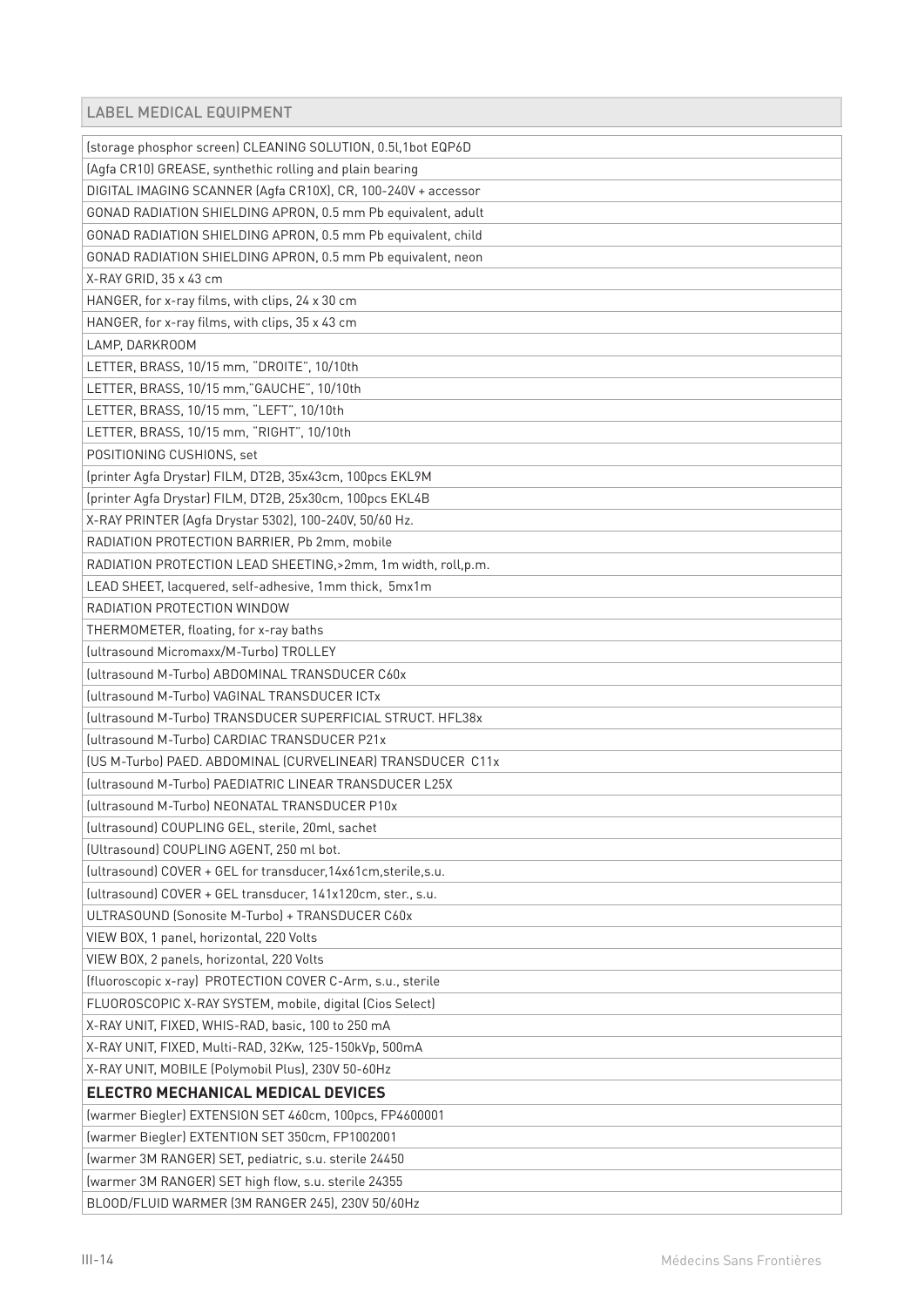| HUMIDIFIER, autoclavable (FLOWMETER TR200)                     |
|----------------------------------------------------------------|
| (ped. distr. Sureflow) EXTRA INTERCONNECTION HOSE, HO151-1     |
| (ped. distr. Sureflow) INTERCONNECTION HOSE, 9/16 F 10meters   |
| FLOW SPLITTER paediatric (Sureflow FM069-2)                    |
| CONCENTRATOR 02 (DeVilbiss 1025KS) 10l, 220V + access.         |
| CONCENTRATOR 02 (DeVilbiss 525KS) 5l, 220V + access.           |
| (CPAP Diamedica) NASAL PRONG, s.p. size 0 B020                 |
| (CPAP Diamedica) NASAL PRONG, s.p. size 1 B021                 |
| (CPAP Diamedica) NASAL PRONG, s.p. size 2 B022                 |
| (CPAP Diamedica) NASAL PRONG, s.p. size 3 B023                 |
| (CPAP Diamedica) NASAL PRONG, s.p. size 4 B024                 |
| (CPAP Diamedica) NASAL PRONG, s.p. size 5 B025                 |
| (CPAP Diamedica) NASAL PRONG, s.p. size 6 B026                 |
| (CPAP Diamedica) NASAL PRONG, s.p. size 7 B027                 |
| (CPAP Diamedica) CHIN LIFT, s.p. small, N786                   |
| (CPAP Diamedica) CHIN LIFT, s.p. large, N787                   |
| (CPAP Diamedica) UNIDIRECTIONAL CANNULA, s.p. size 0 N4900-U   |
| (CPAP Diamedica) UNIDIRECTIONAL CANNULA, s.p. size 1 N4901-U   |
| (CPAP Diamedica) UNIDIRECTIONAL CANNULA, s.p. size 2 N9402-U   |
| (CPAP Diamedica) UNIDIRECTIONAL CANNULA, s.p. size 3 N9403-U   |
| (CPAP Diamedica) TUBE insp/exp w/ connector, s.p., CPAP/SP3    |
| (CPAP Diamedica) UNIDIRECTIONAL CANNULA, s.p. size 4 N9404     |
| (CPAP Diamedica) CHIN LIFT, s.p. micro, N785                   |
| (CPAP Diamedica) WATER TRAP, s.p. 1911                         |
| (CPAP Diamedica) SILICONE NASAL TUBING+CONNECT.s.p. CPAP/SNT   |
| CPAP, complete with 10l concentrator (Diamedica)               |
| (defibrillator FRED easy) ELECTRODE, adhesive, adult, pair     |
| (defibrillator FRED easy) ELECTRODE, adhesive, child, pair     |
| SEMI-AUTOMATED EXTERNAL DEFIBRILLATOR (FRED easy), manual En   |
| SEMI-AUTOMATED EXTERNAL DEFIBRILLATOR (FRED easy), manual Fr   |
| (dermatome Acculan II/3Ti/4) BLADE, sterile s.u. GB228R        |
| DERMATOME, ELECTRICAL (ACCULAN 4) with battery + access.       |
| (dermatome Acculan 3Ti) BATTERY NIMH GA666                     |
| (drill CD3-4-8) OSCILLATING BLADE 16.5x0.38x34.5mm 2296003104  |
| (drill CD3-4-8) OSCILLATING BLADE 13x0.38x39mm 2296003108      |
| (drill CD3-4-8) SAGITTAL BLADE 9x0.38x25mm 2296003111          |
| (drill CD3-4-8) SAGITTAL BLADE 7x0.38x18.5mm 2296003114        |
| SURGICAL DRILL (Cordless Driver 8) +accessories                |
| (ECG) ELECTRODE GEL, bottle                                    |
| (ECG Schiller AT-1 G2) RECORDING PAPER, pack, 2.157058         |
| ELECTROCARDIOGRAPH (Schiller AT-1 G2), portable, 3 ch+ACC      |
| ELECTRONIC DROP COUNTER (Dripassist)                           |
| (ent.nut.pump Flocare) ADMINISTRATION SET, ENFit, ster.,s.u.   |
| (ent. nut. pump Applix) ADMINISTRATION SET, ENFit ster., s.u.  |
| ENTERAL NUTRITION PUMP (Flocare), 230V, with battery           |
| (MC2/SEAL) SPLIT PATIENT RETURN ELECTRODE, child, s.u. VPLEN2  |
| (MC2/SEAL) SPLIT PATIENT RETURN ELECTRODE, neonate, s.u.VPLBB2 |
| (MC2/SEAL) PATIENT RETURN ELECTRODE, adult s.u. VPLAD2         |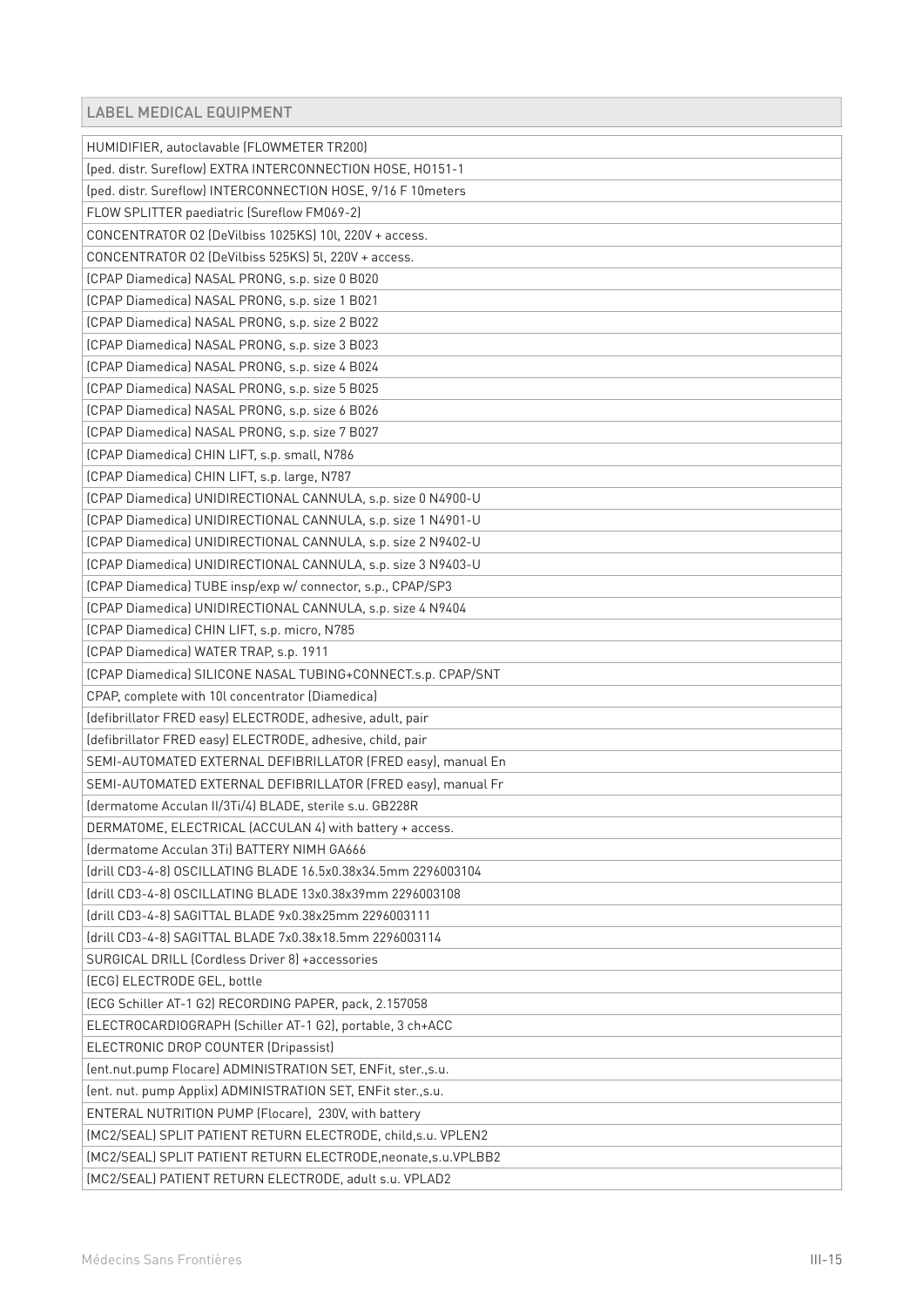| (ESU Force FX) SPLIT PATIENT RETURN ELECTRODE, adult s.u.     |
|---------------------------------------------------------------|
| (ESU Force FX) PATIENT RETURN ELECTRODE, infant, s.u.E7510-25 |
| (ESU Force FX) SPLIT PATIENT RETURN ELECTRODE, child s.u.     |
| (ESU Force FX) SPLIT PATIENT RETURN ELECTRODE, neonate s.u.   |
| (ESU Force FX) MONOPOLAR BLADE ELECTRODE, 6cm s.u. E1551G     |
| (ESU Force FX) MONOP. BLADE ELECTRODE, 16cm s.u., E1551-6     |
| ELECTROSURGICAL SYSTEM (Lamidey SEAL), 230V + accessories     |
| FOETAL DOPPLER SYSTEM, ultrasonic (Sonotrax)                  |
| FLUID WARMER, wall mounted, 230V 50/60Hz (Enthermics ivNow-3) |
| FINGERTIP PULSE OXIMETER (Mightysat 9707)                     |
| HEADLAMP, high performance 1000 lm, for medical use, battery  |
| ELECTRIC HEATING MATTRESS 620x350x13mm (Calibed)              |
| (inf. pump Agilia) INFUSION LINE VLST00                       |
| (inf. pump Agilia) TRANSFUSION LINE VLTR00                    |
| INFUSION PUMP (Agilia VP Z019510)                             |
| EXAMINATION LIGHT (LID medical), mobile, 230 V                |
| OPERATING LIGHT (Mach LED 150FP), mobile, 35W                 |
| OPERATING LIGHT (Mach LED150FP)+ ceiling fix., 35W, 2.6-3m    |
| OPERATING LIGHT (Mach LED150FP)+ ceiling fix., 35W, 3-3.5m    |
| OPERATING LIGHT (Mach LED150FP)+ ceiling fix., 35W, 3.5-4m    |
| ALTERNATING-PRESSURE MATTRESS with OVERLAY SYSTEM (Invacare)  |
| (monitor Dash/B40) ELECTRODE, adult, Ø 55, 1 piece            |
| (monitor Dash/B40) ELECTRODE, paediatric Ø 50, 1 piece        |
| (monitor GE) TEMPERATURE PROBE GEN.USE ad.Ø4mm s.u. M1024231  |
| (monitor Dinamap) ADHESIVE WRAP, 2 bags of 50 ADH-P/I         |
| (B40/Dinamap) SP02 SENSOR s.u. Infant, MAX-I 70124026         |
| (monitor B40) TUBE SAMPLING CO2, 3m, 2097307-002              |
| MONITOR, multiparameter (B125)+ accessories, 230V             |
| MONITOR NIBP (Dinamap Carescape V100)                         |
| (nebulizer PARI BOY SX) AIR FILTER with holder 085G1130       |
| NEBULIZER + COMPRESSOR (PARI BOY SX) + accessoires            |
| (ultransonic nebulizer Ultraneb) MOUTHPIECE, s.u., 1 pc       |
| (us nebulizer Ultraneb) ANTIBACTERIAL FILTER. 1pc 9135080189  |
| (us nebulizer Ultraneb) MEDICATION CUP single.pt., 100HD-648  |
| (ultransonic nebulizer Ultraneb) MASK, adult                  |
| (ultransonic nebulizer Ultraneb) MASK, paediatric             |
| OXYGEN CYLINDER FILLING STATION (Devilbiss iFill) 220V+ acc.  |
| (station DeVilbiss iFill) FILTER DUST, 535D-605               |
| OVERHEAD INFANT PHOTOTHERAPY UNIT (Brilliance Pro), 230V      |
| (oximeter Nellcor) SPO2 SENSOR, ad/neo-n+adh.wrap 1pc OXI-A/N |
| (pulse oximeter) ADHESIVE WRAP for sensors, 1 piece, ADH-A/N  |
| (oximeter Masimo) WRAP adhesive for LNCS sensor, 1597         |
| (oximeter Masimo) WRAP adhesive for LNCS sensor, 1598         |
| (oximeter Masimo) SP02 SENSOR s.u. adult/neo LNCS Neo-3       |
| OXIMETER, PULSE (Masimo RAD-5) + accessories                  |
| (suction pump Atmoport N) ANTIBACTER FILTER, 1pc 312.0439.0   |
| (suction pump Atmoport N) SUCTION HOSE 1.3m, 1pc 000.0013.0   |
| (suction pump VacuAide) ANTIBACT FILTER 01-7305D-608          |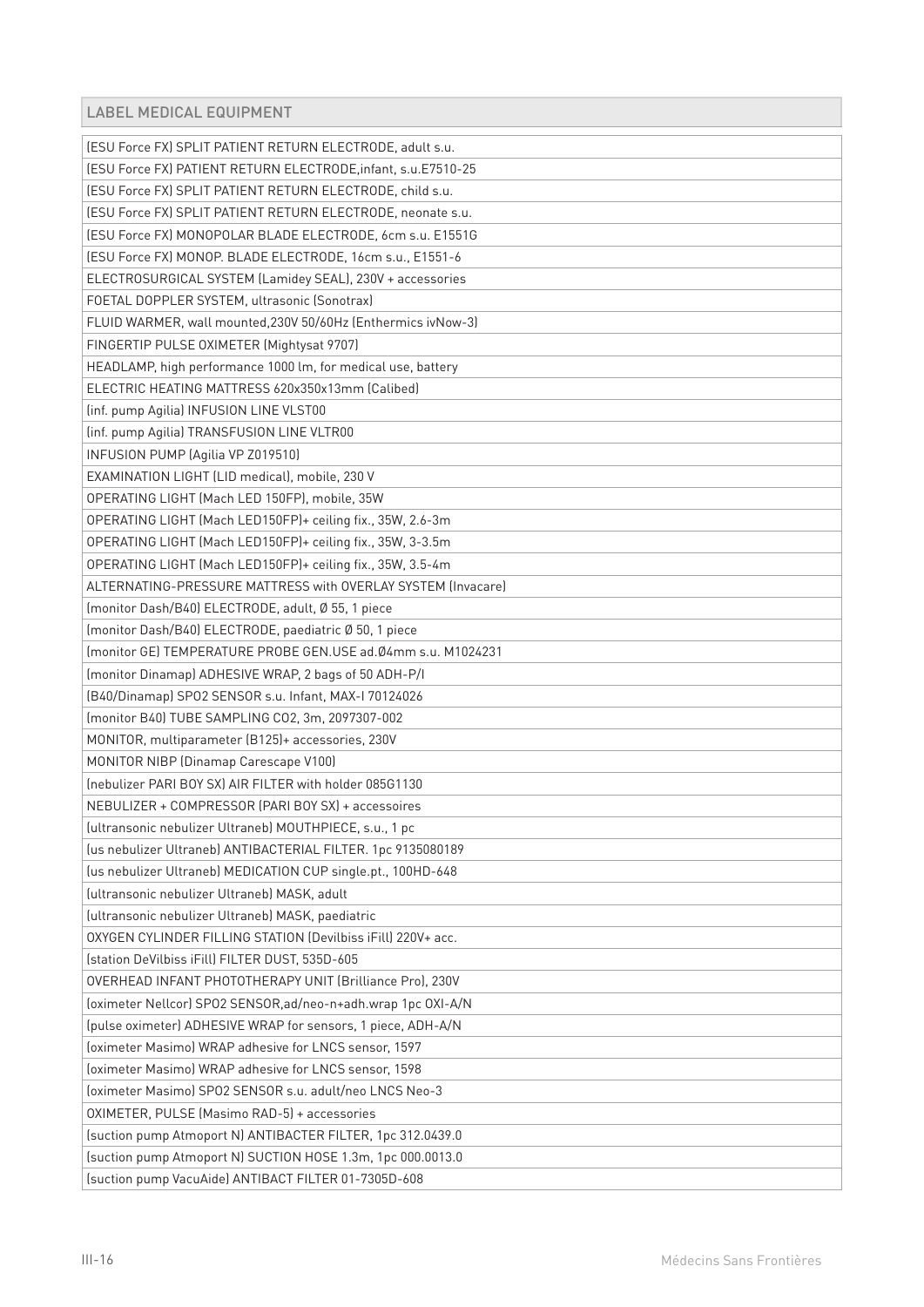# LABEL MEDICAL EQUIPMENT

| (suction pump Vario18) TUBING, silicone Ø7-12mm, 1m 077.0901  |
|---------------------------------------------------------------|
| (suction pump Vario18) TUBING PVC, 1.8m, s.u., ster. 077.0951 |
| (Vario18) ANTIBACTERIAL FILTER+ overflow prot. s.u. 077.0571  |
| (Vario18) VIRUS FILTER+ overflow prot. s.u. 101035263         |
| SUCTION PUMP, ELECTRICAL (Medela Vario18), 100-230V,50-60Hz   |
| OSCILLATING SAW, for all casting tape, electrical 230V/50Hz   |
| (oscillating saw Medicon) CARBON BRUSHES 904.05.05            |
| (surgical clippers Medline) BLADE, DYND70880E                 |
| SURGICAL HAIR CLIPPERS + charger (Medline DYND70800EU)        |
| (syringe pump) INFUSION LINE, s.u., PE, ID 1 mm, 200 cm       |
| (syringe pump) INFUSION LINE, s.u., PE, ID 1 mm, 200 cm       |
| (syringe pump) INFUSION LINE, s.u., ID 1.5 mm, 100 cm         |
| SYRINGE PUMP (AGILIA SP MC Z018610), single syr., drug libr.  |
| OPERATING TABLE, mechanical / hydraulic (Surginox ST4080AMH)  |
| SURGICAL ASPIRATOR (AS64R), 60l/min, 230V                     |
| (vent.IC Monnal T50/T60) MEMBRANE fr exp.valve s.u. KY665300  |
| INTENSIVE CARE VENTILATOR (Monnal T60), 230V 50-60Hz          |
| INFANT WARMER (Ceratherm 600-3), mobile                       |
| WARMING UNIT, forced air generator (Bair Hugger 775)          |
| <b>HOSPITAL FURNITURE</b>                                     |
| BED, HOSPITAL, manual, with back rest                         |
| BED, FIELD HOSPITAL, demountable, 200 x 75 x 80 cm            |
| HOSPITAL BED manual, adult, adjustm. + side rails + castors   |
| NEWBORN-INFANT BED, transparent, 4 collapsible walls          |
| PAEDIATRIC BED electric, adjustable + side rails + castors    |
| CABINET, MEDICINES, metal, + safe for controlled substances   |
| RECLINING CHAIR, mechanical, with armrest                     |
| CUSHION for OT table, set of 4 pieces STERIS GEL024A          |
| GEL CUSHION for OT table, closed ring head support, adult     |
| GEL CUSHION for OT table, closed ring head support, child     |
| CUSHION for OT table, half cylinder, +/- 30x12x8 cm           |
| CUSHION for OT table, overlay uro cut-out, 52x52x1cm          |
| CUSHION for OT table, arm/leg plate, 60x20x1cm                |
| MATTRESS, basic, 80x190 cm, high density foam, cover + zip    |
| COVER, MATTRESS, washable, zipper, 220 cm, epidemic inf.dis.  |
| MATTRESS, 80x194x14.5cm, HD foam + memory foam + cover + zip  |
| BIRTHING STOOL, with bowl (Birth-Mate)                        |
| PATIENT TRANSFER SLIDING BOARD, whole body                    |
| PATIENT TRANSFER MAT, 185 x 75 cm, 6 handles                  |
| PUMP, SUCTION, MECHANICAL (Twin Pump) + collection bottles    |
| BEDSIDE SCREEN, foldable, washable, wheels, 180 cm, 4 panels  |
| SPINE BOARD, rigid, 180 x 40 cm, with handles                 |
| HEAD/NECK IMMOBILIZER with straps 2 x 2                       |
| KICK BUCKET, stainless steel, 20 cm high                      |
| KICK BUCKET, stainless steel, 90 cm high                      |
| STAND, INFUSION, 2 hooks, on castors                          |
| STOOL, for operating theatre, with castors, stainless steel   |
| STRETCHER, CARRIER, on wheels, with side rail                 |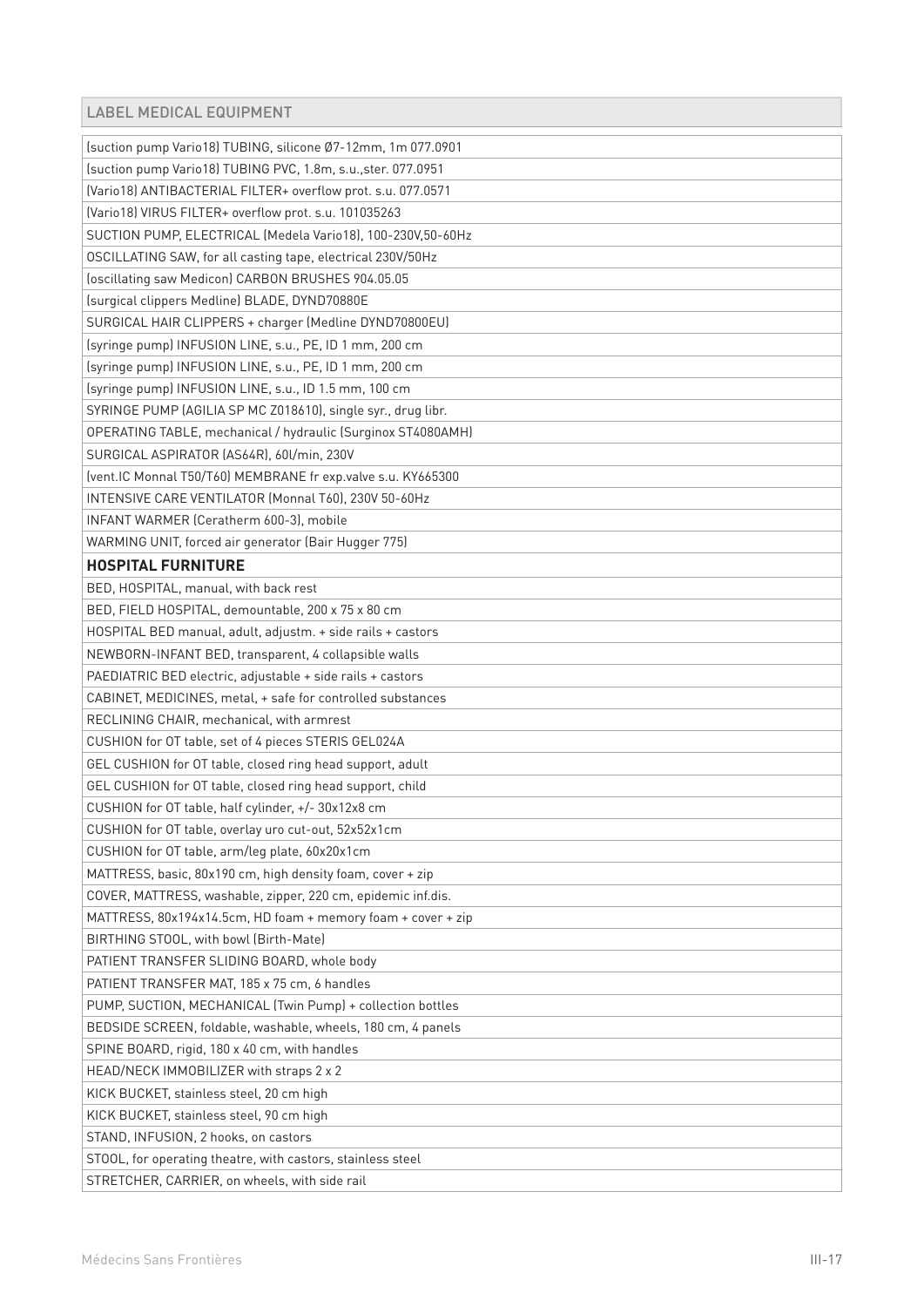| STRETCHER, foldable along length/width, alu,4 feet, 215x58cm |
|--------------------------------------------------------------|
| SCOOP STRETCHER, with straps                                 |
| TABLE, DELIVERY, dismountable 02.2862.00MSF 2016             |
| TABLE, EXAMINATION, dismount. or fold., adjustable head lift |
| TABLE, EXAMINATION, gynaecological, dismountable             |
| INSTRUMENT TABLE, 120 x 60 cm, 2 shelves, on castors         |
| TABLE, MAYO, on castors                                      |
| ORTHOPEDIC TRACTION FRAME TRILLAT, inox, L 65 to 90 cm       |
| ANAESTHETIST'S TROLLEY, with portico                         |
| DRESSING TROLLEY, dismountable, 2 shelves + accessories      |
| MEDICATION TROLLEY, 30 bins, 2 drawers, centr. lock          |
| <b>INSPECTION, MEASURING AND TEST EQUIPMENT</b>              |
| OXYGEN ANALYSER, 0-10 LPM 21%-95.6%                          |
| SERVICE KIT for heating pad Amecosy NC1/NC3, 52.01.71        |
| PRESSURE GAUGE (DeVilbiss PV02D-601)                         |
| PATIENT SIMULATOR, Rigel UniSim+PulsR                        |
| TEST LUNG, 1 l, for ventilator                               |
| <b>GAS FLOW TESTER (Certifier FA Plus)</b>                   |
| LINEN AND PROTECTIVE CLOTHING                                |
| APRON PROTECTION, PVC, reusable                              |
| APRON SURGICAL, rubber                                       |
| BEARD COVER, non-woven, double elastic, s.u.                 |
| CAP, SURGICAL, bouffant, non-woven, s.u.                     |
| CAP, DRESSING, SURGICAL, woven                               |
| CLOGS, operating theatre, polyuretane, washable, pair 38-39  |
| CLOGS, operating theatre, polyuretane, washable, pair 40-41  |
| CLOGS, operating theatre, polyuretane, washable, pair 42-43  |
| CLOGS, operating theatre, polyuretane, washable, pair 44-45  |
| COAT, MEDICAL, white, short sleeves, L                       |
| COAT, MEDICAL, white, short sleeves, M                       |
| COAT, MEDICAL, white, short sleeves, S                       |
| DRAPE, SURGICAL, woven, 1 x 1 m                              |
| DRAPE, SURGICAL, woven, 1.5 x 1.5 m                          |
| DRAWSHEET, rubber, 100 x 180 cm, with rivets                 |
| DRAWSHEET, disposable, plastified, absorbable, 60 x 60 cm    |
| DRAPE, non-woven, high performance, sterile, 45 x 75 cm      |
| DRAPE, non-woven, high performance, sterile, 75 x 90 cm      |
| COVER for MAYO TABLE, non-woven, high perf., sterile         |
| DRAPE, non-woven, high perf., sterile, Caesarean section set |
| DRAPE, non-woven, high perf., sterile, orthopaedic set       |
| DRAPE, non-woven, high perf., sterile, universal set         |
| FACE SPLASH SHIELD, antifog, 19x33cm + headband, reus., PPE  |
| ISOLATION GOWN, s.u., non sterile                            |
| GOWN, SURGICAL, woven                                        |
| SURGICAL GOWN, non-woven, high performance, sterile, L       |
| SURGICAL GOWN, non-woven, high performance, sterile., XL     |
| SURGICAL GOWN, non-woven, high performance, sterile, XXL     |
| SURGICAL HOOD, non-woven, s.u.                               |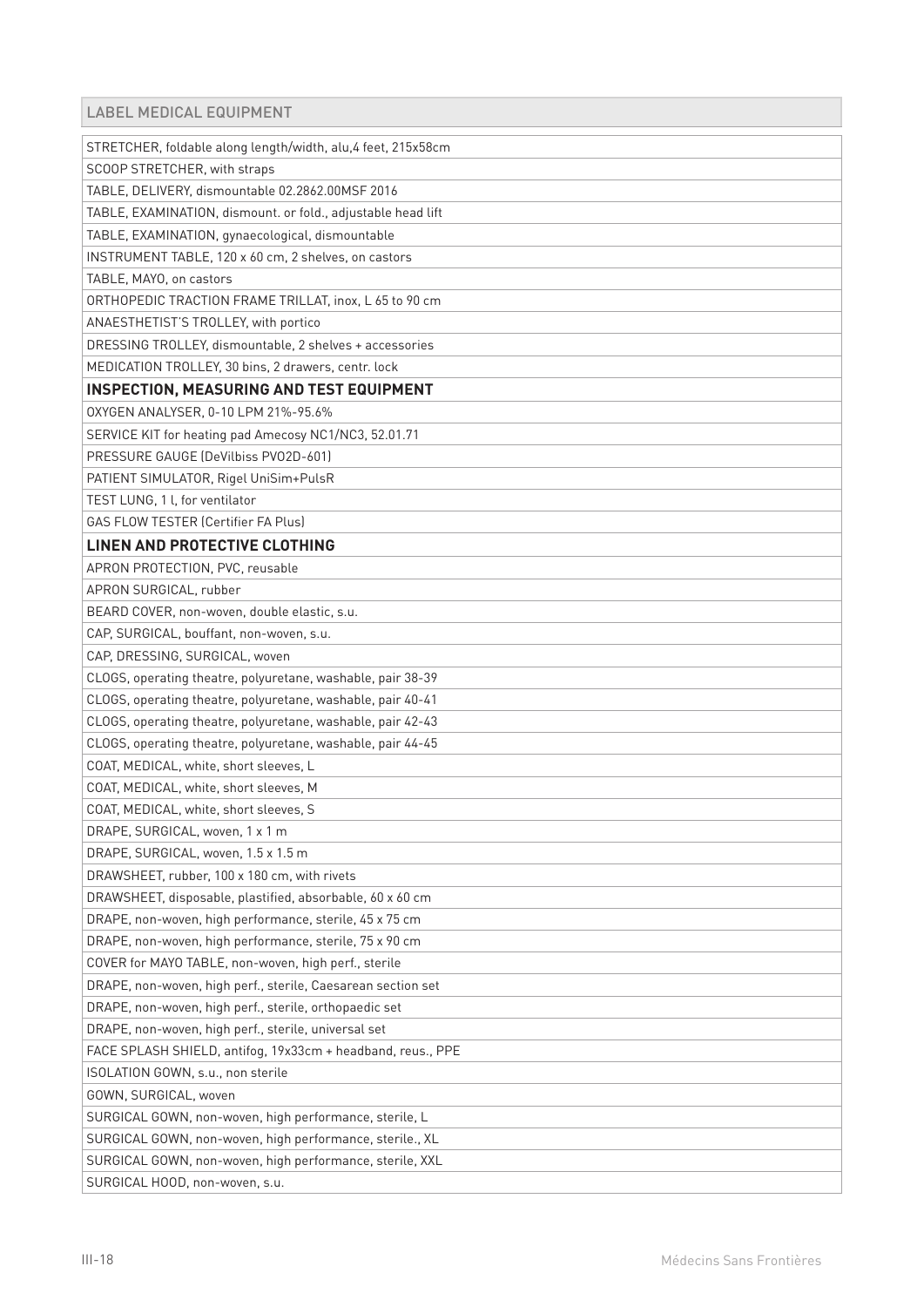| FIT TEST KIT, qualitative testing of FFP2/N95 respirators |
|-----------------------------------------------------------|
| RESPIRATOR FFP2/N95 + IIR, unvalved, duckbill L           |
| RESPIRATOR FFP2/N95 + IIR, unvalved, duckbill, S          |
| RESPIRATOR FFP2/N95 + IIR, unvalved, 3-panel design, M    |
| RESPIRATOR FFP2/N95 + IIR, unvalved, vert.fold, M         |
| RESPIRATOR FFP2/N95 + IIR, unvalved, cup-shaped M         |
| MASK, SURGICAL, IIR type, s.u.                            |
| SURGICAL MASK with FACE SHIELD, IIR type, s.u.            |
| SHEET, BED, woven, 180 x 290 cm                           |
| SHOE COVER, non-woven, s.u.                               |
| TROUSERS, SURGICAL, woven, L                              |
| TROUSERS, SURGICAL, woven, M                              |
| TROUSERS, SURGICAL, woven, S                              |
| TUNIC, SURGICAL, woven, L                                 |
| TUNIC, SURGICAL, woven, M                                 |
| TUNIC, SURGICAL, woven, S                                 |
| <b>SMALL MEDICAL EQUIPMENT</b>                            |
| AESTHESIOMETER, monofilament, 10 g, size 5.07             |
| BANDAGE, ESMARCH, 6 cm x 5 m                              |
| BEDPAN, with handle, polypropylene                        |
| BRUSH, nail scrubbing, plastic, autoclavable              |
| COLLAR, CERVICAL, adult, adjustable, s.p., size 3 to 6    |
| COLLAR, CERVICAL, paediatric, adjustable, s.p.            |
| <b>NURSES WATCH</b>                                       |
| PRESSURE CUFF, for pouch 500/1000 ml                      |
| BOTTLE, thoracic drainage, 2 l autoclavable + lid 2 tubes |
| EYE WASH, wall mount + 2 bottles                          |
| GLASSES, PROTECTIVE, plastic                              |
| COVERGLASSES, PROTECTIVE, plastic                         |
| HAMMER, REFLEXES, BABINSKY model, 25 cm, adult            |
| ISHIHARA TEST, colour-discrimination, 38 plates           |
| COLOUR-DISCRIMINATION EYE CHART, pediatric, 14 plates     |
| JAR for serving forceps + cover, stainless steel          |
| KIDNEY DISH, 26 cm x 14 cm, stainless steel               |
| KANGAROO WRAP for newborn (Laerdal)                       |
| DIRECT OPHTHALMOSCOPE, XHL, 2.5 V                         |
| (ophthalmoscope) spare BULB, halogen                      |
| OTOSCOPE, halogen + SPECULA                               |
| PELVIC BINDER, medium (SAM Sling II)                      |
| PEAK-FLOW METER                                           |
| BREAST PUMP, manual, plastic                              |
| RING CUTTER, 16 cm, with blade                            |
| SCISSORS, for emergency case, plastic ring, 19 cm         |
| SPACER, 155 ml with masks + mouthpiece                    |
| (spacer) MASK, silicone, size 1                           |
| (spacer) MASK, silicone, size 2                           |
| (spacer) MOUTHPIECE with valve                            |
| SPHYGMOMANOMETER, one-hand manometer, velcro, adult       |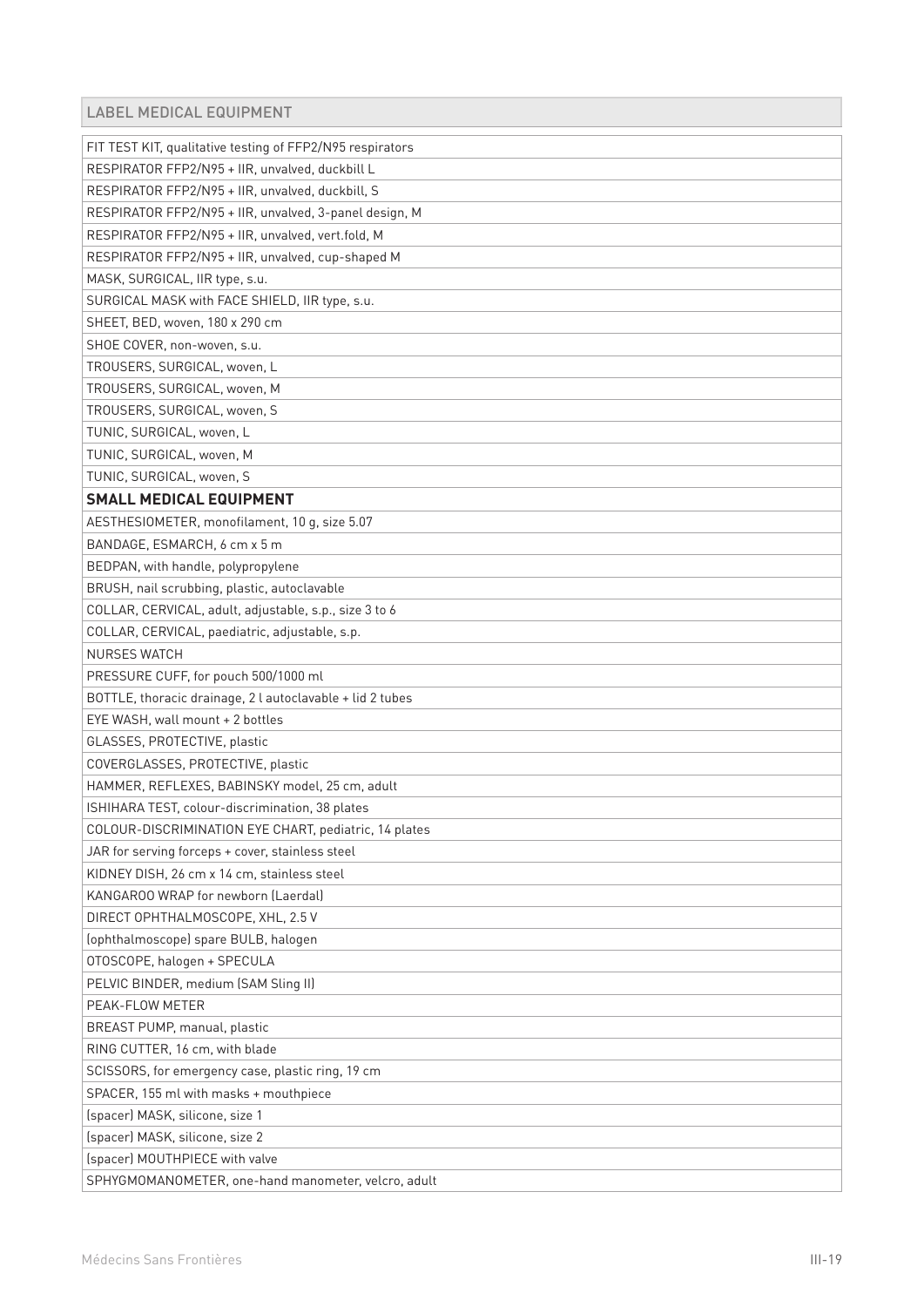# LABEL MEDICAL EQUIPMENT

| SPHYGMOMANOMETER, one-hand manometer, velcro, pediatric       |
|---------------------------------------------------------------|
| SPLINT of BOHLER-BRAUN, adjustable femur length               |
| SPLINT, CRAMER, metal, foldable, arm                          |
| SPLINT, CRAMER, metal, foldable, leg                          |
| MOULDABLE SPLINT, 11 x 45 cm                                  |
| MOULDABLE SPLINT, 11 x 90 cm                                  |
| MOULDABLE SPLINT, 15 x 90 cm                                  |
| TRACTION SPLINT, adult, extension 89-137cm (Ferno-444)        |
| STETHOSCOPE, single head, adult diaphragm                     |
| STETHOSCOPE, dual head, 2 diaphragms, adult/child             |
| STETHOSCOPE, obstetrical, metal                               |
| STETHOSCOPE, dual head, infant (Littmann Classic II)          |
| TIMER, breath counting                                        |
| TOURNIQUET, elastic, 100 x 1.8 cm                             |
| TRAY, DRESSING, 30 x 20 x 3 cm, stainless steel               |
| URINAL, male, 1 litre, with lid, plastic, graduated           |
| VISUAL ANALOG SCALE, measure of pain, english/french, plast.  |
| VACUUM EXTRACTOR obstetrical (Vacca Reusable OmniCup), manual |
| PHYSIOTHERAPY EQUIPMENT                                       |
| ANKLE FOOT ORTHOSIS, standard, man, left                      |
| ANKLE FOOT ORTHOSIS, standard, man, right                     |
| ANKLE FOOT ORTHOSIS, standard, women, left                    |
| ANKLE FOOT ORTHOSIS, standard, woman, right                   |
| ANKLE IMMOBILIZER, double shell                               |
| TRANSFER BELT, with handles, large                            |
| CLAVICLE FRACTURE BRACE, size L                               |
| CLAVICLE FRACTURE BRACE, size M                               |
| CLAVICLE FRACTURE BRACE, size S                               |
| AXILLARY CRUTCH, adult, adjustable length, 110-140cm          |
| AXILLARY CRUTCH, adult, adjustable length, 130-150cm          |
| ELBOW CRUTCH, adult, adjustable length                        |
| ELBOW CRUTCH, child, adjustable length                        |
| BED WEDGE CUSHION, 15° + cover                                |
| BED WEDGE CUSHION, 30° + cover                                |
| POSITIONING CUSHION, lateral, + cover, 30 x 190cm             |
| POSITIONING CUSHION, universal, + cover, large                |
| POSITIONING CUSHION, universal, + cover, medium               |
| POSITIONING CUSHION, universal, + cover, small                |
| ELASTIC EXERCICE BAND, light resistance yellow, 5.5 m         |
| ELASTIC EXERCICE BAND, medium resistance blue, 5.5 m          |
| ELASTIC EXERCICE BAND, medium resistance green, 5.5 m         |
| ELASTIC EXERCICE BAND, strong resistance red, 5.5 m           |
| HOT/COLD PACK, reusable, min 20 x 30 cm                       |
| KNEE IMMOBILIZER (Zimmer splint), large length, 60 cm         |
| KNEE IMMOBILIZER (Zimmer splint), medium length, 50 cm        |
| KNEE IMMOBILIZER (Zimmer splint), short length, 40 cm         |
| KNEE IMMOBILIZER (Zimmer splint), extra short length, 30 cm   |
| SHOULDER IMMOBILIZER, size L                                  |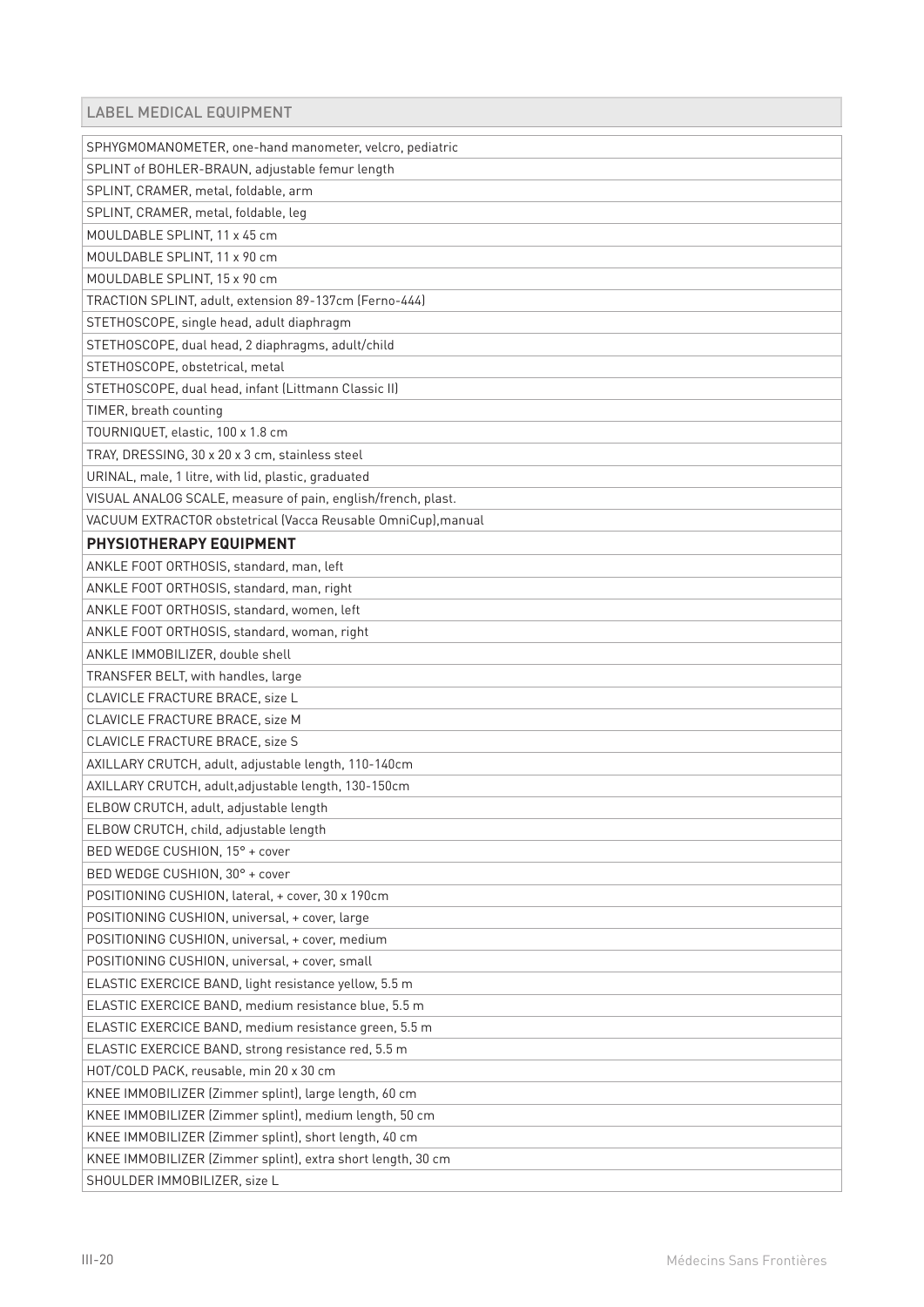| LABEL MEDICAL EQUIPMENT                                        |
|----------------------------------------------------------------|
| SHOULDER IMMOBILIZER, size M                                   |
| INCENTIVE SPIROMETER, portable, single patient, adult          |
| INCENTIVE SPIROMETER, portable, single patient, child          |
| BASIC WALKER, foldable, 2 wheels, without seat, adult          |
| BASIC WALKER, foldable, 2 wheels, without seat, child          |
| BASIC WALKER, non foldable, 2 wheels, adult                    |
| BASIC WALKER, non foldable, 2 wheels, child                    |
| WHEELCHAIR CUSHION, memory foam, anatomical, 42x42x8cm         |
| WHEELCHAIR, collapsible                                        |
| WHEELCHAIR, collapsible, reclining footrest                    |
| WRIST ORTHOSIS, immobilization, medium size, ambidextrous      |
| <b>STERILISATION MATERIAL</b>                                  |
| (autoclave 24/39 l) VASELINE for cover, tube 50g               |
| AUTOCLAVE 24 l (All American), w/o burner, int. Ø 31.5 cm      |
| AUTOCLAVE 39 L (All American), w/o burner, int. Ø 35 cm        |
| AUTOCLAVE TBM 90 l, vertical, 220V/380V/gas/kerosene, drying   |
| CONTAINER FOR DISINFECTION + BASKET + LID, plastic             |
| BRUSH for cleaning tubes, autoclavable, 50 cm, 3-4 mm          |
| BRUSH for cleaning tubes, autoclavable, 50 cm, 5-8 mm          |
| BRUSH for cleaning tubes, autoclavable, 50 cm, 10-15 mm        |
| BURNER, PRESSURE, kerosene 2.4 l (Prabhat N°2)+ 1 burner R36   |
| BURNER, PRESSURE, kerosene, modified pump connect. 90l aut.    |
| BURNER, PRESSURE, multifuel, +/- 900ml (MSR Dragonfly)         |
| BURNER, GAS, 8000 W, butane, dismountable tripod + HOSE 1.5m   |
| SHEET, STERILIZATION, non-woven, 1.2 x 1.2 m                   |
| SHEET, STERILIZATION, nonwoven, 1.3 x 1.5 m                    |
| SHEET, STERILIZATION, crepe paper, 0.75 x 0.75 m               |
| SHEET, STERILIZATION, crepe paper, 0.9 x 0.9 m                 |
| SHEET, STERILIZATION, crepe paper, 1.2 x 1.2 m                 |
| PEN FOR STERILIZATION SHEETS                                   |
| TAPE, AUTOCLAVE STEAM INDICATOR, 50 m x 19 mm                  |
| TEST, BOWIE-DICK, ready to use pack, s.u.                      |
| TIMER, 60 mn                                                   |
| TST INDICATOR STRIP, Type 5                                    |
| PERSONAL PROTECTIVE EQUIPMENT                                  |
| COVERALL, no hood, L (Tychem QC 125T)                          |
| COVERALL, no hood, M (Tychem QC 125T)                          |
| COVERALL, no hood, XL (Tychem QC 125T)                         |
| COVERALL, no hood, XXL (Tychem QC 125T)                        |
| GLOVE, EXAMINATION, nitrile., extended cuff, s.u., non ster, L |
| GLOVE, EXAMINATION, nitrile, extended cuff, s.u., non ster, M  |
| GLOVE, EXAMINATION, nitrile, extended cuff, s.u., non ster, S  |
| GOGGLES PANORAMIC, regular nose, no ventilation                |
| GOGGLES PANORAMIC, regular nose, indirect ventilation          |
| (goggles) ANTIMIST SPRAY, 500 ml                               |
| GOGGLES PANORAMIC, wide nose, indirect ventilation             |
| HOOD, non-woven, integrated mask, VHF, s.u                     |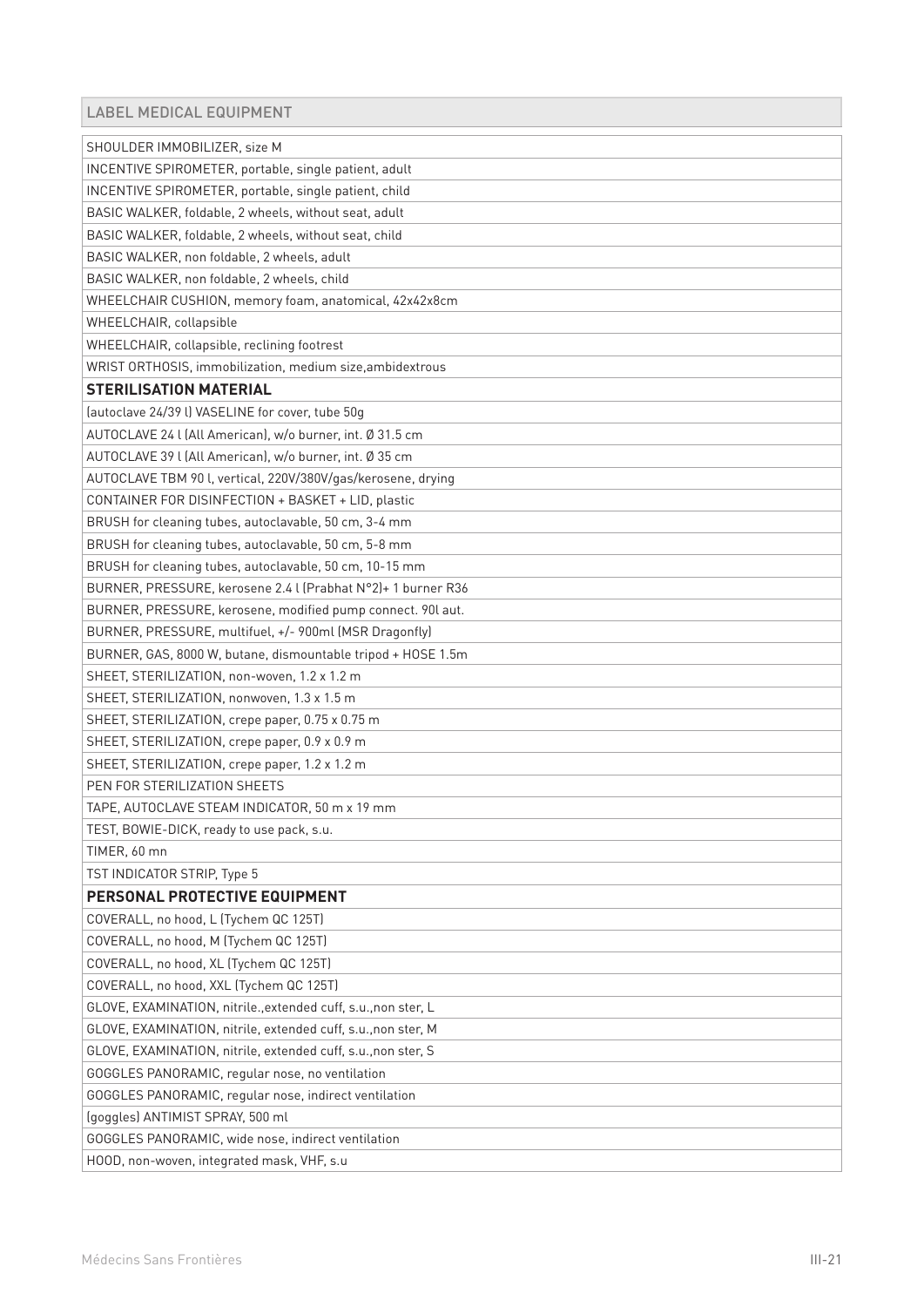<span id="page-21-0"></span>

| DENTAL SURGICAL INSTRUMENTS                                  |
|--------------------------------------------------------------|
| CURETTE, GRACEY, scaler, double end, P3-P4, 351-72-83        |
| CURETTE, HEMINGWAY, double end, 18 cm, n°2, 29-84-02         |
| ELEVATOR, ROOT, APICAL, nº2, 325-13-02                       |
| ELEVATOR, ROOT, APICAL, nº3, 325-13-03                       |
| ELEVATOR, ROOT, APICAL, nº4, 325-13-04                       |
| FORCEPS, DENTAL, n°2, upper incisors & bicuspids, 300-00-20  |
| FORCEPS, DENTAL, n°17, upper right molars, 300-01-70         |
| FORCEPS, DENTAL, n°18, upper left molars, 300-01-80          |
| FORCEPS, DENTAL, nº51A, upper roots, 300-05-11               |
| FORCEPS, DENTAL, nº73, lower molars, 300-07-30               |
| FORCEPS, DENTAL, n°74, low. roots, incisors & bic. 300-07-40 |
| FORCEPS, DENTAL, n°86B, lower molars, 300-08-62              |
| FORCEPS, MERIAM, 16 cm, double bent, serrated, 332-20-20     |
| HANDLE, for mirror, straight, 331-50-10                      |
| MIRROR, PLANE, without handle, n°5, 24 mm, 331-10-05         |
| NEEDLE, TRONCULAR, 30G (0.30 x 16 mm), sterile, s.u.         |
| PROBE, PERIODONTAL, pocket gauge, 350-01-50                  |
| PROBE, 14 cm, n°2, 335-00-02                                 |
| SYRINGE, DENTAL, for cartridge 1.8 ml, 330-50-18             |
| SYNDESMOTOME, CHOMPRET, straight, nº1, 329-80-01             |
| SYNDESMOTOME, CHOMPRET, sickle, n°2, 329-80-02               |
| <b>INSTRUMENTS FOR EXTERNAL FIXATION</b>                     |
| BRACE, 5010-1000                                             |
| CLUSTER CLAMP, Ø 15 mm 1010-1010                             |
| CONNECTION, Ø 15/15 mm 1010-1000                             |
| CLAMP, large, for Rod 12mm & Pin 6mm, blue 93010             |
| DRILL BIT, Ø 3.2 x 200 mm, Quick Connect 1-1100301           |
| GUIDE for drill, Ø 3.2 mm, L 80 mm 11116                     |
| HAND DRILL, with QC 93161                                    |
| ALLEN WRENCH, 5 mm 30017                                     |
| PIN Xcaliber cyl., self-drilling, Ø 6/5mm, L 120/40mm 945540 |
| PIN Xcaliber cyl., self-drilling, Ø 6/5mm, L 150/50mm 944550 |
| PIN Xcaliber cyl., self-drilling, Ø 6/5mm, L 180/50mm 941550 |
| PIN Xcaliber cyl., self-drilling, Ø 6/5mm, L 220/60mm 943560 |
| PIN Xcaliber cyl., self-drilling, Ø 6/4mm, L 120/30mm 944430 |
| TRANSFIX PIN, shaft Ø 6mm, thread L50/Ø7mm, QC 1-93050       |
| ROD, Ø 12mm, L 15 cm 932150                                  |
| ROD, Ø 12mm, L 20 cm 932200                                  |
| ROD, Ø 12mm, L 25 cm 932250                                  |
| ROD, Ø 12mm, L 30 cm 932300                                  |
| ROD, Ø 12mm, L 35 cm 932350                                  |
| PIN GUIDE, L 100 mm 11103                                    |
| STERILIZATION BOX, wired, 48x25x6cm, +lid & handles 93990CR  |
| TAPERED TROCAR 11004                                         |
| PIN, self-drilling, Ø 4 mm, 100 mm 2015-1020                 |
| PIN, self-drilling, Ø 5 mm, 110 mm 2020-1035                 |
| PIN, self-drilling, Ø 5 mm, 140 mm 2020-1020                 |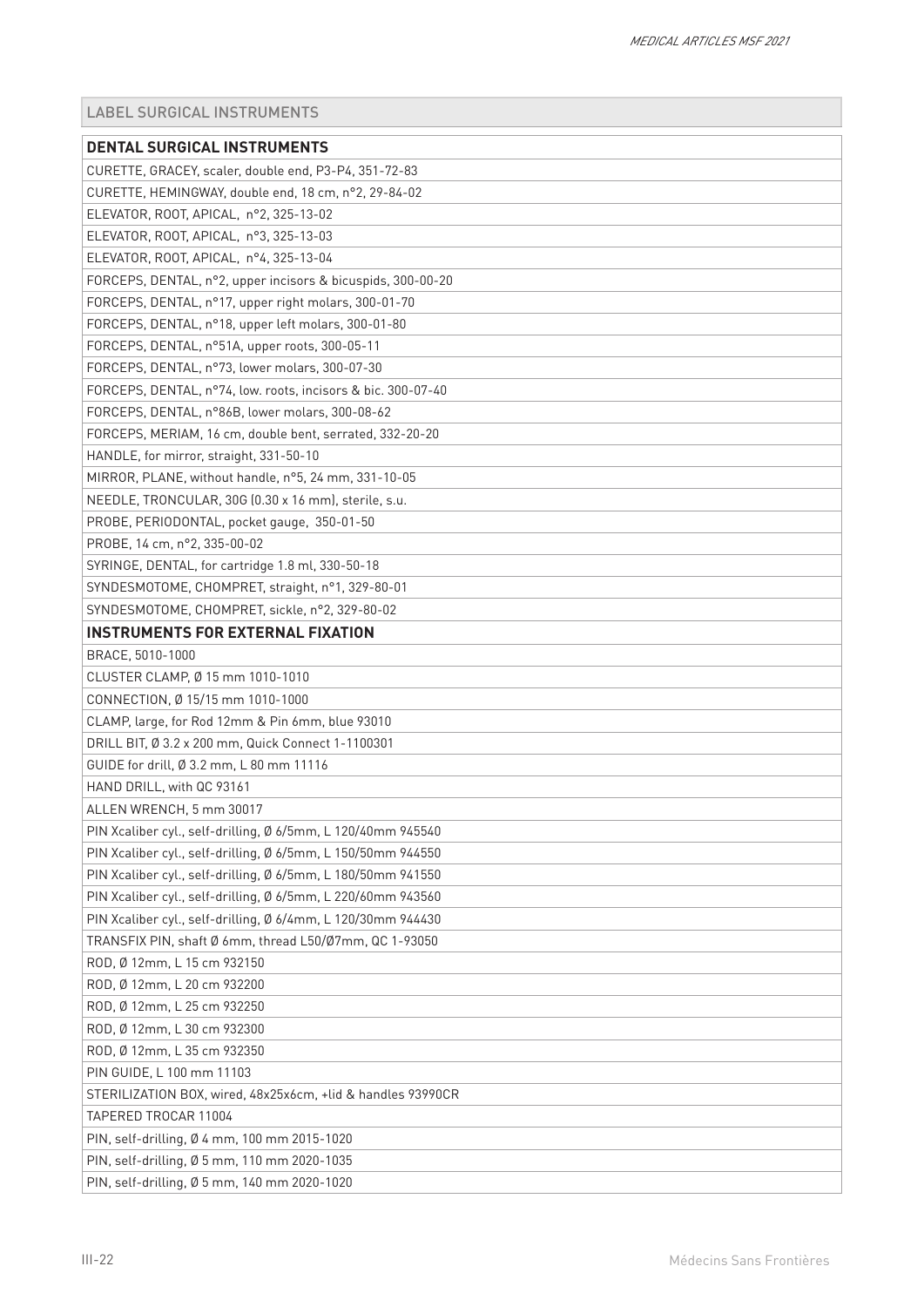| PIN, self-drilling, Ø 5 mm, 170 mm 2020-1025                  |
|---------------------------------------------------------------|
| PIN, self-drilling, Ø 5 mm, 210 mm 2020-1030                  |
| PIN, transfixing, Ø 5 mm, 250 mm 2030-1020                    |
| SLEEVE, reduction, 15/4 mm, s.u. 1010-1023                    |
| SLEEVE, reduction, 15/5 mm, s.u. 1010-1024                    |
| SLEEVE, reduction, 15/9 mm, s.u. 1010-1026                    |
| STERILIZATION BOX (Gexfix), 33 x 23 x 8 cm 6010-1013          |
| BOX (Gexfix), for supplementary pieces                        |
| HANDLE for trocar/sleeve 5025-1100                            |
| TROCAR/SLEEVE without handle, Ø 5 mm, 70 mm 5025-1000         |
| TUBE, carbon, Ø 15 mm, 100 mm 1010-1032                       |
| TUBE, carbon, Ø 15 mm, 125 mm 1010-1033                       |
| TUBE, carbon, Ø 15 mm, 150 mm 1010-1034                       |
| TUBE, carbon, Ø 15 mm, 200 mm 1010-1035                       |
| TUBE, carbon, Ø 15 mm, 250 mm 1010-1036                       |
| TUBE, carbon, Ø 15 mm, 300 mm 1010-1038                       |
| TUBE, carbon, Ø 15 mm, 350 mm 1010-1039                       |
| TUBE, COMPRESSION, lengthening 1010-1090                      |
| OPHTALMIC SURGICAL INSTRUMENTS                                |
| CURETTE FOR EVISCERATION, H-2165-2 / M-1121B                  |
| FORCEPS, HALSTED, straight, serrated jaws, H-2720 / M-2301    |
| FORCEPS, LESTER, with teeth, H-3290/M-2280A                   |
| FORCEPS, PAUFIQUE, with teeth, H-3362 / M-3225                |
| FORCEPS, SUTURE TIGHTENING, H-2755 / MC43                     |
| HOOK, STRABISM, H-1900-2 / M-1141                             |
| NEEDLE HOLDER CASTROVIEJO, curved, w/o lock, H-4425/M4134D    |
| RETRACTOR, EYELIDS, DESMARRES, medium, H-1130 n°2/M-2597B     |
| RETRACTOR, ENUCLEATION, WELLS, spoon, H-2065/M-1780           |
| SCISSORS FOR ENUCLEATION, very curved, blunt, H-4150/M-917    |
| SCISSORS, TENOTOMY, STEVENS, curved, blunt, H-4130/M-4251A    |
| SCISSORS, TENOTOMY STEVENS, straight, pointed, H-4121/M-4251B |
| SPECULUM, OPHTHALMIC, H-1040/M-393                            |
| <b>SURGICAL INSTRUMENTS</b>                                   |
| AMNIOHOOK, 20 cm 990-08-23                                    |
| BOW, WIRE TRACTION, BOEHLER 9 x 16 cm + NAIL, 76-44-01        |
| BOW, WIRE TRACTION, BOEHLER 11 x 21 cm + NAIL, 76-44-03       |
| BOW, WIRE TRACTION, BOEHLER 15 x 21 cm + NAIL, 76-44-05       |
| BASKET, INSTRUMENTS, for sterilization, wired 24x25x10 cm     |
| BASKET, INSTRUMENTS, for sterilization, wired 25x15x5 cm      |
| BASKET, INSTRUMENTS, for sterilization, wired 25x25x5cm       |
| BASKET, INSTRUMENTS, for sterilization, wired 35x20x5 cm      |
| BASKET, INSTRUMENTS, for sterilization, wired 40x20x9 cm      |
| BASKET, INSTRUMENTS, for sterilization, wired 50x25x10 cm     |
| CATHETER, FEMALE, metal, 15.5 cm, CH 12, 51-71-12             |
| CHISEL, STILLE, 20 cm, straight 10 mm, 28-43-10               |
| CHISEL, STILLE, 20 cm, straight 20 mm, 28-43-20               |
| CLAMP, BULLDOG, DeBAKEY, atraumatic 70 mm curved 15-17-07     |
| CLAMP, BULLDOG, DeBAKEY, atraumatic 75 mm straight 15-16-07   |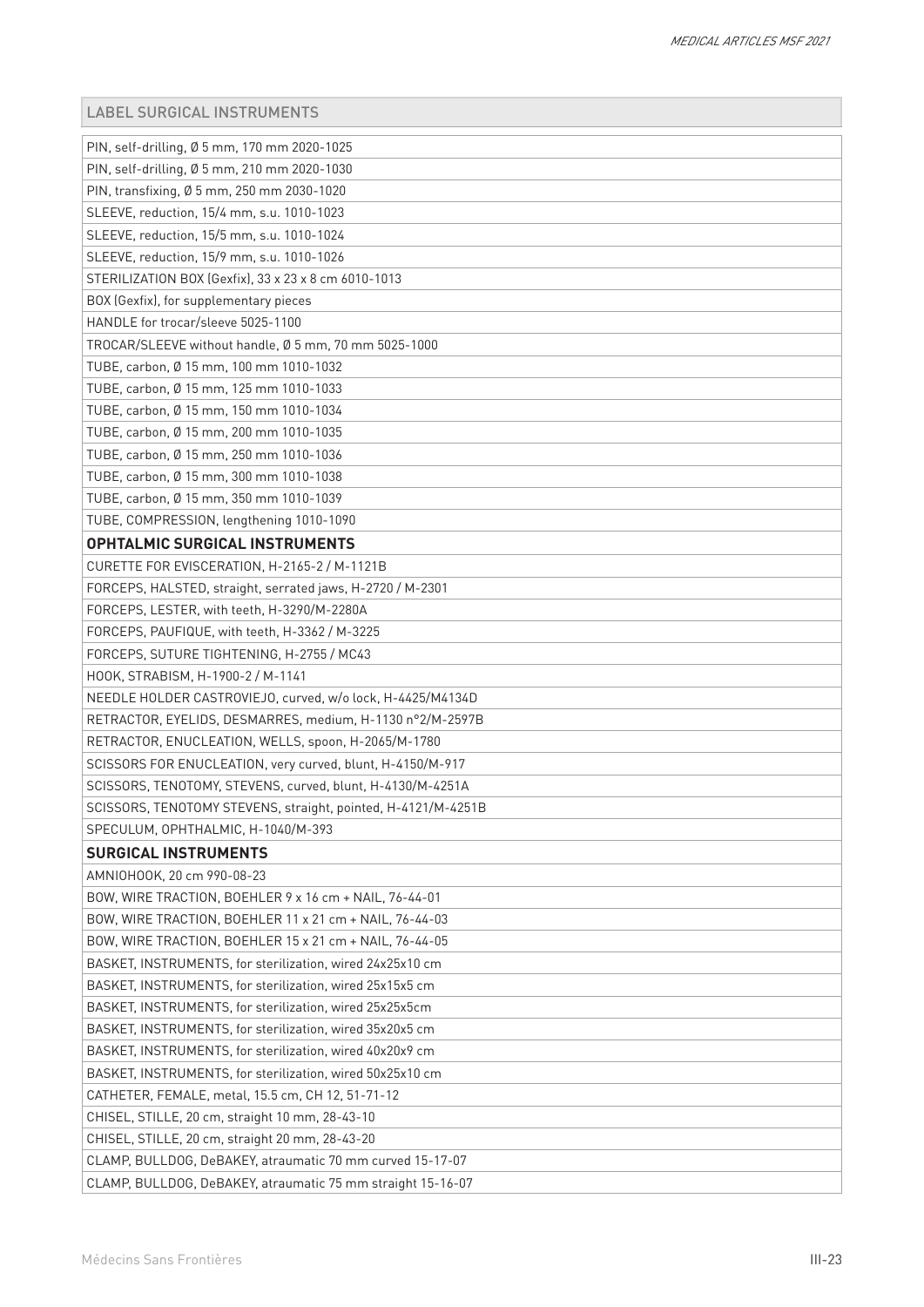| CLAMP, BULLDOG, DeBAKEY, atraumatic 100 mm curved 15-17-10  |
|-------------------------------------------------------------|
| CLAMP, BULLDOG, DeBAKEY, atraumatic 115 mm curved 15-17-12  |
| ANASTOMOSIS CLAMP Derra-DeBakey "AT" 17 cm 55-38-20         |
| AORTIC ANEURYSM CLAMP DeBakey "AT", curved, 27cm 55-60-08   |
| MULTI PURPOSE CV CLAMP DeBakey "AT", 60°, 15 cm 55-36-63    |
| MULTI PURPOSE CV CLAMP DeBakey "AT", 60°, 21 cm 55-80-50    |
| VENA CAVA CLAMP Satinsky, curved, 27cm 55-22-28             |
| CLAMP, TOWEL, BACKHAUS, 10.5 cm 17-55-10                    |
| CLAMP, TOWEL, BACKHAUS, 13 cm 17-55-13                      |
| CRANIOCLAST, BRAUN, 42 cm 53-55-80                          |
| CURETTE, BONE, VOLKMANN, 17 cm 3.6 mm, 29-51-33             |
| CURETTE, BONE, VOLKMANN, 17 cm 4.4 mm, 29-51-42             |
| CURETTE, BONE, VOLKMANN, 17 cm 6.8 mm, 29-51-51             |
| CURETTE, BONE, VOLKMANN, 17 cm 8.5 mm, 29-51-52             |
| CURETTE, BONE, VOLKMANN, 17 cm 10 mm, 29-51-53              |
| CURETTE, BONE, VOLKMANN, 17 cm 13 mm, 29-51-55              |
| DERMATOME, GOULIAN, manual, 180mm + 5 blades                |
| (Goulian dermatome) BLADES, non sterile, s.u.               |
| (dermatome, Humby/Watson) BLADE, sterile, s.u.              |
| DERMATOME, WATSON, manual, handle 30 cm                     |
| DILATOR, TRACHEAL, LABORDE, 3 bladed, 15 cm, adult 73-66-03 |
| DIRECTOR, curved, 14 cm 09-15-84                            |
| DISSECTOR MacDONALD, double-ended, blunt 19 cm 26-37-90     |
| DISSECTOR, DURA MATER, OLIVECRONA, 18 cm, 2+3 mm 57-36-01   |
| DISSECTOR, DURA MATER, OLIVECRONA, 18 cm, 4+5 mm 57-36-03   |
| DILATOR, UTERINE, HEGAR, double ended 1+2 mm, 52-35-01      |
| DILATOR, UTERINE, HEGAR, double ended 3+4 mm, 52-35-03      |
| DILATOR, UTERINE, HEGAR, double ended 5+6 mm, 52-35-05      |
| DILATOR, UTERINE, HEGAR, double ended 7+8 mm, 52-35-07      |
| DILATOR, UTERINE, HEGAR, double ended 9+10 mm, 52-35-09     |
| DILATOR, UTERINE, HEGAR, double ended 11+12 mm, 52-35-11    |
| DILATOR, UTERINE, HEGAR, double ended 13+14 mm, 52-35-13    |
| DILATOR, UTERINE, HEGAR, double ended 15+16 mm, 52-35-15    |
| DILATOR, UTERINE, HEGAR, double ended 17+18 mm, 52-35-17    |
| DILATOR, UTERINE, HEGAR, single ended 4.5 mm, 52-31-04      |
| DILATOR, UTERINE, HEGAR, single ended 5.5 mm, 52-31-05      |
| DILATOR, UTERINE, HEGAR, single ended 6.5 mm, 52-31-06      |
| DILATOR, UTERINE, HEGAR, single ended 7.5 mm, 52-31-07      |
| DILATOR, UTERINE, HEGAR, single ended 8.5 mm, 52-31-08      |
| DILATOR, UTERINE, HEGAR, single ended 9.5 mm, 52-31-09      |
| (drill, Hudson) BURR, SPHERIC, 22 mm 57-60-22               |
| (drill, Hudson) BURR, SPHERIC, 16 mm 57-60-16               |
| (drill, Hudson) BRACE 57-60-03                              |
| (drill, Hudson) DRILL, CUSHING, flat, 14 mm 57-60-34        |
| (drill, Hudson) EXTENSION PIECE 57-60-05                    |
| DRILL, CRANIAL, HUDSON, complete 57-60-00 + DRILL 57-60-34  |
| DRILL, HAND, manual, adjustable + CHUCK 3 jaws 76-50-80     |
| DRILL, HAND, manual + CHUCK 3 jaws 78-03-07                 |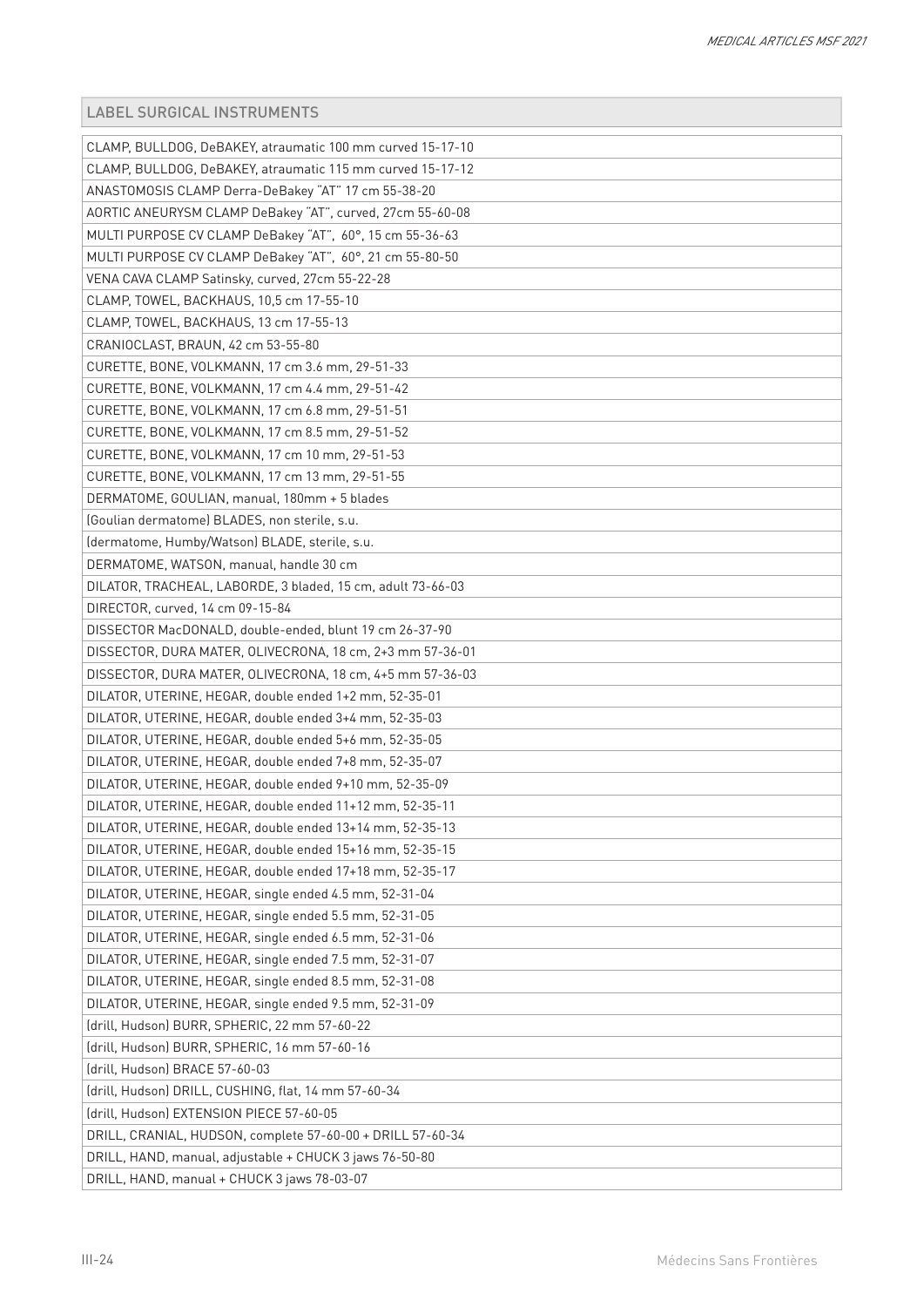| FORCEPS, HAEMOSTATIC, COLLER-CRILE, curved, 14 cm 15-73-84     |
|----------------------------------------------------------------|
| FORCEPS, HAEMOSTATIC, HALSTED (ADSON), curved, 18cm 16-41-18   |
| FORCEPS, HAEMOST. R-OCHSNER, 16 cm, curved 1x2teeth 16-13-16   |
| FORCEPS HAEMOSTATIC, R-PEAN, curved, serrated, 16cm 16-11-16   |
| FORCEPS HAEMOSTATIC, R-PEAN, curved, serrated, 26cm 16-11-26   |
| FILE AND RASP, BONE, flat, 22 cm, 20 mm width 26-14-22         |
| FORCEPS, HAEMOST. BENGOLEA, 20 cm, curved, serrated 16-57-20   |
| FORCEPS, TISSUE, CHAPUT, 14 cm, 2 x 3 teeth 17-30-14           |
| FORCEPS, HAEMOST., CRAFOORD (Coller), 24 cm, curved 16-15-24   |
| FORCEPS, HAEMOST., KELLY, 14 cm, curved 15-71-14               |
| FORCEPS, HAEMOST. HALSTED-MOSQUITO, 12.5 cm, curved 15-45-12   |
| FORCEPS, ARTERY, HALSTED-MOSQUITO, 12.5 cm, straight15-44-12   |
| FORCEPS, HAEMOST. KOCHER, 14 cm, 1x2 teeth curved, 16-13-14    |
| FORCEPS, HAEMOST. KOCHER, 14 cm, 1x2 teeth straight 16-12-14   |
| FORCEPS, HAEMOST., MIXTER 14 cm, very delicate 17-06-14        |
| FORCEPS, HAEMOST., MIXTER 23 cm, delicate 17-07-23             |
| FORCEPS, HAEMOST., PEAN, 14 cm, straight 16-10-14              |
| FORCEPS, HAEMOST. PEAN, 16 cm, straight, serr. jaws 16-06-16   |
| FORCEPS, BONE HOLDING, LANE, 33 cm 35-61-33                    |
| FORCEPS, BONE HOLDING, VERBRUGGE, prehensile, 24 cm 35-75-25   |
| FORCEPS, BONE CUTTING, RUSKIN-LISTON, dbl act. 18cm 33-57-18   |
| FORCEPS, BONE CUTTING, LISTON-STILLE, dbl act. 27cm 33-71-27   |
| FORCEPS, DRESSING, CHERON, 25 cm 19-28-75                      |
| FORCEPS, DRESSING DELICATE, GILLIES, 15cm 1x2 teeth 06-40-85   |
| FORCEPS, DRESSING, DELICATE, McINDOUE, 15 cm, serr. 06-40-15   |
| FORCEPS, DRESSING, STANDARD, straight, 14.5 cm 06-00-14        |
| FORCEPS, DRESSING, STANDARD, straight, 25 cm 06-00-25          |
| FORCEPS, HYSTERECTOMY, GLENNER, 21 cm, left curved 52-55-71    |
| FORCEPS, INTESTINAL, BABCOCK-BABY, 16 cm 50-10-15              |
| FORCEPS, INTESTINAL, DOYEN-BABY, atr., 13 cm, curv. 50-17-63   |
| FORCEPS, INTESTINAL, DOYEN-BABY, atr., 13 cm, str. 50-16-63    |
| FORCEPS, INTESTINAL, DOYEN, atr., 23 cm, curved 50-17-73       |
| FORCEPS, INTESTINAL, DOYEN, atr., 23 cm, straight 50-16-73     |
| FORCEPS, MUSEUX, 24 cm, straight, 10 mm, 2x2 teeth 52-48-03    |
| FORCEPS, OBSTETRICAL, SUZOR 40 cm                              |
| FORCEPS, PERITONEAL, FAURE, 21 cm, slightly curved 16-83-21    |
| FORCEPS, POZZI, tenaculum, 25 cm, straight 52-44-50            |
| FORCEPS, INTESTINE/TISSUE, ALLIS-BABY, 14cm 4x5 teeth 50-02-14 |
| FORCEPS, INTESTINE/TISSUE, ALLIS, 15 cm, 5x6 teeth 50-02-16    |
| FORCEPS, INTESTINE/TISSUE, ALLIS, 19 cm, 5x6 teeth 50-02-19    |
| FORCEPS, TISSUE SEIZING, DeBAKEY, 25 cm, jaws 20 mm 17-32-75   |
| FORCEPS, HAEMOST.& TISSUE, COLLIN, 16 cm, oval jaws 17-32-16   |
| FORCEPS, TISSUE GRASPING, DUVAL, 23 cm, jaws 20 mm 17-36-70    |
| FORCEPS, TISSUE, STAND, 1x2 teeth, straight 14.5 cm 06-05-14   |
| FORCEPS, TISSUE, STAND., 1x2 teeth, straight 25 cm, 06-05-25   |
| FORCEPS, PLATE BENDING, 19 cm 68-95-45                         |
| FORCEPS, TISSUE, DELICATE, ADSON, 12 cm, serr. jaws 06-20-12   |
| FORCEPS, TISSUE, DELICATE, ADSON, 12 cm, 1x2 teeth 06-21-12    |
|                                                                |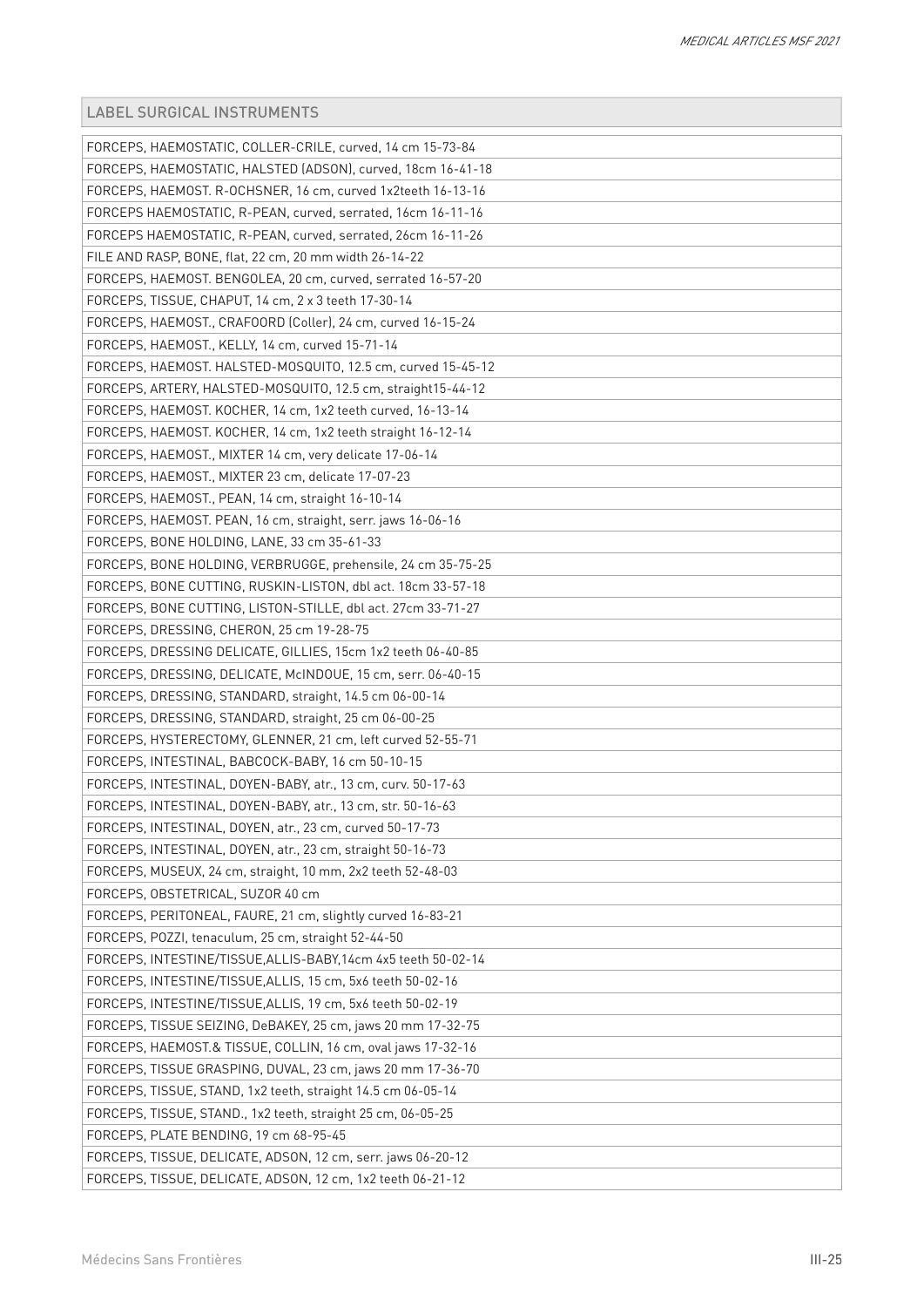| FORCEPS, VASCULAR, DeBAKEY "AT", 15 cm, 2 mm 06-52-15        |
|--------------------------------------------------------------|
| FORCEPS, VASCULAR, DeBAKEY "AT", 20 cm, 2 mm 06-52-19        |
| FORCEPS, VASCULAR, DeBAKEY "AT", 20 cm, 3.5 mm 06-55-19      |
| FORCEPS, VASCULAR, DeBAKEY "AT", 30 cm, 2.4 mm 06-62-30      |
| GALLIPOT, stainless steel 100 ml, 8 cm                       |
| GALLIPOT, stainless steel, 2l, 20 cm                         |
| GALLIPOT, stainless steel 500 ml, 12 cm                      |
| HOOK, DECAPITATION, BRAUN, 31 cm 53-55-15                    |
| HOOK, FISTULA, EMMET, 22 cm 20-42-01                         |
| HOOK, NERVE, 14 cm x 3 mm 20-22-02                           |
| STERNUM KNIFE LEBSCHE, 25 cm, 54-18-90                       |
| MALLET, BONE, BERGMANN, 510 g, 40 mm, 22 cm, solid 27-08-57  |
| SKIN GRAFT MESHER, ZIMMER, ratio 1 to 3 + accessories        |
| NAIL, STEINMANN, trocar point, 15 cm, Ø 4 mm 76-44-15        |
| NAIL, STEINMANN, trocar point, 18 cm, Ø 4 mm 76-22-40        |
| NAIL, STEINMANN, trocar point, 21 cm, Ø 4 mm 76-44-21        |
| NAIL, STEINMANN, trocar point, 26 cm, Ø 4 mm 76-17-79        |
| NEEDLE GAR, spring eye, 5/8, round, 55 mm, non ster. 498-02  |
| NEEDLE GAR, spring eye, 5/8, round, 50 mm, non ster. 498-03  |
| NEEDLE GAR, spring eye, 5/8, round, 45 mm, non ster. 498-04  |
| NEEDLE GAR, spring eye, 5/8, round, 40 mm, non ster. 498-05  |
| NEEDLE GAR, spring eye, 5/8, round, 35 mm, non ster. 498-06  |
| NEEDLE GAR, spring eye, 5/8, round, 30 mm, non ster. 498-07  |
| NEEDLE GAR, spring eye, 5/8, round, 25 mm, non ster. 498-08  |
| NEEDLE GAR, spring eye, 5/8, round, 22 mm, non ster. 498-09  |
| NEEDLE GAR, spring eye, 5/8, round, 19 mm, non ster. 498-10  |
| NEEDLE GAR, spring eye, 5/8, round, 16 mm, non ster. 498-11  |
| NEEDLE GAT, spring eye, 5/8, trocar, 55 mm, non ster. 500-02 |
| NEEDLE GAT, spring eye, 5/8, trocar, 50 mm, non ster. 500-03 |
| NEEDLE GAT, spring eye, 5/8, trocar, 45 mm, non ster. 500-04 |
| NEEDLE GAT, spring eye, 5/8, trocar, 40 mm, non ster. 500-05 |
| NEEDLE GAT, spring eye, 5/8, trocar, 35 mm, non ster. 500-06 |
| NEEDLE GAT, spring eye, 5/8, trocar, 30 mm, non ster. 500-07 |
| NEEDLE GAT, spring eye, 5/8, trocar, 25 mm, non ster. 500-08 |
| NEEDLE GAT, spring eye, 5/8, trocar, 22 mm, non ster. 500-09 |
| NEEDLE GAT, spring eye, 5/8, trocar, 19 mm, non ster. 500-10 |
| NEEDLE GAT, spring eye, 5/8, trocar, 16 mm, non ster. 500-11 |
| NEEDLE HOLDER, BABY-CRILE-WOOD, 15 cm, delicate, 10-20-14    |
| NEEDLE HOLDER, BABY-CRILE-WOOD, 15 cm, delicate, HM 10-20-64 |
| NEEDLE HOLDER, BABY-CRILE-WOOD, 20 cm, delicate, HM 10-20-70 |
| NEEDLE HOLDER, HEANEY, curved jaws, 21 cm 10-31-21           |
| NEEDLE HOLDER, MAYO-HEGAR, standard, 18 cm 10-18-18          |
| NEEDLE HOLDER, MAYO-HEGAR, standard, 24 cm 10-18-24          |
| NEEDLE HOLDER, NEIVERT, offset ring, 12.5 cm 10-08-12        |
| NEEDLE, LIGATURE, DESCHAMPS, 20 cm, sharp, right 13-12-32    |
| NEEDLE, LIGATURE, DESCHAMPS, 20 cm, sharp, left 13-12-33     |
| NEEDLE, LIGATURE, DESCHAMPS, 20 cm, sharp, right 13-12-52    |
| NEEDLE, LIGATURE, DESCHAMPS, 20 cm, sharp, left 13-12-53     |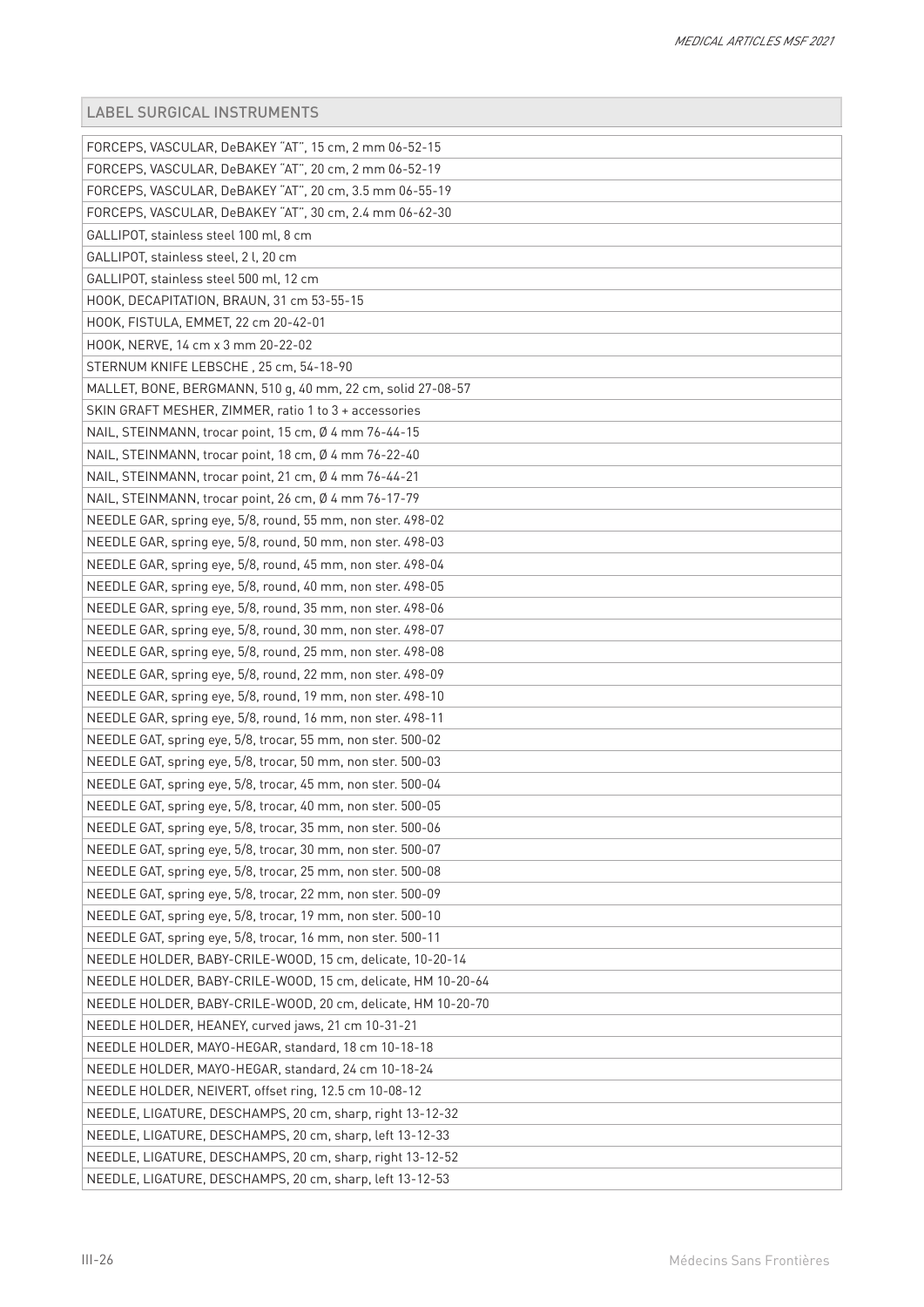| NEEDLE, LIGATURE, DESCHAMPS-BABY, 20cm, blunt right 13-12-24 |
|--------------------------------------------------------------|
| NEEDLE, LIGATURE, DESCHAMPS-BABY, 20cm, blunt, left 13-12-25 |
| NEEDLE HOLDER, MAYO-HEGAR, HM, 15 cm, 10-18-65               |
| NEEDLE HOLDER, MAYO-HEGAR, HM, 18 cm 10-18-68                |
| NEEDLE HOLDER, MAYO-HEGAR, HM, 20 cm 10-18-70                |
| NEEDLE HOLDER, MAYO-HEGAR, HM, 26 cm 10-18-76                |
| OSTEOTOME, STILLE, 20 cm, straight 10 mm 28-44-10            |
| OSTEOTOME, STILLE, 20 cm, straight, 25 mm 28-44-25           |
| PERFORATOR, SMELLIE, straight, 27 cm 53-55-60                |
| WIRE PLIERS, serrated jaws, 17 cm 76-45-10                   |
| WIRE CUTTING PLIERS, HM, for 2.5 mm wires, 21 cm 76-45-43    |
| WIRE CUTTING PLIERS, 45cm, max Ø 6.0mm 76-45-80              |
| PROBE, round, double-ended, 14.5 cm, 1.5 mm 09-04-14         |
| RASPATORY, RIB, DOYEN, adult, 17 cm left 54-30-12            |
| RASPATORY, RIB, DOYEN, adult, 17 cm right 54-30-11           |
| RASPATORY, LAMBOTTE, 21 cm sharp, curved 10 mm 26-54-10      |
| RASPATORY, LAMBOTTE, 21 cm sharp, curved 20 mm 26-54-20      |
| RETRACTOR, ABDOMINAL, BALFOUR-BABY, 24x24 mm 24-70-01        |
| RETRACTOR, ABD., COLLIN, 110 mm spread 24-50-31              |
| RETRACTOR, ABDOMINAL, FRITSCH, 25.5 cm, 30 x 30 mm 23-42-04  |
| RETRACTOR, ABD. GOSSET, 2 blades 58 mm + centr. bl. 24-55-10 |
| REAMER, square, 15 cm 76-59-15                               |
| RETRACTOR, BONE, HOHMANN, 18 mm, 24 cm 77-11-18              |
| RETRACTOR, BONE, VERBRUGGE-HOHMANN, 65 mm, 25 cm 77-11-65    |
| RETRACTOR, BLADDER HRYNTSCHAK, complete, 110mm 51-82-70      |
| RETRACTOR DELICATE, CUSHING, 16 mm, 20 cm 20-17-16           |
| RETRACTOR, DEAVER, flexible, 35 cm, 25 mm edge 23-75-06      |
| RETRACTOR, DEAVER, flexible, 30 cm, 38 mm edge 23-75-07      |
| RETRACTOR, FREER, delicate, 15 cm, 2 hooks, 3 mm 20-52-02    |
| RETRACTOR DELICATE SENN-MILLER, double-ended, 16 cm 20-05-08 |
| RIB & STERNAL RETRACTOR, FINOCHIETTO, adult, medium 54-23-02 |
| RIB & STERNAL RETRACTOR, FINOCHIETTO-INFANT, 54-22-63        |
| RETRACTOR, LANGENBECK, 21 cm, 7 x 30 mm, 23-25-02            |
| RETRACTOR, LANGENBECK, 21 cm, 13 x 42 mm, 23-06-13           |
| RETRACTOR, LANGENBECK, 24 cm, 140 x 30 mm, 23-25-25          |
| RETRACTOR, LANGENBECK, 24 cm, 160 x 45 mm, 23-25-28          |
| RETRACTOR, NASAL KILNER, sharp, 10 cm 67-20-05               |
| RETRACTOR SELF-RETAINING, 10cm 4x4 prongs blunt 6mm 24-09-10 |
| RETRACTOR, FARABEUF, doub. end., pair, baby, 12 cm 22-10-12  |
| RETRACTOR, FARABEUF, doub. end., pair, 15 cm 22-10-15        |
| RETRACTOR, GELPI, with ball stops 17 cm 24-40-57             |
| RETRACTOR, PERCY, folding handles 77-09-50                   |
| RETRACTOR, WEITLANER 16.5 cm, 3x4 sharp prongs 18mm 24-22-16 |
| RETRACTOR, WEITLANER 20 cm, 3x4 blunt prongs 20 mm 24-22-21  |
| RETRACTOR, WEITLANER 22 cm, 3x4 blunt prongs 19 mm 24-30-21  |
| RETRACTOR, WEITLANER 24 cm, 5x6 blunt prongs 25 mm 24-22-27  |
| RETRACTOR, WEITLANER 31 cm, 4x4 sharp prongs 23 mm 24-32-04  |
| RETRACTOR, VAGINAL, AUVARD, 38 x 75 mm + det.weight 52-28-01 |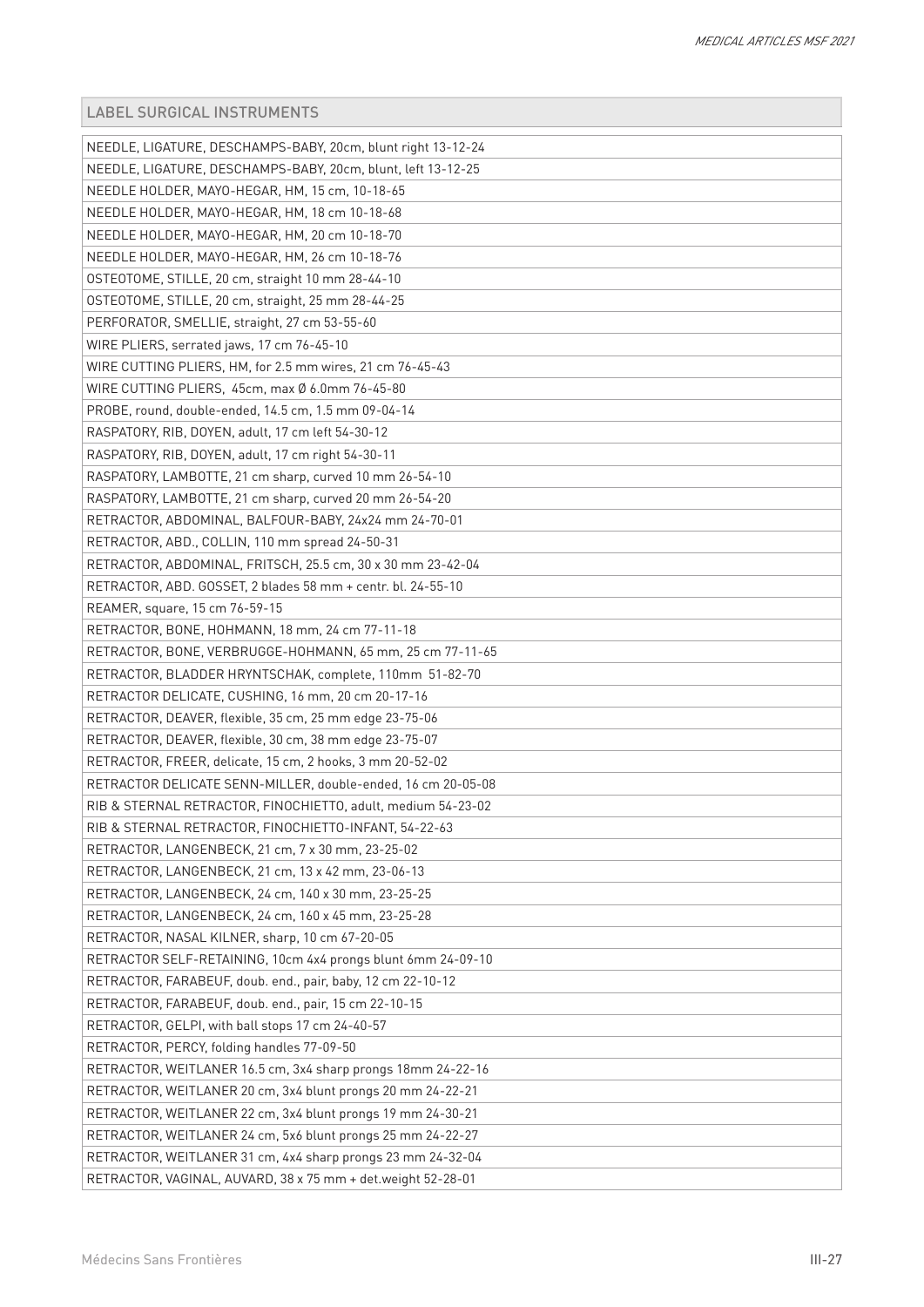| RETRACTOR, VAGINAL, DOYEN, 45 x 85 mm, 24 cm 23-54-42        |
|--------------------------------------------------------------|
| RIB APPROXIMATOR, BAILEY, 17cm 54-25-40                      |
| RONGEUR, BONE, LUER, curved, 15 cm x 5 mm 30-30-15           |
| RONGEUR, BONE, LUER, curved, 18 cm x 10 mm 30-53-18          |
| RONGEUR, BONE, STILLE-LUER, dbl. act. 23 cm x 10 mm 31-31-23 |
| RULER, stainless steel, 30 cm 44-37-30                       |
| SAW, AMPUTATION, SATTERLEE, 29 cm 77-04-29                   |
| (saw, wire) GUIDE DeMARTEL, flexible, 33 cm 57-64-90         |
| (saw, Gigli) HANDLE, pair, solid 57-64-02                    |
| (saw, Gigli) WIRE, GIGLI, 50 cm 57-64-50                     |
| SCALPEL HANDLE, nº3, standard 01-27-03                       |
| SCALPEL HANDLE, nº3, long 01-27-13                           |
| SCALPEL HANDLE, nº4 standard 01-28-04                        |
| SCALPEL HANDLE, nº4 long 01-28-14                            |
| SCALPEL HANDLE, nº7, long 01-27-07                           |
| (scalpel nº 3 and 7) BLADE, s.u., sterile, nº 11, 01-22-11   |
| (scalpel nº 3 and 7) BLADE, s.u., sterile, nº 12, 01-22-12   |
| (scalpel nº 3 and 7) BLADE, s.u., sterile, nº 15, 01-22-15   |
| (scalpel nº 4) BLADE, s.u., sterile, nº 22, 01-22-22         |
| SCISSORS, DISSECTING, fine pattern, curved 12 cm 02-41-12    |
| SCISSORS, DISSECTING, fine pattern, straight 12 cm 02-40-12  |
| SCISSORS, DISSECTING, JOSEPH, curved, sharp 15 cm 04-51-15   |
| SCISSORS, RAGNELL, delicate, curved, 13 cm 04-13-13          |
| SCISSORS, RAGNELL, delicate, curved, 20 cm 04-13-20          |
| SCISSORS, METZEMBAUM (LAHEY), curved, 14 cm 04-33-14         |
| SCISSORS, METZEMBAUM, curved, 18 cm 04-33-18                 |
| SCISSORS, METZEMBAUM, curved, 20 cm 04-33-20                 |
| SCISSORS, METZEMBAUM (NELSON), curved, 23 cm 04-33-23        |
| SCISSORS, METZEMBAUM, curved, 26 cm 04-33-26                 |
| SCISSORS, MAYO, curved 14 cm 03-51-14                        |
| SCISSORS, MAYO, curved 17 cm, 03-51-17                       |
| SCISSORS, MAYO, straight 17 cm, 03-50-17                     |
| SCISSORS, MAYO, curved 23 cm 03-51-23                        |
| SCISSORS, THOREK, strongly curved, 23 cm 51-25-23            |
| SCISSORS, THOREK, strongly curved, sharp, 23 cm 999-53-61    |
| SCISSORS, CEPHALOTOMY, DUBOIS, curved, 27 cm 03-39-27        |
| SCISSORS, OPER. DEAVER, sharp/blunt, 14 cm curved 03-09-14   |
| SCISSORS, OPER. DEAVER, sharp/blunt, 14 cm straight 03-08-14 |
| SCISSORS, blunt/blunt, straight, DRESSING, 14.5 cm 03-02-14  |
| SCISSORS, blunt/blunt, straight, OPERATING, 17.5 cm 03-02-17 |
| SCOOP, PLACENTA, CUZZI, serrated back, 30cm, 18mm 53-70-02   |
| SCOOP, UTERINE, GOURDET, 28 cm rigid 12 mm blunt 52-73-12    |
| SCOOP, UTERINE, SIMON, 29 cm rigid 10 mm sharp 52-72-03      |
| SCISSORS VASCULAR POTTS-SMITHS, angled 25°, 19 cm 55-15-42   |
| SCISSORS VASCULAR POTTS-SMITHS, angled 45°, 19 cm 55-15-44   |
| SCISSORS VASCULAR POTTS-SMITHS, angled 60°, 19 cm 55-15-46   |
| SHEARS, PLASTER + wire cutting notch, 21 cm 40-47-21         |
| SHEARS, PLASTER, STILLE, standard, 37 cm 40-55-37            |
|                                                              |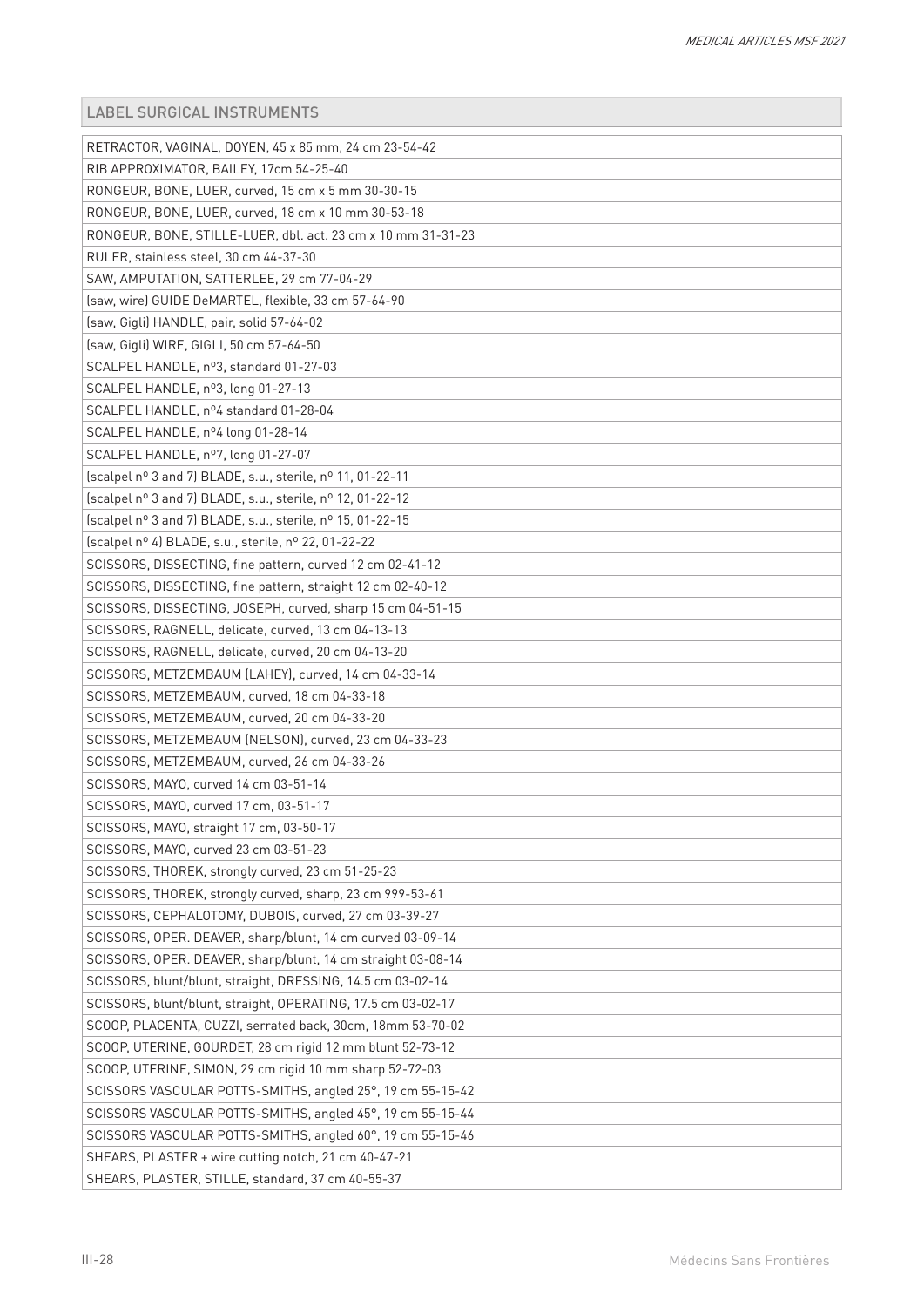| SHEARS, RIB, straight, 22 cm 54-10-22                        |
|--------------------------------------------------------------|
| SOUND, UTERINE, MARTIN, malleable, 30 cm 52-40-32            |
| SOUND, URETHRAL, VAN BUREN, set of 12, 51-63-55              |
| SPATULA, ABDOMINAL, malleable, 17/25 mm x 20 cm 22-03-17     |
| SPATULA, ABDOMINAL, malleable, 27 mm x 25 cm 22-00-27        |
| SPATULA, ABDOMINAL, malleable, 37/45 mm x 30 cm 22-03-36     |
| SPREADER, PLASTER, HENNIG, 27 cm 40-70-27                    |
| SPECULUM, VAGINAL, COLLIN, for virgin, 90 x 16 mm 52-10-11   |
| SPECULUM, VAGINAL, COLLIN, standard, 100 x 35 mm 52-11-12    |
| SPECULUM, VAGINAL, SIMS, double ended, set 3 sizes 52-20-00  |
| SURGICAL SKIN STAPLE REMOVER, stainless steel, re-useable    |
| TUBE, SUCTION FRAZIER, angled, CH6, 18 cm 09-83-76           |
| TUBE, SUCTION FRAZIER, angled, CH10, 18 cm 09-83-80          |
| TUBE, SUCTION, POOLE, 23 cm, Ø 10 mm, straight 09-87-30      |
| (vacuum extr.) SUCTION CUP Bird nº 4, 40 mm, complete        |
| (vacuum extr.) SUCTION CUP Bird nº 5, 50 mm, complete        |
| (vacuum extr.) SUCTION CUP Bird nº 6, 60 mm, complete        |
| VACUUM EXTRACTOR, obstetrical, hand-op., 40-50-60 mm + PARTS |
| (vacuum extr.) SET OF CONNECTORS, angled, for plug           |
| (vacuum extr.) BOTTLE, polypropylene, 500 ml                 |
| (vacuum extr.) BOTTOM PLATE Bird suction cup 40mm            |
| (vacuum extr.) BOTTOM PLATE Bird suction cup 50mm            |
| (vacuum extr.) BOTTOM PLATE Bird suction cup 60mm            |
| (vacuum extr.) CONNECTOR, angled, with screw valve, complete |
| (vacuum extr.) LOCKING RING, for tubing 077.0062             |
| (vacuum extr.) TUBING, silicone rubber, per meter            |
| (vacuum extr.) PLUG, blue rubber, with 3 holes               |
| (vacuum extr.) GASKET, for connector with screw cap          |
| (vacuum extr.) VACUUM PUMP, hand operated, st.steel 077.0047 |
| (vacuum extr.) VACUUM GAUGE, with straight connector         |
| (vacuum extr.) VALVE MEMBRANE, silicone rubber, for pump     |
| (vacuum extr.) SEALING RING, silicone rubber, for pump       |
| (vacuum extr.) SUCTION CUP Silc Cup®, 50 mm, complete        |
| (vacuum extr.) SUCTION CUP Silc Cup®, 60 mm, complete        |
| ORTHOPAEDIC BONE WIRE, soft, coil 10m, 0.5mm 76-01-05        |
| ORTHOPAEDIC BONE WIRE, soft, coil 10m, 2mm 76-01-20          |
| KIRSCHNER WIRE, trocar point, 23 cm Ø 1.8 mm 76-11-68        |
| KIRSCHNER WIRE, trocar point, 23 cm Ø 2.5 mm 76-11-75        |
| <b>SURGICAL INSTRUMENTS SETS</b>                             |
| DENTAL SET, 20 instruments                                   |
| OMEGA 3 DHS INSERTION SET, instruments with racks            |
| OMEGA 3 COMPRESSION SCREW & HIP PLATE SET, sterile           |
| OMEGA 3 LAG SCREWS SET                                       |
| OMEGA 3 CORTICAL SCREWS SET                                  |
| GAMMA 3 NAILING INSTRUMENT SET, 35 instruments + 2 wires     |
| GAMMA 3 SPARE INSTRUMENTS, 7 intruments + 20 wires           |
| GAMMA 3 INTRAMEDULLARY REAMER SET                            |
| GAMMA 3 IMPLANTS SET, sterile                                |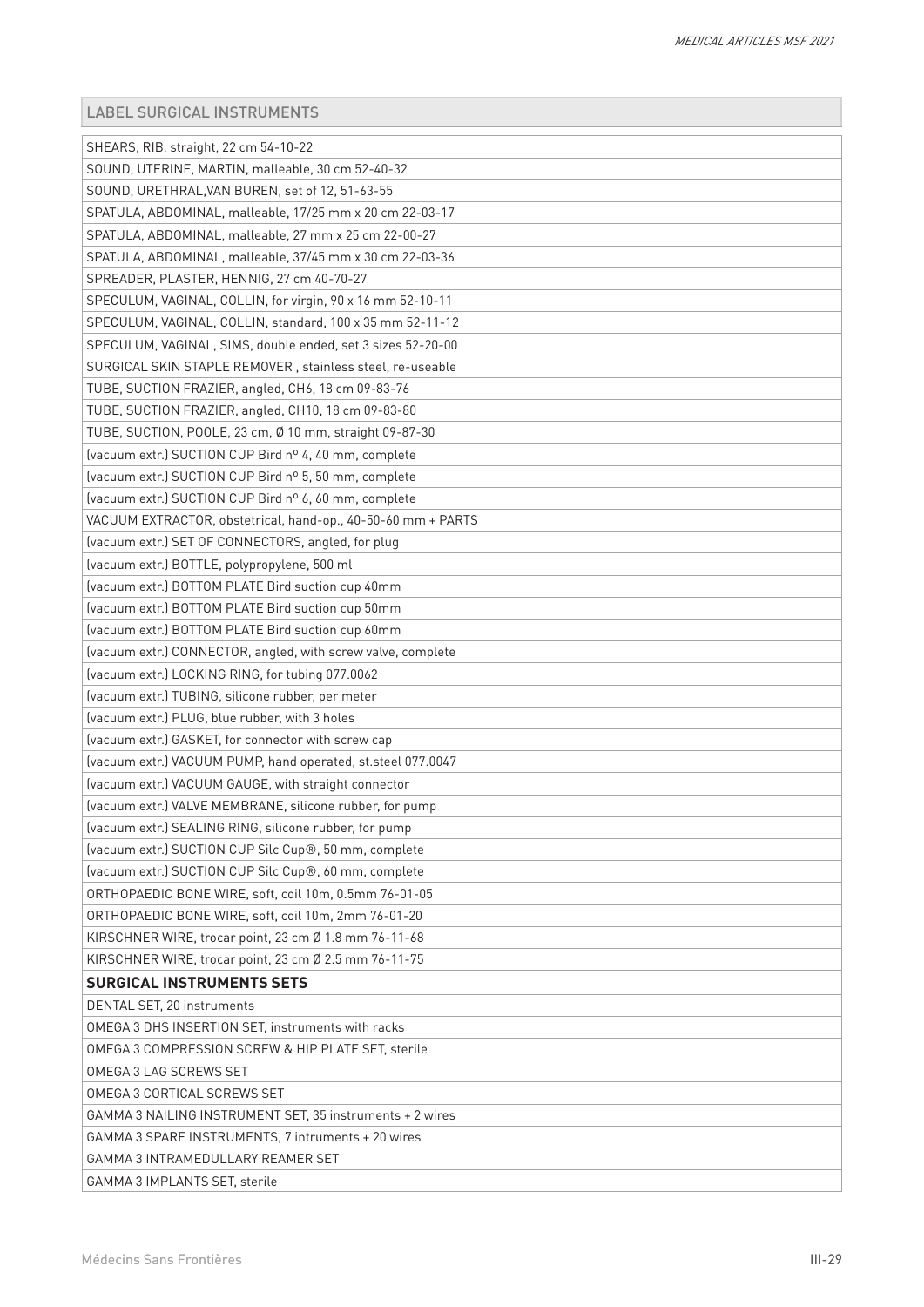| <b>SET complementary THORACIC</b>                              |
|----------------------------------------------------------------|
| ABDOMINAL SET, 61 instruments                                  |
| ABDOMINAL RETRACTOR RING SET (Münster), 21 pieces              |
| AMPUTATION SET, 36 instruments                                 |
| BONE SET, inferior limbs, 40 instruments                       |
| BONE SET, superior limbs, 40 instruments                       |
| CAESAREAN SECTION SET, 23 instruments                          |
| CRANIOCLASY CRANIOTOMY SET, 10 instruments                     |
| CURETTAGE SET, 11 instruments + 8 double dilators              |
| CERVICOVAGINAL TEAR SET, 9 instruments                         |
| DELIVERY & EPISIOTOMY SET, 7 instruments                       |
| DRESSING SET, 3 instruments, w/o box                           |
| <b>ENUCLEATION SET, 18 instruments</b>                         |
| EXTERNAL FIXATOR SET, GexFix, complete 2013                    |
| EXTERNAL FIXATOR SET, Orthofix Galaxy, 2020                    |
| OPEN FRACTURE SET, instruments + external fixator GexFix       |
| OPEN FRACTURE SET, instruments + external fixator Orthofix     |
| I.U.D. FITTING SET, 7 instruments                              |
| MANUAL VACUUM ASPIRATION SET autocl. syr., 8 instr. + 5 dil.   |
| <b>OBSTETRIC FISTULA SET, 48 instruments</b>                   |
| PAEDIATRIC SET, supplementary, 14 instruments                  |
| BONE PINING AND WIRING SET, 7 instruments + wires              |
| SET, PLASTIC SURGERY, 55 instruments                           |
| BASIC SURGERY SET, 25 instruments                              |
| ABSCESS SUTURE SET, 7 instruments, w/o box                     |
| TRACHEOTOMY SET, 11 instruments                                |
| TREPANATION SET, 18 instruments + Gigli wires                  |
| TRACTION SET 13 instruments + 16 Nails of Steinmann            |
| VASCULAR SET, BASIC, 18 instruments + basket                   |
| VASCULAR SET, AORTA, 5 instruments + basket                    |
| <b>SURGICAL CONSUMABLES</b>                                    |
| CLEANING PAD for electrosurgical tip, 5x5cm, sterile           |
| OIL for instruments, bottle, 125 ml 46-00-44                   |
| SODIUM chloride, 0.9%, 500ml, plast. bot., irrigation, sterile |
| WATER for irrigation, 1 l, pl. bottle, sterile                 |
| <b>SURGICAL INSTRUMENTS FOR SINGLE USE</b>                     |
| SUTURE REMOVAL SET, disposable                                 |
| SET, SUTURE, s.u. instruments, sterile                         |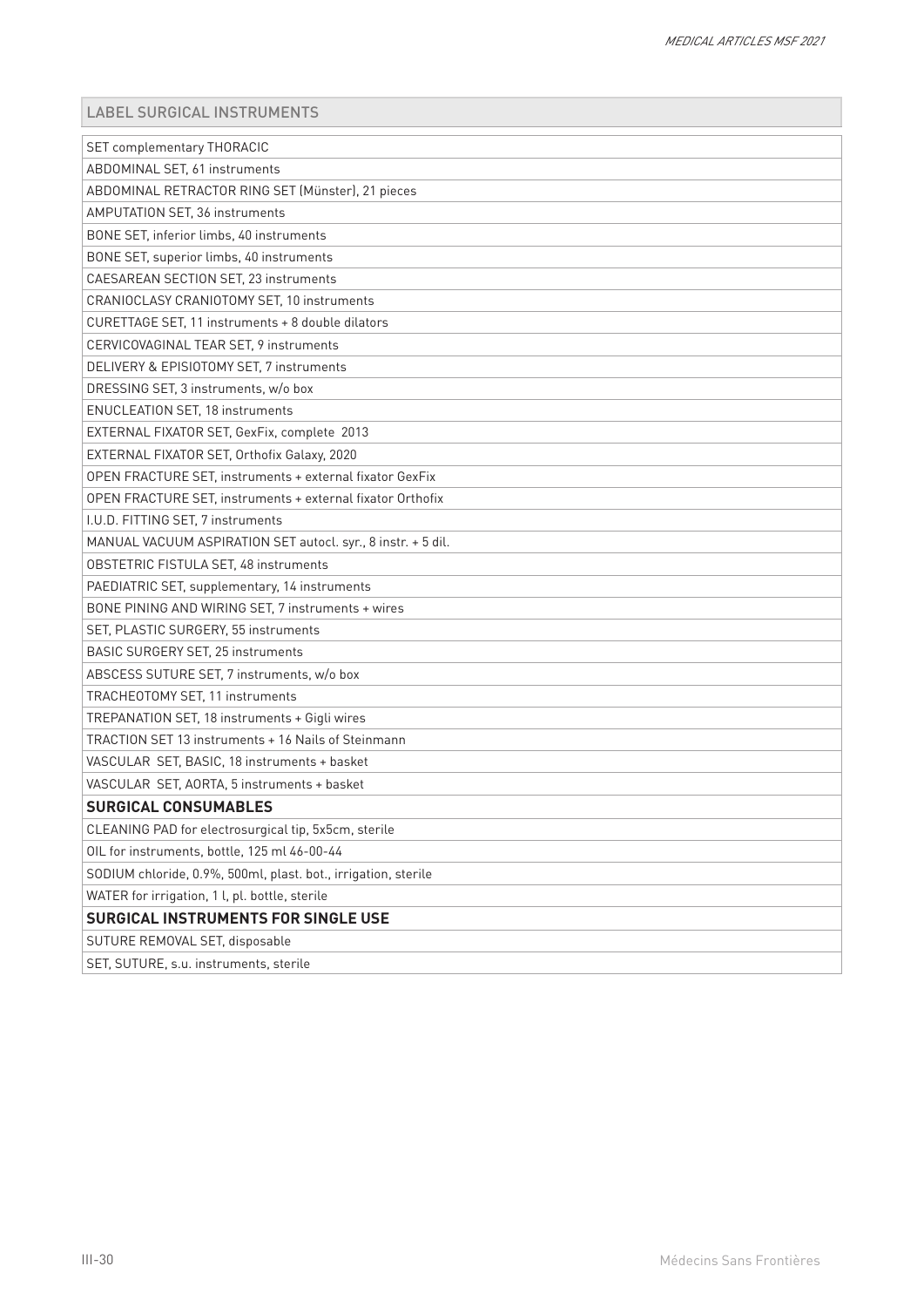<span id="page-30-0"></span>

| <b>LABORATORY EQUIPMENT</b>                                    |
|----------------------------------------------------------------|
| BAG, WASTE BIOHAZARD, autoclavable, red, 480 x 580mm           |
| BEAKER, glass, graduated with spout 10 ml                      |
| BEAKER, glass, graduated with spout 50 ml                      |
| BEAKER, glass, graduated with spout 100 ml                     |
| BEAKER, glass, graduated with spout 250 ml                     |
| BEAKER, glass, graduated with spout 600 ml                     |
| BEAKER, glass, graduated with spout 1 l                        |
| BEAKER, plastic, 100 ml, graduated                             |
| BEAKER, plastic, 250 ml, graduated                             |
| BOTTLE, DROPPING, plastic, 60 ml                               |
| BOTTLE, glass, brown, screw thread GL32, graduat., 50ml + CAP  |
| BOTTLE, glass, brown, screw thread GL45, graduat., 100ml +CAP  |
| BOTTLE, glass, brown, screw thread GL45, graduat., 250ml + CAP |
| BOTTLE, glass, brown, screw thread GL45, graduat., 500ml + CAP |
| BOTTLE, glass, brown, screw thread GL45, graduat., 1l + CAP    |
| BOTTLE, WASH, swan-neck, plastic, 250 ml                       |
| BOX, SLIDES, plastic, for 100 slides                           |
| BOX, SLIDES + COVER, cardboard, for 20 slides                  |
| COUNTING CHAMBER, FUSCH-ROSENTHAL, simple grid                 |
| COUNTING CHAMBER, GLASSTIC, plastic, s.u., 1000 tests          |
| COUNTING CHAMBER NEUBAUER, improved, double grid               |
| COUNTER, mechanical, multiple bank, 5 keys + totalising        |
| COVER GLASS, 22 x 22 mm, tropicalized packaging                |
| COVER GLASS, for slide mounting, 24 x 40 mm                    |
| COVER GLASS, PLANED, for counting chamber, 20 x 26 mm          |
| CYLINDER, MEASURING, glass, graduated, spout 25 ml             |
| CYLINDER, MEASURING, glass, graduated, spout 100 ml            |
| CYLINDER, MEASURING, glass, graduated, spout 500 ml            |
| CYLINDER, MEASURING, glass, graduated, spout 1 l               |
| CYLINDER, MEASURING, plastic, graduated, spout, 10 ml          |
| CYLINDER, MEASURING, plastic, graduated, spout, 25 ml          |
| CYLINDER, MEASURING, plastic, graduated, spout, 100 ml         |
| CYLINDER, MEASURING, plastic, graduated, spout, 250 ml         |
| CYLINDER, MEASURING, plastic, graduated, spout, 500 ml         |
| CYLINDER, MEASURING, plastic, graduated, spout, 1 l            |
| FILM, SEALING (Parafilm), plastic, roll, 10 cm x 38 m          |
| TUBE STRIPPER, for blood bag tubing, manual                    |
| FORCEPS, BRUCELLE, 14 cm, straight, inox                       |
|                                                                |
| FORCEPS, for holding slides, angled, inox                      |
| FUNNEL, plastic, Ø 90 mm, short stem                           |
| HAT MODIFIED SIMPLE CENTRIFUGATION KIT, LCR                    |
| (HAT MSC/mAECT) READING CHAMBER                                |
| (HAT mAECT) RACK FOR MINI-COLUMNS, TUBES                       |
| (HAT mAECT) COLUMN OPENER                                      |
| HAT mAECT KIT, collector tube + mini-column + pipette + tube   |
| STAINING JAR, glass, with lid                                  |
| LAMP, spirit, 65-100 ml, complete, wick Ø 7 mm                 |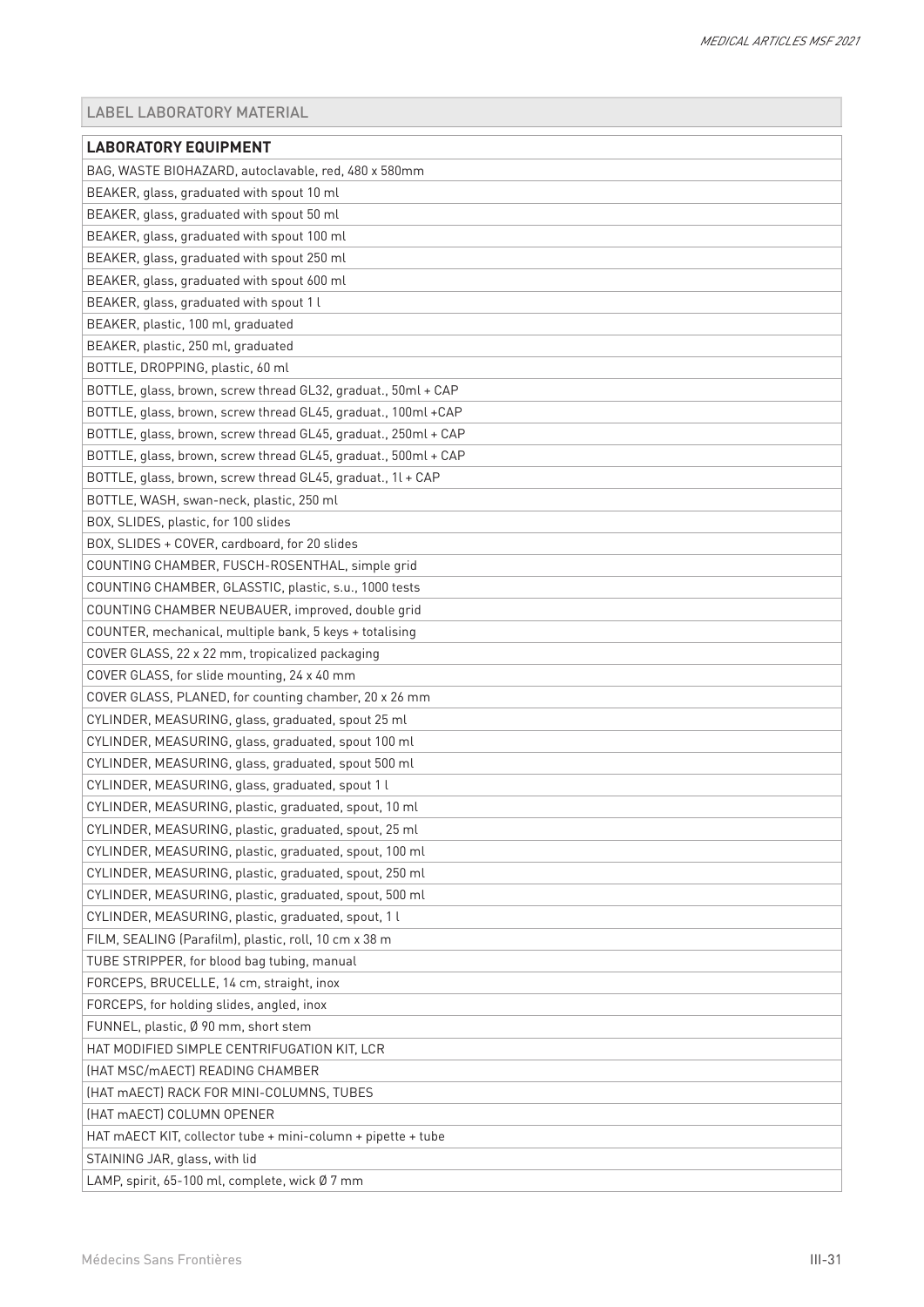| MARKER, permanent, black, fine point                          |
|---------------------------------------------------------------|
| MARKER, permanent, red, fine point                            |
| HANDLE for Pasteur loop                                       |
| (Pasteur handle) INOCULATION NEEDLE, inox                     |
| (microloop, Pasteur) LOOP, nickel chromium, 10 µl             |
| PAPER, LENS CLEANING, sheet                                   |
| PAPER, pH INDICATOR, 2 to 9, graduation 0.5, gastric, strip   |
| PAPER, pH INDICATOR, 6.0 to 7.7, graduation 0.3/0.4, strip    |
| FILTER PAPER, DISK, folded, not impregnated, approx.Ø 150 mm  |
| PEN, diamond, for writing on glass                            |
| PENCIL, GREASE, red, for writing on glass                     |
| PIPETTE, AUTOMATIC, adjustable vol. 0.5-10 µl (Eppendorf)     |
| PIPETTE, AUTOMATIC, adjustable vol. 2-20 µl (Eppendorf)       |
| PIPETTE, AUTOMATIC, adjustable vol. 10-100 µl (Eppendorf)     |
| PIPETTE, AUTOMATIC, adjustable vol. 20-200 µl (Eppendorf)     |
| PIPETTE, AUTOMATIC, adjustable vol. 100-1000 µl (Eppendorf)   |
| PIPETTE DISPENSER (Multipette M4 Eppendorf), manual adj.      |
| TIP for pipette dispenser, 2.5 ml (Combitips Eppendorf)       |
| PIPETTE, AUTOMATIC, fixed volume 10 µl (Eppendorf)            |
| PIPETTE, AUTOMATIC, fixed volume 20 µl (Eppendorf)            |
| PIPETTE, AUTOMATIC, fixed volume 100 µl (Eppendorf)           |
| AUTOMATIC PIPETTE, multichannel, 8 channels, 10-100µl         |
| (aut.pip.) TIP BLUE, 50-1000µl (Eppdf)                        |
| (aut.pip.) TIP, BLUE, 50-1000µl, rack (Eppdf)                 |
| (aut.pip.)TIP DUALFILTER, 50-1000µl, bl. rack, ster (Eppdf)   |
| (aut.pip.) TIP GREY, 0.1-10 µl (Eppdf)                        |
| (aut.pip.)TIP DUALFILTER, 0.1-10 µl, grey rack, ster. (Eppdf) |
| (aut.pip.) TIP YELLOW, 2-200µl (Eppdf)                        |
| (aut.pip.) TIP YELLOW, 2-200µl, rack (Eppdf)                  |
| PIPETTE, fixed volume (MiniPet), 10 µl white                  |
| PIPETTE, fixed volume (MiniPet), 100 µl blue                  |
| PIPETTE, fixed volume (MiniPet), 20 µl pink                   |
| PIPETTE, fixed volume (MiniPet), 30 µl plum                   |
| PIPETTE, fixed volume (MiniPet), 40 µl green                  |
| PIPETTE, fixed volume (MiniPet), 50 µl yellow                 |
| PIPETTE FILLER, WITH THUMB-WHEEL LEVER (Pipump) blue, 2 ml    |
| PIPETTE FILLER, WITH THUMB-WHEEL LEVER (Pipump) green, 10 ml  |
| PIPETTE, plastic, graduated, cotton stopper, sterile 1 ml     |
| PIPETTE, plastic, graduated, cotton stopper, sterile 2 ml     |
| PIPETTE, plastic, graduated, cotton stopper, sterile 5 ml     |
| PIPETTE, plastic, graduated, cotton stopper, sterile 10 ml    |
| PIPETTE, plastic, graduated, 10 ml, 1/10                      |
| PIPETTE, TRANSFER, graduated, plastic, sterile, s.u.          |
| PIPETTE, TRANSFER, graduated, plastic, non sterile, s.u.      |
| PLATE, MICROTITRATION, 96 wells, U-shaped bottom              |
| PLATE, MICROTITRATION, DAT test, 96 wells, V-shaped bottom    |
| PLASMA SEPARATION STAND, manual                               |
| RACK, FOR STAINING SLIDES, extendable, stainless steel        |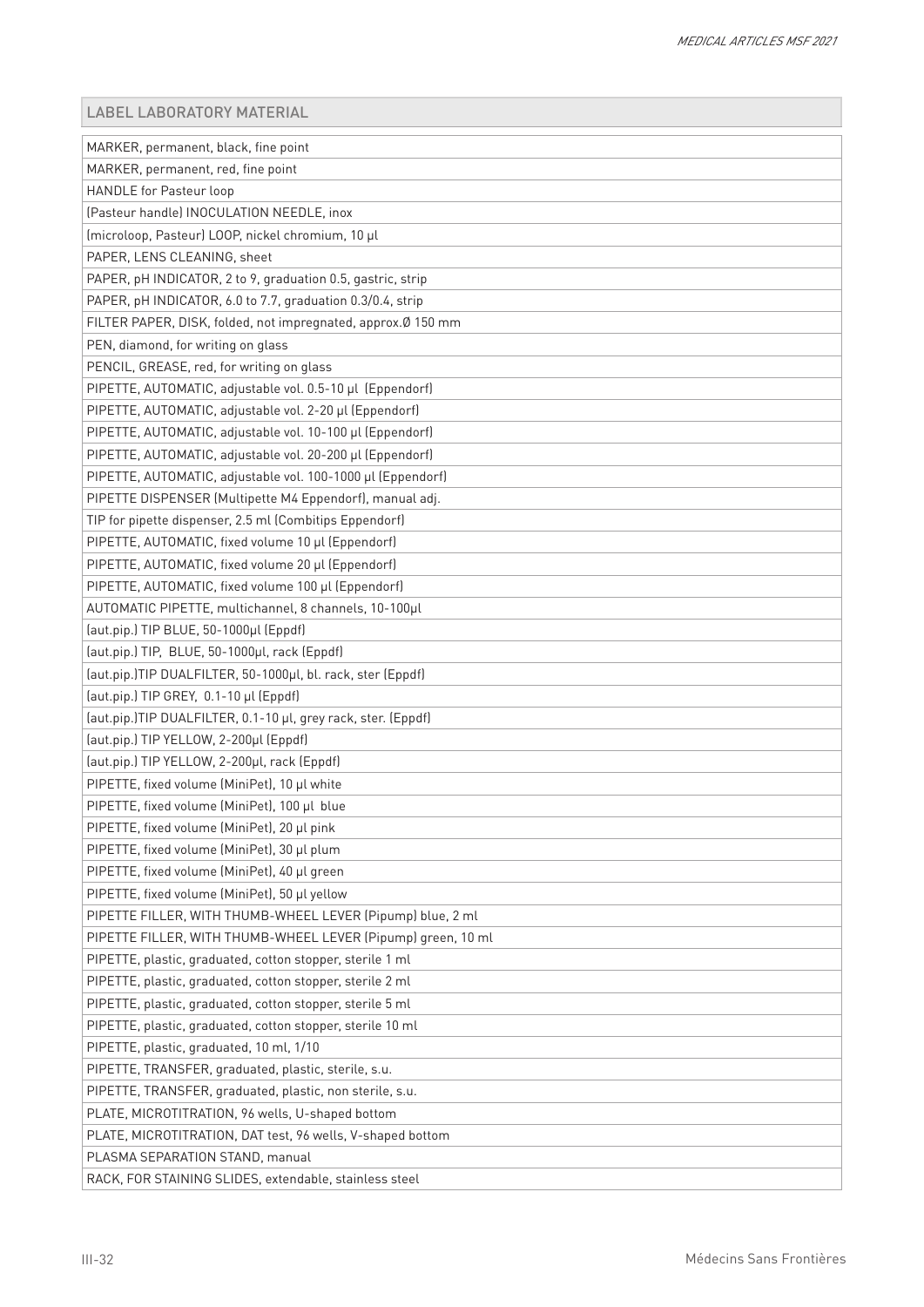| RACK FOR DRYING SLIDES, vertical, plastic 10 slides           |
|---------------------------------------------------------------|
| ROD, glass, 250 mm, Ø 6-7 mm                                  |
| SLIDE, frosted, 76 x 26 mm, tropicalized packaging            |
| SPATULE, double, for analysis, stainless steel                |
| APPLICATOR STICK, wooden                                      |
| PIPETTING DEVICE for capillary tube, 65 mm                    |
| TILE, blood grouping, white and smooth                        |
| PLATE, blood grouping, smooth, with 5 cavities                |
| TIMER, electronic                                             |
| TUBE, Ø 12 mm, plastic, sterile, 5 ml + PLUG                  |
| (tube Ø 13/15 mm, 5 ml) RACK                                  |
| (Determine rapid test) TUBE, CAPILLARY, EDTA 7D2222/7D2227    |
| (centrifuge, haematocrit) TUBE, CAPILLARY, heparinized, 75mm  |
| (centrifuge, haematocrit) TUBE, CAPILLARY, plain, 75mm        |
| (centrifuge, haematocrit) PASTE, SEALING, for tubes           |
| TUBE, CAPILLARY, heparinized, 20 µl, 30-32 mm                 |
| TUBE, CAPILLARY, heparinized, 40 µl, 30-32 mm                 |
| TUBE, CENTRIFUGE, 15 ml, conical bottom, glass                |
| TUBE, CENTRIFUGE, 15 ml, conical bottom, sterile PS crystal   |
| TUBE, CENTRIFUGE, 15 ml, conical bottom, sterile PP           |
| (tube 50 ml, centrifuge, Ø 35 mm) RACK                        |
| TUBE, CENTRIFUGE, 50 ml, conical bottom, PP, cap, sterile     |
| (tube, centrifuge, Ø 18 mm) BRUSH                             |
| (tube, centrifuge) HOLDER, wood                               |
| (tube, centrifuge, 15ml, Ø 18 mm) RACK                        |
| STORAGE BOX, PP, 9x9 microtubes 1-2ml, autoclavable           |
| CRYOTUBE, 2.0 ml, round, ext. thread, non-sterile             |
| RACK, PP, 2x10 microtubes, autoclavable                       |
| RACK, PK, 6x4 microtubes, autoclavable                        |
| MICROTUBE, 1.5ml, conical, attached lid, classic, non sterile |
| ELECTRICAL LABORATORY EQUIPMENT                               |
| WATER BATH, 7 litres, 20-95°C                                 |
| BLOOD BANK REFRIGERATOR (MB3000G), 230V, 100 bags 450ml       |
| BLOOD COLLECTION MONITOR, 230V (Hemotek2)                     |
| MIXER HEATER (Eppendorf ThermoMixer C), 220-240V 50-60Hz      |
| CLINICAL CHEMISTRY ANALYSER (i-STAT)                          |
|                                                               |
| (clinical chem. i-STAT) CARTRIDGE E3+ ref.03P82               |
| (clinical chem. i-STAT) CARTRIDGE EC4+ ref.03P81              |
| (clinical chem. i-STAT) CARTRIDGE EG7+ ref.03P76-25           |
| (clinical chem. i-STAT) CARTRIDGE EC8+ ref.03P79              |
| (clinical chem. i-STAT) CARTRIDGE Creatinine 03P84-25         |
| (clinical chem. i-STAT) CARTRIDGE CHEM 8+ ref.09P31-25        |
| (clinical chem. i-STAT)CARTRIDGE COAGULATION PT/INR 03P89-24  |
| (clinical chem. i-STAT) CONTROL, level 1 05P71-01             |
| (clinical chem. i-STAT) CONTROL, level 2 05P72-01             |
| (clinical chem. i-STAT) CONTROL, level 3 05P73-01             |
| (clinical chem. i-STAT) CONTROL PT/INR level 2, 06P17-14      |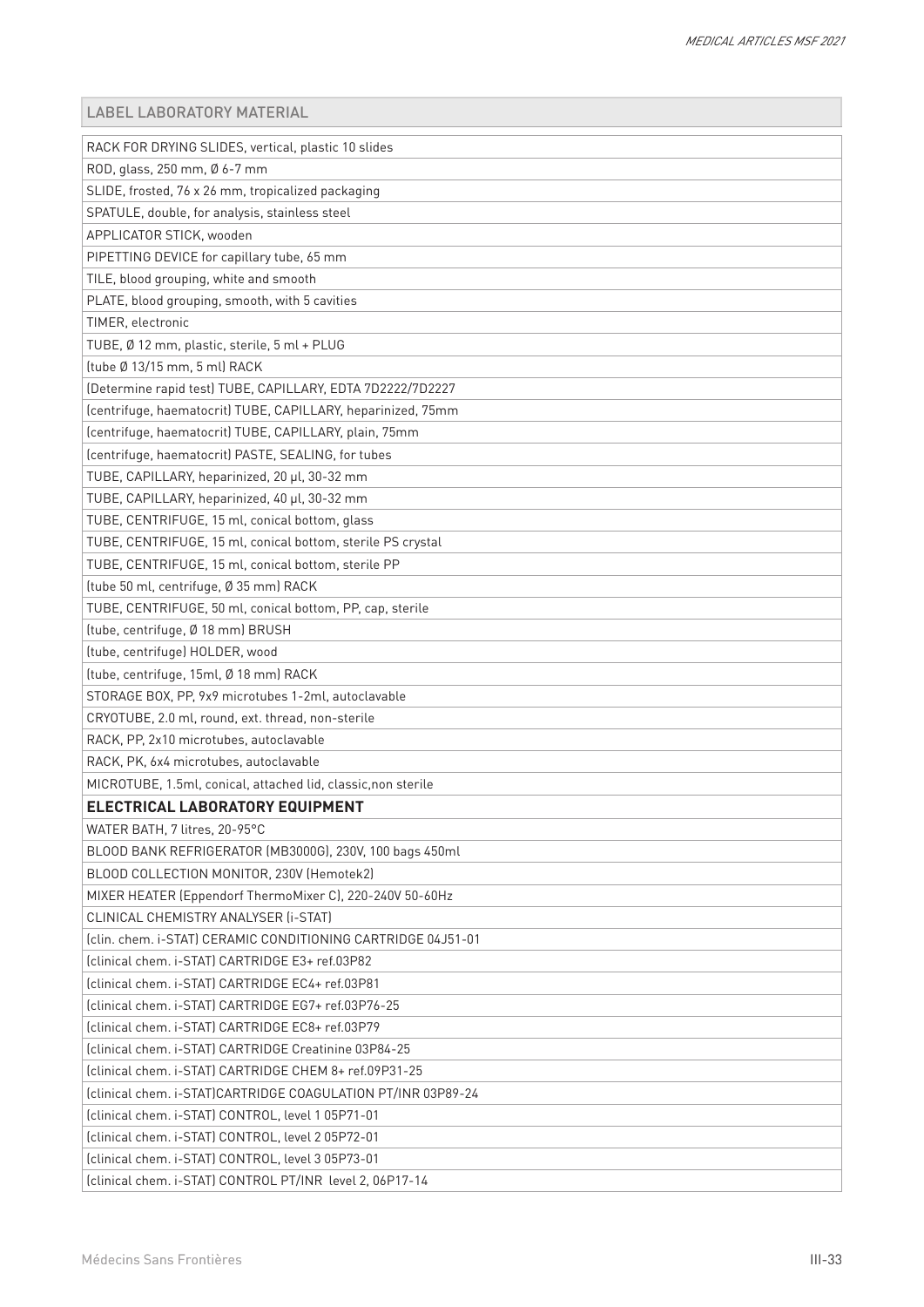| (clinical chem. i-STAT) cTnl TROPONIN   CARTRIDGE, 03P9025    |
|---------------------------------------------------------------|
| (clinical chem. i-STAT) CONTROL PT/INR level 1, 06P17-13      |
| (clinical chem. i-STAT) CONTROL, cTnl, Level 1 6P1709         |
| (clinical chem. i-STAT) CONTROL, cTnl, Level 2 6P1710         |
| (clinical chem. i-STAT) CONTROL, cTnI, Level 3 6P1711         |
| (clinical chem. Reflotron) RIBBON, 1 piece, 3734471           |
| (clinical chem. Reflotron) PRINTER PAPER, roll, 6977154001    |
| (clinical chem. Reflotron) CREATININE, strip 10886874202      |
| (clinical chem. Reflotron) GPT (ALT), strip 10745138202       |
| (clinical chem. Reflotron) K+ POTASSIUM, strip 11208764202    |
| (clinical chem.Reflotron) TOTAL CHOLESTEROL, strip10745065202 |
| (clinical chem. Reflotron) URIC ACID, strip 10745103202       |
| (clinical chem. Reflotron) ALP, strip 11622773202             |
| (clinical chem. Reflotron) BILIRUBINE, strip 10905321202      |
| (clinical chem. Reflotron) PANCR. AMYLASE, strip 11126679202  |
| (clinical chem. Reflotron) PRECINORM U KIT 4x2ml 10745154196  |
| (clinical chem. Reflotron) CLEAN +CHECK, strips 11142577196   |
| (clinical chem. Reflotron) PRECIPATH U KIT 4x2ml 10745162196  |
| ANALYSER CLINICAL CHEMISTRY (NycoCard II)                     |
| (clinical chem. NycoCard II) CALIBRATION DEVICE 1116821       |
| (clinical chem. NycoCard II) PEN TIP, 1 piece, 1116823        |
| (clinical chem. NycoCard II) PEN RING 1116822                 |
| (clinical chem. NycoCard II) CRP test, wb/ser/pl 1116807      |
| (clin.chem. NycoCardII) CRP CONTROL, Afinion 1116785          |
| CLINICAL CHEMISTRY ANALYSER (Piccolo Xpress), 230V, 50-60Hz   |
| (clinical chem. Piccolo) ADHESIVE PAPER, 6 rolls, 1100-4410   |
| (Piccolo Xpress) THERMAL PAPER, adhesive, 1 roll 1100-4410    |
| (clinical chem. Piccolo) AMLYTE 13 PANEL, 400-0041            |
| (clinical chem. Piccolo) ELECTROLYTE PANEL, 400-0022          |
| (clinical chem. Piccolo) METLAC 12 PANEL, 400-0037            |
| Iclinical chem. Piccolol METLYTE 8 PANEL, 400-0023            |
| (clin.chem.Piccolo) KIT 10 CONTROLS, level 1 low A1100-9131E  |
| (clin.chem.Piccolo) KIT 10 CONTROLS, level 2 high A1100-9132E |
| CHEMISTRY ANALYZER HbA1c(HemoCue HbA1c 501) 100-240V 50-60Hz  |
| (HemoCue HbA1c) MONTHLY CHECK CARTRIDGE, 1piece, 405111       |
| (clin.chem HemoCue HbA1c) TEST CARTRIDGE, 405110              |
| (HemoCue HbA1c) CONTROL level 1, 10x0.1ml, 011.001.010        |
| (HemoCue HbA1c) CONTROL level 2, 10x0.1ml, 011.002.010        |
| (HemoCue HbA1c) CONTROL level 3, 10x0.1ml, 011.003.010        |
| ANALYSER CD4 (PIMA), 100-240V, 47-53Hz, 260300003             |
| (CD4 analyser PIMA) THERMAL PRINTER PAPER, 1 roll, 26040R009  |
| (CD4 Analyser PIMA) SAMPLE COLLECTION KIT 260400199           |
| (CD4 analyser PIMA) TEST CARTRIDGE, 260100100                 |
| (CD4 analyser PIMA) CONTROL BEAD STANDARD CARTR. 260400011    |
| [CD4 FACSCount] SHEATH FLUID, 20 I [BD-342003]                |
| [CD4 FACSCount] CLEAN SOLUTION, 5 I [BD-340345]               |
| [CD4 FACSCount] RINSE SOLUTION, 5 I [BD-340346]               |
| (CD4 FACSCount BD) THERMAL PAPER, 1 roll, 332839              |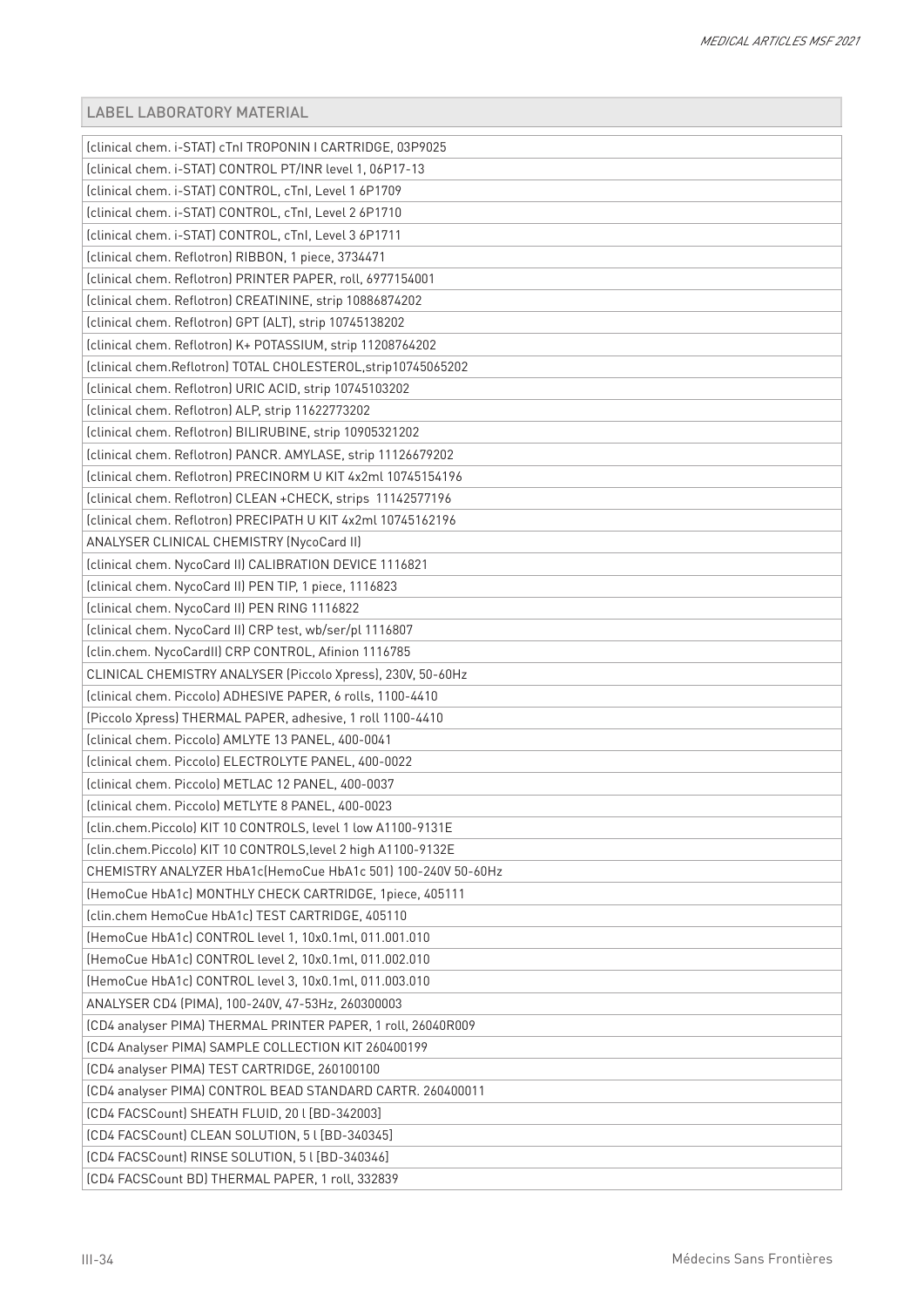| (CD4 FACSCount BD) PIPETTE TIP, bulk, 1 piece, 340293        |
|--------------------------------------------------------------|
| (CD4 FACSCount BD) RACK+ 960 pipette tips 340292             |
| (CD4 FACSCount BD) MICRO-BATTERY for pipette 5/V150H         |
| (CD4 FACSCount) REAGENTS KIT, absolute count [BD-342512]     |
| (CD4 FACSCount) REAGENTS KIT, absolute count + % (BD-339010) |
| (CD4 FACSCount BD) CONTROL LYMPHOCYTES (Lymphosure), normal  |
| (CD4 FACSCount BD) CONTROL LYMPHOCYTES (Lymphosure), low     |
| [CD4 FACSCount] CONTROL KIT, 25 tests, 4 levels [BD-340166]  |
| CD4 ANALYZER (BD FACSPresto), 100-240V 50-60Hz + accessories |
| (CD4 analyser FACSPresto) THERMAL PRINTER PAPER              |
| (CD4 analyser FACSPresto) TEST CARTRIDGE, wb, 1 test, 657681 |
| CENTRIFUGE (Minispin Plus), eppendorf tubes, 230V 50/60Hz    |
| (centr. Eppendorf Minispin) ROTOR fixed angle F-55-16-5-PCR  |
| CENTRIFUGE, haematocrit, electrical (Hettich Haematokrit200) |
| (centrifuge Hettich) GREASE, 50 g, tube                      |
| CENTRIFUGE, hand-operated for 4 tubes 15 ml                  |
| CENTRIFUGE, electrical (Hettich EBA 200), 8 tubes, 230V      |
| CREATININE ANALYSER (Nova StatSensor Xpress-i), µmol/l 48635 |
| CREATININE ANALYSER (Nova StatSensor Xpress-i), mg/dl 48727  |
| (creatinine StatSensor Xpress-i) CREATININ STRIP 43272       |
| (creatinine Nova StatSensor) CONTROL SOLUTION level 1, 43921 |
| (creatinine Nova StatSensor) CONTROL SOLUTION level 2, 43922 |
| (creatinine Nova StatSensor) CONTROL SOLUTION level 3, 43923 |
| ELECTROLYTE ANALYSER (Spotchem EL SE-1520) 100-240V 50-60Hz  |
| (electrolyte an. Spotchem EL) PIPETTE TIP, pink 22963        |
| (electrolyte an. Spotchem EL) THERMIC PRINTER PAPER 31478    |
| (electrolyte an. Spotchem EL) PIPETTE TIP, pink, rack 10401  |
| (electrolyte analyser Spotchem EL) E-PLATE (Na/K/Cl) 77083   |
| (an. Spotchem EL/EZ) MULTILEVEL CONTROL, 2x3x2ml 77708/6     |
| ELISA READER (BioTek 800TS), 100-240V 50-60 Hz               |
| (ELISA BioTek ELx800/800TS) CALIBRATION REAGENT 25ml 7120779 |
| (ELISA BioTek 800TS) BULB 1560532                            |
| (ELISA) KIT TSH, plate 96 tests (Human 54030)                |
| ELISA WASHER (BioTek 50TS), 100-240 V, 50-60 Hz              |
| (ELISA) IMMUNOASSAY PLUS CONTROL, trilevel (Lyphocheck 370)  |
| GLUCOMETER, blood glucose monitor (StatStrip Xpress) mg/dl   |
| GLUCOMETER, blood glucose monitor (StatStrip Xpress) mmol/l  |
| (glucometer Nova StatStrip) STRIP 42214                      |
| (glucometer Nova StatStrip) CONTROL SOL. low, 4ml vial 46947 |
| (glucometer Nova StatStrip) CONTROL SOL.normal 4ml vial46948 |
| (glucometer Nova StatStrip) CONTROL SOL.high, 4ml vial 46949 |
| GLUCOMETER, blood glucose monitor (Accu-Chek Instant) mg/dl  |
| (glucometer Accu-Chek Instant) STRIP 07819382037             |
| (glucometer Accu-Chek Instant) CONTROL 2x2.5ml 07869525171   |
| HAEMATOLOGY ANALYSER (Sysmex XP 300), 115-240V, 50-60Hz      |
| (HA Sysmex KX21-XP300) CELL CLEAN, 50 ml                     |
| (HA Sysmex KX21-XP300) STROMALYSER, 3 x 500 ml               |
| (HA Sysmex KX21-XP300) CELL PACK, 20 l bottle                |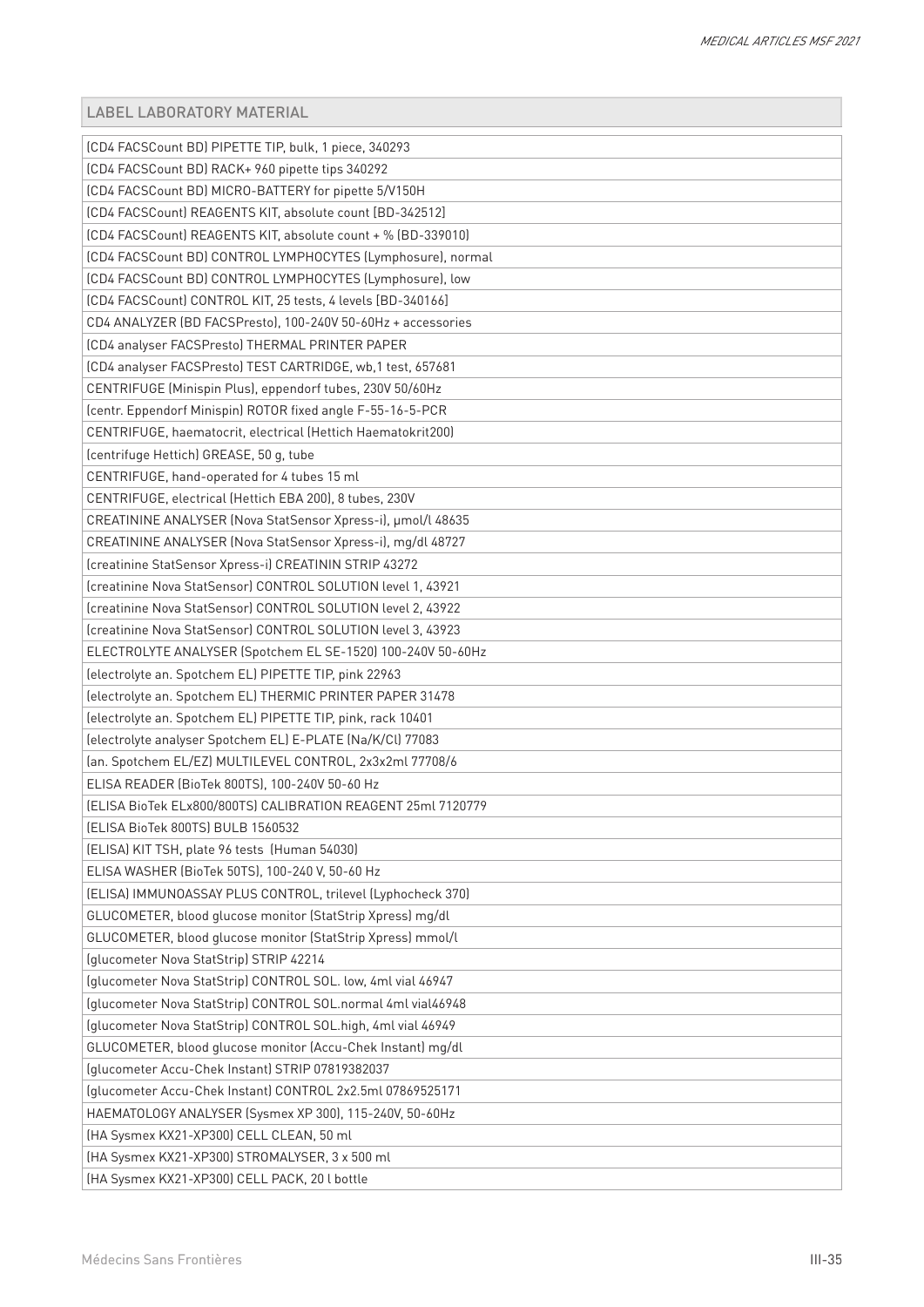| (HA Sysmex KX21-XP300) THERMAL PAPER, TP 2                   |
|--------------------------------------------------------------|
| (HA) EIGHTCHECK CONTROL 3WP-L BLOOD, low 1.5 ml vial         |
| (HA) EIGHTCHECK CONTROL 3WP-N BLOOD, normal 1.5 ml v.        |
| (HA) EIGHTCHECK CONTROL 3WP-H BLOOD, high 1.5 ml vial        |
| WBC DIFFERENTIAL ANALYZER (Hemocue WBC DIFF)                 |
| (Hemocue WBC Diff) CLEANER WBC PLUS, box of 5, 139130        |
| (Hemocue WBC Diff) CONTROL SOLUTION, L,N,H 3x2ml             |
| (Hemocue WBC Diff) MICROCUVETTES, unit                       |
| HAEMOGLOBIN PHOTOMETER (HemoCue Hb 301) tropicalized         |
| (HemoCue Hb 301) CONTROL SOLUTION, kit 3 x 2 bottles         |
| (HemoCue Hb 301) MICROCUVETTE, s.u.                          |
| INCUBATOR (Thermo IMC18) 18 l, 120-230V 50-60Hz              |
| BLOOD ANALYSER, LACTATE (Accutrend Plus), 05050472171        |
| (analyser Accutrend Plus) STRIPS, lactate 3012654016         |
| (lactate analyser Accutrend Plus) CONTROL SOLUTION, 2 levels |
| REAL-TIME PCR SYSTEM (GeneXpert GXIV-4-D-10C)4mod-10col.+DT  |
| REAL-TIME PCR SYSTEM (GeneXpert GXIV-4-L-10C)4mod-10col.+LT  |
| (mb GeneXpert IV) SWAP PACK, 4 modules GX4-4-CAL             |
| (mb GeneXpert IV) SWAP PACK, 4 modules GX4-4-CAL             |
| (mb GeneXpert IV) 1 MODULE, new 900.0508                     |
| (mb GeneXpert) TEST MTB/RIF, cartridge, CGXMTB/RIF-50        |
| (mb GeneXpert) TEST HIV-1 Qual EID, cartridge GXHIV-QA-CE-10 |
| (mb GeneXpert) TEST HIV-1 VL, cartridge, GXHIV-VL-CE-10      |
| (mb GeneXpert) TEST HCV viral load, cartridge GXHCV-VL-CE-10 |
| (mb GeneXpert) TEST MTB/RIF-ULTRA, cartr. GXMTB/RIF-ULTRA-50 |
| MICROSCOPE (PrimoStar iLED), light and fluorescence 100-240V |
| (microscope) TEFLON MACHINE OIL, 200g 000000-0092-413        |
| (microscope) OPTIC CLEANING SOLUTION, 000000-0105-200        |
| ROLLER MIXER, with rocking and rolling action, 230V - 50Hz   |
| ROTATOR for CATT test (ITMAS), 12 V                          |
| ROTATOR, orbital, for agglutination test, 230 V              |
| SCALE, electronic (Kern EMB200-2), 0 - 200 g, 0.01 g         |
| SCALE, electronic for blood bank (Kern), 0 - 2200 g, 1 g     |
| BLOOD BAG TUBE SEALER (Delcon HemoWeld T), 115-230V          |
| (spectro) CALIBRATION KIT AUTOCAL, biochem(Human)4x5ml 13160 |
| (spectrophotometer) FLOW CELL SOLUTION, 100ml, bottle 18222  |
| (Humalyzer/HumaLyte Plus 3) THERMAL PRINTER PAPER 18144/5    |
| (spectrophotometer) SEMI-MICROCUVETTES, PS, 1.5 ml, s.u.     |
| (spectro) KIT ADENOSINE DEAMINASE 1x50ml + 1x25ml (Diazyme)  |
| (spectrophotometer) ADA CONTROLS, 2 levels, DZ117A-CON       |
| (spectrophotometer) ADA CALIBRATOR, DZ117A-CAL               |
| (spectrophotometer) KIT, CHOLESTEROL complete, 4x30 ml 10017 |
| (spectrophotometer) KIT, HDL Precipitant 4x80 ml stand 10018 |
| (spectrophotometer) KIT, CREATININE liquicolor 200 ml 10051  |
| (spectrophotometer) KIT, HDL CHOLESTEROL liquic.80 ml 10084  |
| (spectrophotometer) KIT, LDL CHOLESTEROL liquic.80 ml 10094  |
| (spectrophotometer) KIT, GLUCOSE liquicolor 4 x 100 ml 10260 |
| (spectrophotometer) KIT, UREA, Liquicolor, 2x100ml 10505     |
|                                                              |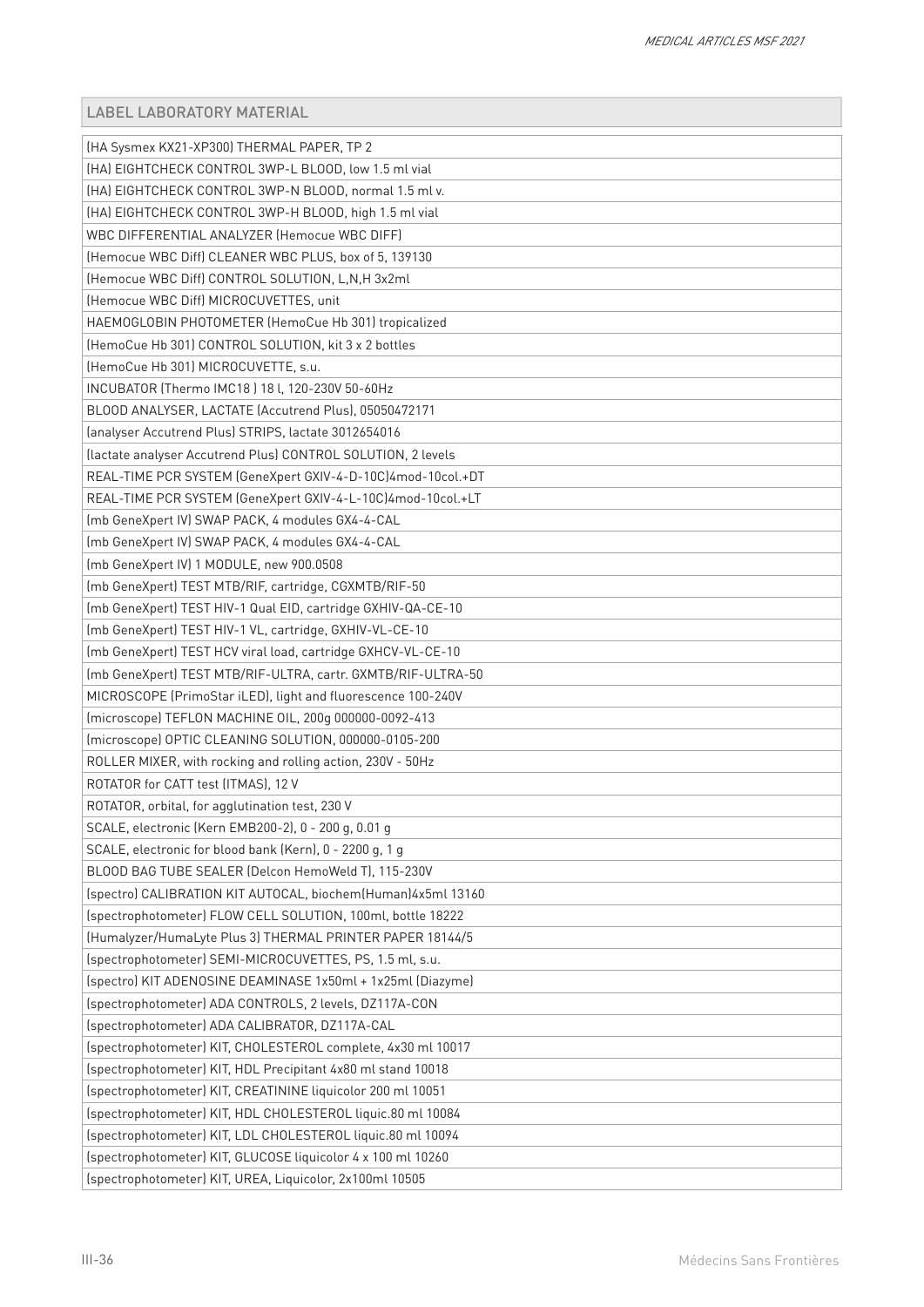| (spectrophotometer) KIT, URIC ACID liquicolor 4 x30ml 10690   |
|---------------------------------------------------------------|
| (spectrophotometer) KIT, TRIGLYCERIDES 9x15ml + 1x3ml 10720P  |
| (spectrophotometer) KIT, BILIRUBIN direct/total 2x100ml 10740 |
| (spectrophotometer) KIT HEMOGLOBIN, liquic. 2x10x25ml 10751   |
| (spectrophotometer) KIT, CRP reagent 10 ml 11241              |
| (spectrophotometer) KIT, CRP standard 2 x 1ml 11341           |
| (spectrophotometer) KIT, P-AMYLASE 4 x 10 ml 12009            |
| (spectrophotometer) KIT, ASAT, IFCC 16x4ml + 1x16ml 12211     |
| (spectrophotometer) KIT, ALAT, IFCC 16x4ml + 1x16ml 12212     |
| (spectrophotometer) KIT, ALP 16x4ml + 1x16ml 12217            |
| (spectro) CONTROL TURBIDOS CRP kit (Human), 2 levels, 4x3ml   |
| (spectro) CONTROL SERODOS PLUS (Human) abnormal 6 x 5 ml      |
| (spectro) CONTROL SERODOS (Human) normal 6 x 5 ml             |
| (spectrophotometer) KIT, PROTEIN liquicolor 4 x 100ml 157004  |
| VORTEX MIXER, adjustable speed                                |
| <b>LABORATORY REAGENTS</b>                                    |
| ACETIC ACID, glacial, 1 l, bot.                               |
| ACETONE, 1 l, bot.                                            |
| AURAMINE M FLUORESCENT STAIN KIT, TB (BD), 3 x 250 ml 212519  |
| AURAMINE/RHODAMINE T, TB (BD), 4 x 250 ml 212515              |
| AURAMINE O, powder, 50 g, bot.                                |
| PBS (Phosphate Buffer Saline) BUFFER, pH 7.4, tablet          |
| BUFFER, pH 7.2 (Merck), tab. for 1 l                          |
| CETYLPIRIDINIUM chloride (CPC), powder, 100 g, bot.           |
| EOSIN Y, powder, 25 g, bot.                                   |
| ETHANOL, denaturated, 95%, 1l, bot.                           |
| EUKITT, microscopy fixator liquid, 100 ml, bot.               |
| FORMALDEHYDE (formol), 37%, 1 l, bot.                         |
| FORMALDEHYDE (formol), 37%, 25 ml, vial                       |
| FUCHSIN, basic for bacteriology, powder, 100 g, bot.          |
| FUCHSIN, ZIEHL, solution, 1 l, bot.                           |
| GENTIAN VIOLET, PHENIQUE, solution, 1 l, bot.                 |
| GIEMSA, stain (Merck), solution, 1l, bot.                     |
| GIEMSA, stain (Merck), solution, 500 ml, bot.                 |
| GLYCEROL, 1 l, bot.                                           |
| GRAM HUCKER, bacterio. (RAL), 4 x 240 ml, kit                 |
| HYDROCHLORIC ACID, 37%, 1 l, bot.                             |
| INDIA INK, black, cryptococcus test, dropper, 0.5 ml, amp.    |
| LUGOL, stabilized with PVP, for Gram staining, 1l, bot.       |
| LUGOL, solution, 1%, 1 l, bot.                                |
| LUGOL, solution, 0,3%, 1 l, bot.                              |
| 2-MERCAPTO-ETHANOL, 100 ml, bot.                              |
| METHANOL, 1 l, bot.                                           |
| METHYLENE BLUE, powder, 100 g, bot.                           |
| METHYLENE BLUE, solution, 500 ml, bot.                        |
| OIL, IMMERSION, 500 ml, bot.                                  |
| OIL, IMMERSION, 50 ml, dropper bottle                         |
| PHENOL, crystallised, 250 g, bot.                             |
|                                                               |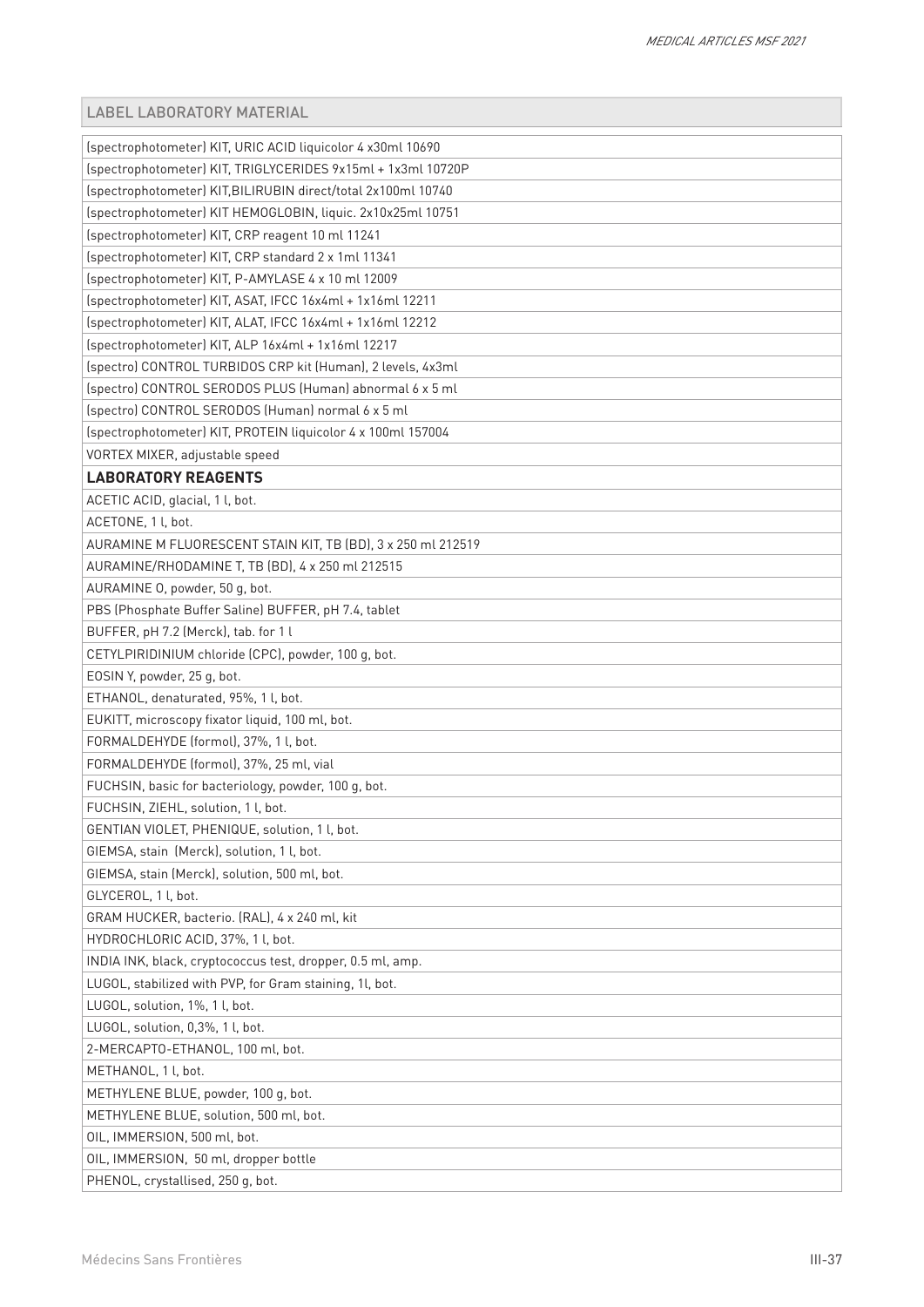| PHENOL, crystallised, 500 g, bot.                               |
|-----------------------------------------------------------------|
| POTASSIUM HYDROXIDE, pellets, 500 g, bot.                       |
| POTASSIUM PERMANGANATE, powder, 250 g, bot.                     |
| RAPID SMEARS STAINING (RAL 555), 3 x 100 ml, kit                |
| SAPONIN, powder, 100 q, bot.                                    |
| SILICA GEL, granulated, with saturation indicator, 5 g, bag     |
| SODIUM chloride, powder, 1 kg, bag.                             |
| SODIUM DISULPHITE (metabisulphite), powder, 1 kg, bot.          |
| SULPHURIC ACID, 95%, 1 l, bot.                                  |
| TURK solution, WBC, 100 ml, bot.                                |
| WATER, DISTILLED, 1 l, bot.                                     |
| WATER, DEIONIZED, 1 l, bot.                                     |
| XYLENE, 1 l, bot.                                               |
| TRANSPORT, STORAGE AND SAMPLING SYSTEMS OF BIOLOGICAL SPECIMENS |
| TUBE, CAPILLARY COLLECTION, K2EDTA, lavender (Microtainer)      |
| TUBE, CAPILLARY COLLECTION, no additive, red (Microtainer)      |
| (blds. syst.) SAFETY TUBE HOLDER, retractable, semi-aut, s.u.   |
| (blds.syst.) SAFETY SAMPLING SET, retractable, 23 G             |
| (blds.syst.) SAFETY SAMPLING SET + HOLDER, retractable, 23 G    |
| (blds.syst.) TUBE, VACUUM, plastic, CITRATE, 2.7ml light blue   |
| (blds.syst.) TUBE, VACUUM, plastic, K2EDTA, 2ml, purple         |
| (blds.syst.) TUBE, VACUUM, plastic, Li-HEPARIN, 2 ml green      |
| (blds.syst.) TUBE, VACUUM, plastic, SERUM, 2ml, red             |
| (blds.syst.) TUBE, VACUUM, plastic, SERUM, 4 ml, red            |
| (blds.syst.) TUBE, VACUUM, plastic, K2EDTA, 4ml, purple         |
| (blds.syst.) TUBE, VACUUM, plastic, Li-HEPARIN, 4 ml green      |
| (blds.syst.) TUBE, VACUUM, glass, SERUM, 5 ml, red              |
| (blds. syst.) HOLDER for VACUUM TUBE with needle ejector        |
| (blds.syst.) NEEDLE, sterile, 21G (Vacutainer)                  |
| (blds.syst.) SAMPLING SET, with wings, 23 G (Vacutainer)        |
| CONTAINER, PROTECTION, transport of sample, plastic, Ø 30 mm    |
| CONTAINER, PROTECTION, transport of sample, plastic, Ø 44 mm    |
| CONTAINER, SAMPLE, PP, 120-125ml, sterile, stools+spatula       |
| CONTAINER, SAMPLE, sputum, plastic, non-sterile                 |
| CONTAINER, SAMPLE, plast., 60ml, sterile                        |
| CONTAINER, SAMPLE, plast., >30ml, non sterile, stools+ spoon    |
| CONTAINER, SAMPLE, plast., 60ml, non sterile, urine             |
| SAFETY LANCET, medium flow, needle 21G x 1.8mm, green, s.u.     |
| SAFETY LANCET, high flow, blade 1.5 x 1.2mm, pink, s.u.         |
| SAFETY LANCET, low flow, needle 28G x1.6mm, light blue, s.u.    |
| PAPER, WHATMAN, n°3, disc                                       |
| PAPER, WHATMAN, n°4, disc                                       |
| SAMPLE COLLECTION CARD (903 Protein saver card)                 |
| SAMPLE COLLECTION CARD, 5 circles perforated (Munksjö)          |
| SKIN BIOPSY PUNCH, Ø 5 mm, sterile, s.u.                        |
| SWAB, mini cotton tip, aluminium stick, 12 cm, ste, s.u.        |
| SWAB, cotton tip, wooden stick, 15 cm, ste, s.u.                |
| AMIES AGAR CHARCOAL + SWAB, flocked tip, plast. stick           |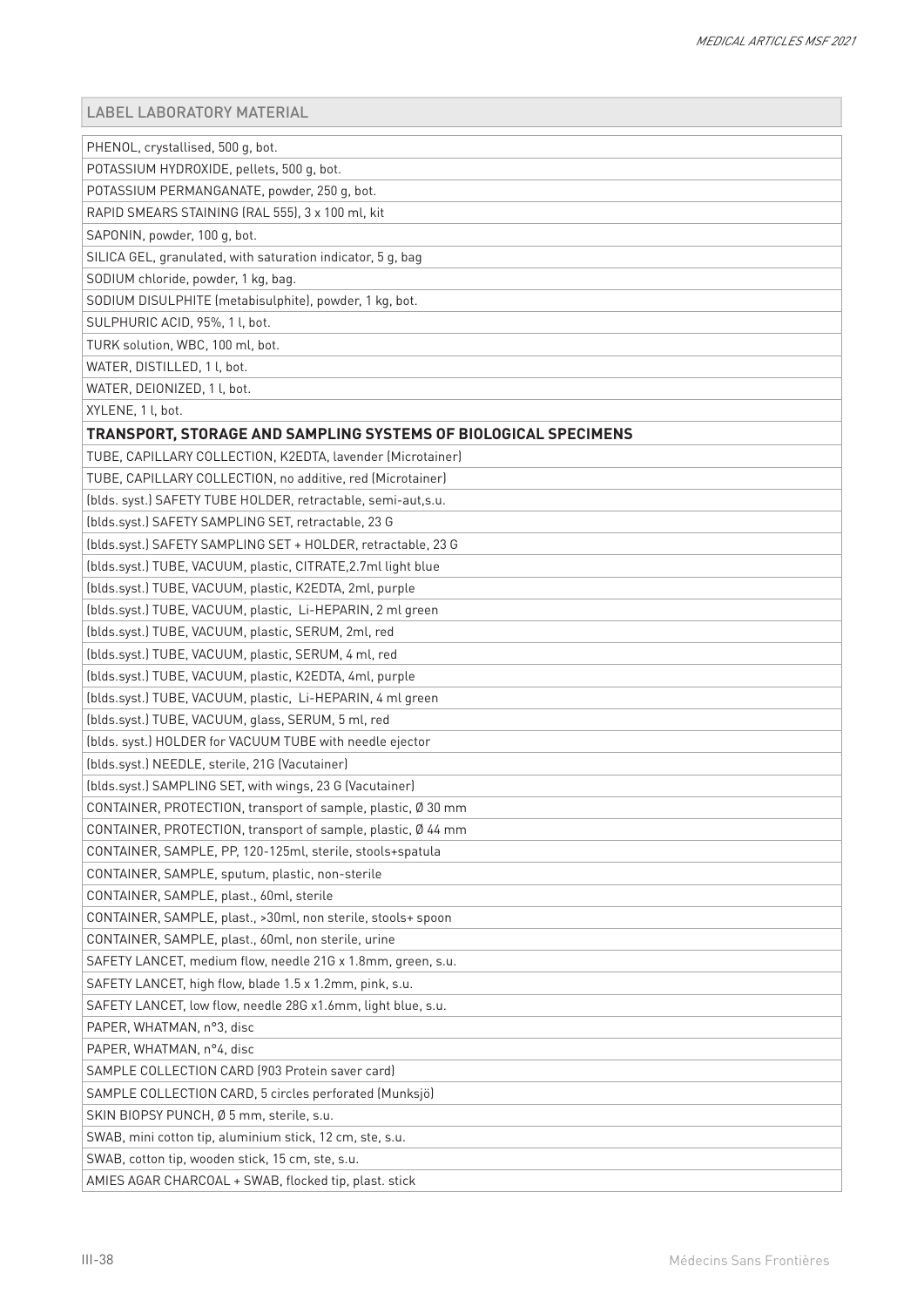CARY-BLAIR GEL+ SWAB, flocked tip, plast stick

UNIVERSAL TRANSPORT MEDIUM+DOUBLE SWAB, 3ml, synth. tip

TUBE UTM VIRUS 3ml + 2 SWABS, flocked tip, plastic stick

BOX, triple packaging, biological substance UN3373 + pouch

BOX, triple packaging, biological substance UN3373 + container

BOX ISOTHERMAL, triple pack., biological subst.UN3373 + pouch

BOX ISOTHERMAL, triple pack, biological subst.UN3373 + cont.

BOX, triple packaging, infectious substance UN2814

BOX ISOTHERMAL, triple pack., infectious substance UN2814 (box, triple packag. UN3373) POUCH, PE, secondary packag. A4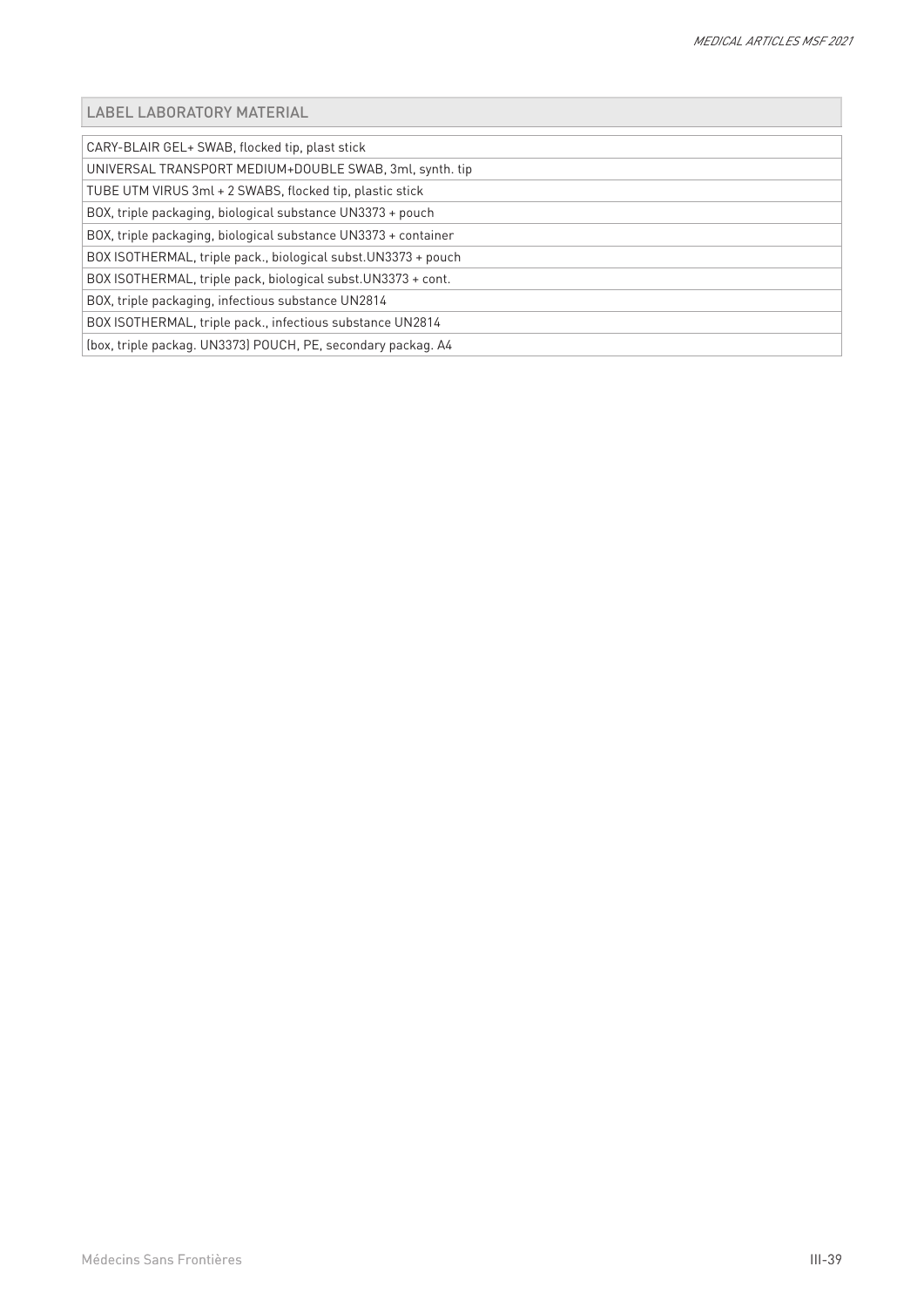# <span id="page-39-0"></span>LABEL TUBERCULOSIS DIAGNOSTICS

| <b>LABORATORY EQUIPMENT</b>                                  |
|--------------------------------------------------------------|
| DROPPING AMPOULE, glass, with stopcock device 1 l ref.01164  |
| DROPPING AMPOULE, glass, with stopcock device 2 l ref.01165  |
| (dropping ampoule) CLAMP, two fingers                        |
| (dropping ampoule) STAND BASE with METAL BAR                 |
| BAG, WASTE BIOHAZARD, autoclavable, red, 480 x 580mm         |
| BEAKER, glass, graduated with spout 10 ml                    |
| BEAKER, glass, graduated with spout 50 ml                    |
| BEAKER, glass, graduated with spout 100 ml                   |
| BEAKER, glass, graduated with spout 250 ml                   |
| BEAKER, glass, graduated with spout 600 ml                   |
| BEAKER, glass, graduated with spout 1 l                      |
| BEADS, glass, Ø 3 mm                                         |
| BEADS, glass, Ø 10 mm                                        |
| BOTTLE BIJOU, sterile, plastic, 7 ml                         |
| BOTTLE, glass, screw thread GL45, graduated, 100ml + CAP     |
| BOTTLE, glass, screw thread GL45, graduated, 250ml + CAP     |
| BOTTLE, glass, screw thread GL45, graduated, 500ml + CAP     |
| BOTTLE, glass, screw thread GL45, graduated, 1l + CAP        |
| BOTTLE, DROPPING, plastic, 60 ml                             |
| BOTTLE, glass, brown, screw thread GL45, graduat., 100ml+CAP |
| BOTTLE, glass, brown, screw thread GL45, graduat., 250ml+CAP |
| BOTTLE, glass, brown, screw thread GL45, graduat., 500ml+CAP |
| BOTTLE, glass, brown, screw thread GL45, graduat., 1l + CAP  |
| (bottle, brown glass, screw) CAP, GL 32, 50 ml               |
| (bottle, brown glass, screw) CAP, GL 45, 100 ml to 1 l       |
| (bottle, brown glass, screw) POURING RING, GL 32             |
| (bottle, brown glass, screw) POURING RING, GL 45             |
| BOTTLE, WASH, swan-neck, plastic, 250 ml                     |
| BURNER, BUNSEN, butane/propane, Ø 13 mm, pilot light         |
| CYLINDER, MEASURING, glass, graduated, spout 25 ml           |
| CYLINDER, MEASURING, glass, graduated, spout 100 ml          |
| CYLINDER, MEASURING, glass, graduated, spout 500 ml          |
| CYLINDER, MEASURING, glass, graduated, spout 1 l             |
| FILM, SEALING (Parafilm), plastic, roll, 10 cm x 38 m        |
| FLASK, BULB SHAPED, glass, flat bottom, narrow neck 1 l      |
| FLASK, BULB SHAPED, glass, flat bottom, narrow neck 2 l      |
| FLASK ERLENMEYER, glass, narrow neck, graduated 500 ml       |
| FLASK ERLENMEYER, glass, narrow neck, graduated 1 l          |
| FLASK ERLENMEYER, glass, narrow neck, graduated 2 l          |
| FLASK ERLENMAYER, glass, screw thread 500 ml + CAP           |
| FLASK ERLENMAYER, glass, screw thread 1 l + CAP              |
| (flask Erlenmeyer 500 ml) CAP, SVL 30 thread                 |
| (flask Erlenmeyer 1 l) CAP with joint, SVL 29/32 thread      |
| (flask Erlenmeyer 500 ml) JOINT FOR SCREW CAP                |
| FORCEPS, BRUCELLE, 14 cm, straight, inox                     |
| FORCEPS, for holding slides, angled, inox                    |
| FUNNEL, glass, Ø 150 mm                                      |
|                                                              |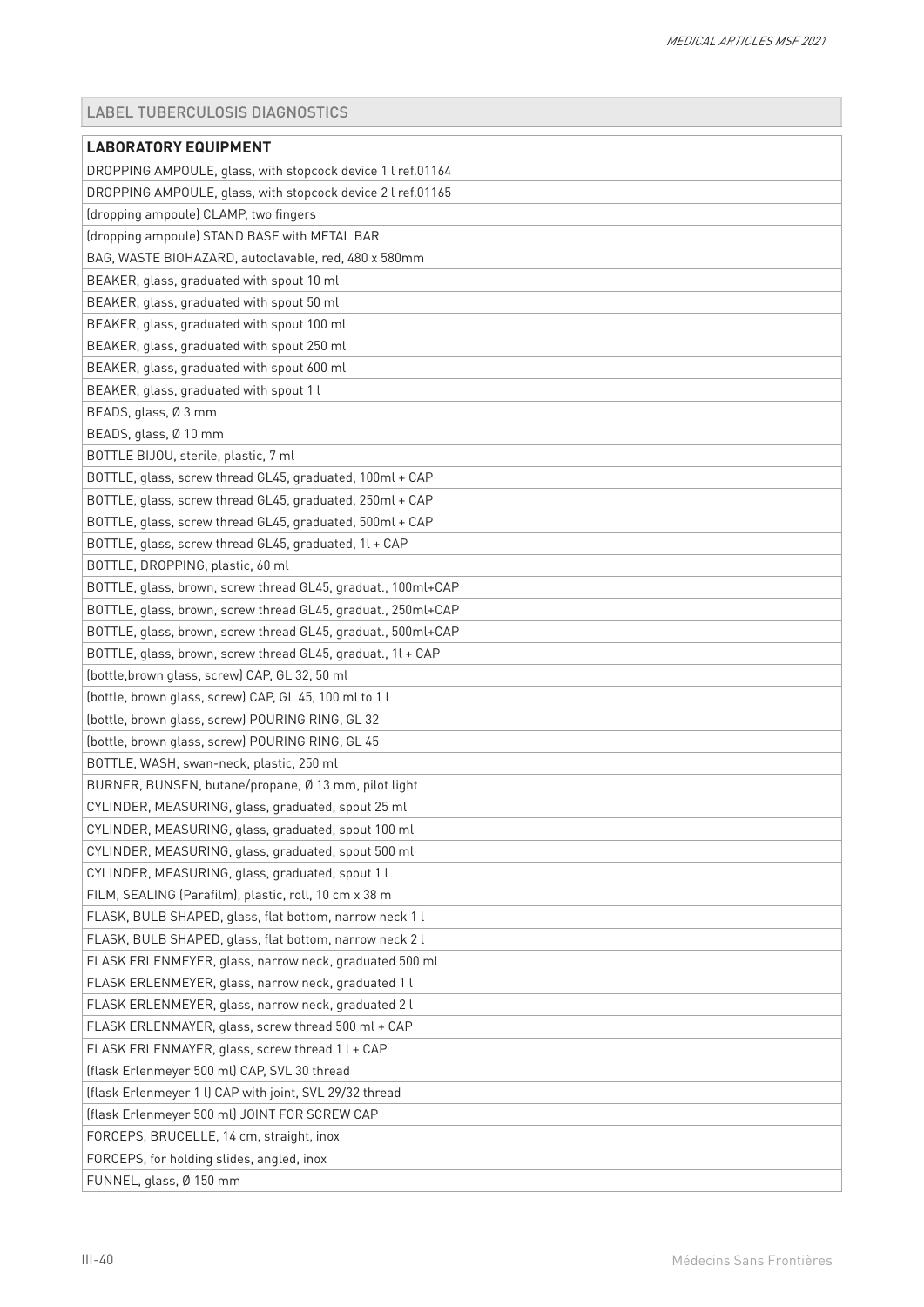|  |  |  |  | LABEL TUBERCULOSIS DIAGNOSTICS |
|--|--|--|--|--------------------------------|
|--|--|--|--|--------------------------------|

| FUNNEL, polypropylene, Ø 180 mm, large stem                   |
|---------------------------------------------------------------|
| (GENbox) INCUBATION JAR, 2.5 l, for 12 plates [BMX-96127]     |
| (GENbox) INCUBATION JAR, 7 l, for 42 plates [BMX-96128]]      |
| LAMP, spirit, 65-100 ml, complete, wick Ø 7 mm                |
| MARKER, permanent, black, fine point                          |
| INOCULATION LOOP, plastic, 10 µl, sterile, s.u.               |
| INOCULATION LOOP, plastic, 1 µl, sterile, s.u.                |
| PAPER, LENS CLEANING, sheet                                   |
| PAPER, pH INDICATOR, 2 to 9, graduation 0.5, gastric, strip   |
| RACK for Petri-dish Ø 100mm, stainless steel                  |
| PETRI DISH, plastic, sterile, 2 compartments Ø 94 mm          |
| PETRI DISH, plastic, sterile, 4 compartments Ø 100 mm         |
| PEN, diamond, for writing on glass                            |
| PIPETTE, AUTOMATIC, adjustable vol. 0.5-10 µl (Eppendorf)     |
| PIPETTE, AUTOMATIC, adjustable vol. 10-100 µl (Eppendorf)     |
| PIPETTE, AUTOMATIC, adjustable vol. 100-1000 µl (Eppendorf)   |
| PIPETTE DISPENSER (Multipette M4 Eppendorf), manual adj.      |
| TIP for pipette dispenser, 10ml (Combitips Eppendorf)         |
| (aut.pip.) TIP BLUE, 50-1000µl, rack, ster, filter (Eppdf)    |
| (aut.pip.) TIP GREY, 0.1-10 µl, rack, ster, filter (Eppdf)    |
| (aut.pip.) TIP YELLOW, 2-200µl, rack (Eppdf)                  |
| (aut.pip.) TIP DUALFILTER, 2-100µl, yellow rack, ster (Eppdf) |
| PIPETTE FILLER AUTOMATIC (Easypet), vol. 0.1-100 ml           |
| PIPETTE FILLER, WITH THUMB-WHEEL LEVER (Pipump) blue, 2 ml    |
| PIPETTE FILLER, WITH THUMB-WHEEL LEVER (Pipump) green, 10 ml  |
| PIPETTE, plastic, graduated, cotton stopper, sterile 1 ml     |
| PIPETTE, plastic, graduated, cotton stopper, sterile 2 ml     |
| PIPETTE, plastic, graduated, cotton stopper, sterile 5 ml     |
| PIPETTE, plastic, graduated, cotton stopper, sterile 10 ml    |
| PIPETTE, TRANSFER, graduated, plastic, sterile, s.u.          |
| PLATE, CULTURE 6-well, flat-bottom                            |
| RACK, FOR STAINING SLIDES, extendable, stainless steel        |
| RACK FOR DRYING SLIDES, vertical, plastic 10 slides           |
| ROD, glass, 250 mm, Ø 6-7 mm                                  |
| SLIDE, frosted, 76 x 26 mm, tropicalized packaging            |
| SPATULE, double, for analysis, stainless steel                |
| APPLICATOR STICK, wooden                                      |
| TIMER, electronic                                             |
| TRIPOD STAND, steel, for bunsen burner                        |
| (tripod stand) NET, galvanized steel and ceramic              |
| TUBE, CENTRIFUGE, 15 ml, conical bottom, sterile PP w/o grad  |
| (tube 50 ml, centrifuge, Ø 35 mm) RACK                        |
| TUBE, CENTRIFUGE, 50 ml, conical bottom, PP, cap, sterile     |
| (tube, centrifuge, Ø 18 mm) RACK                              |
| STORAGE BOX, PP, 9x9 microtubes 1-2ml, autoclavable           |
| CRYOTUBE, 2.0ml, conical, ext. thread, sterile                |
| RACK, PP, 2x10 microtubes, autoclavable                       |
| FLOATING RACK, PP, round, 20 x 1.5-2ml microtubes             |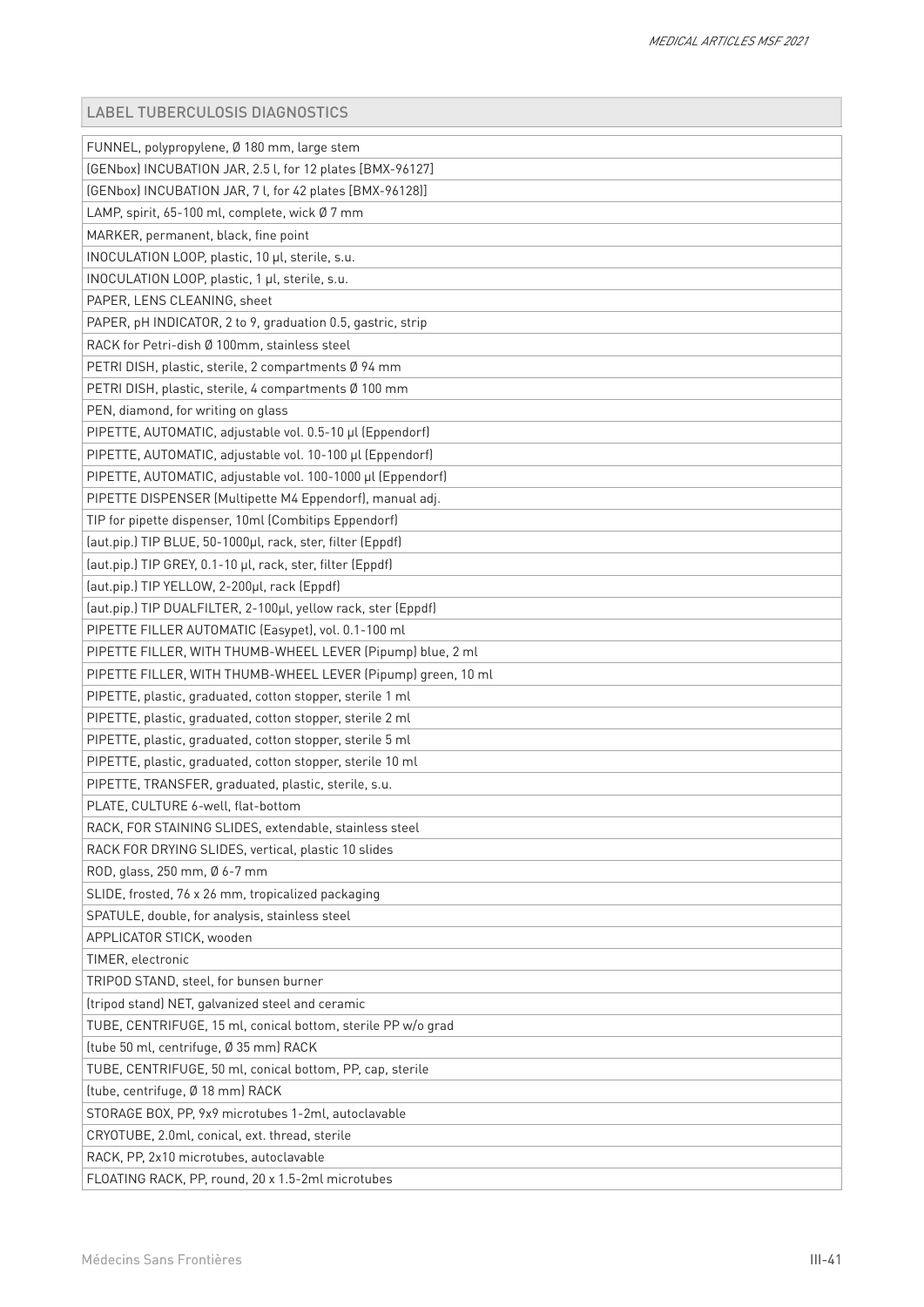LABEL TUBERCULOSIS DIAGNOSTICS

| RACK, PK, 6x4 microtubes, autoclavable                         |
|----------------------------------------------------------------|
| MICROTUBE, 1.5ml, conical, lid safe-lock, ster, DNA/RNAse free |
| WEIGHING DISH, polystyrene, disposable, square                 |
| ELECTRICAL LABORATORY EQUIPMENT                                |
| WATER BATH, 14 litres, 95°C                                    |
| (water bath) CITRIC ACID, 10%, aqueous sol., 1 l, bot.         |
| (water bath) DETERGENT, bot.                                   |
| BIOLOGICAL SAFETY CABINET (Thermo MSC-Advantage1.2), class II  |
| CENTRIFUGE (Minispin Plus), eppendorf tubes, 230V 50/60Hz      |
| (centr. Eppendorf Minispin Plus) ROTOR LID                     |
| CENTRIFUGE, electrical (Hettich 420), 230V 50-60HZ             |
| CENTRIFUGE, electr. refrigerated (Hettich 420R) 230V 50-60Hz   |
| COAGULATOR / INSPISSATOR, for Lowenstein-Jensen medium         |
| DISTILLER MACHINE, 4 litres/hour, 3kW, 220V, 50/60Hz           |
| (water distiller) CLEANER, 2.5 l, bot.                         |
| (MicroMGIT) FLUORESCENCE READER [BD-445923]                    |
| [MicroMGIT] CALIBRATION TUBE, 1 tube [BD-441049]               |
| (MicroMGIT) CALIBRATION TUBE, 1 tube [BD-441049]               |
| [MicroMGIT] PANTA AB MIXTURE, lyophil., 6 vials [BD-245114]    |
| [MicroMGIT] PANTA AB MIXTURE, lyophil., 6 vials [BD-245114]    |
| [MicroMGIT] OADC ENRICHMENT, 6 vials, kit [BD-245116]          |
| [MicroMGIT] OADC ENRICHMENT, 6 vials, kit [BD-245116]          |
| (MicroMGIT) AST SIRE KIT, lyophil., 8 tubes, kit [BD-245119]   |
| (MicroMGIT) AST SIRE KIT, lyophil.,8 tubes, kit [BD-245119]    |
| [MicroMGIT] CULTURE TUBES, 25x4 ml, pack [BD-245111]           |
| [MicroMGIT] CULTURE TUBES, 25x4 ml, pack [BD-245111]           |
| (MicroMGIT) CULTURE TUBES, 100x4 ml, pack [BD-245113]          |
| [MicroMGIT] CULTURE TUBES, 100x4 ml, pack [BD-245113]          |
| INCUBATOR CO2 (Thermo Forma 3111) 184l, 230V 50-60Hz           |
| INCUBATOR 75L (HeraTherm IGS60), 230V 50-60Hz                  |
| INCUBATOR 117l (HeraTherm IGS100), 230V 50-60Hz                |
| PCR CABINET (ESCO SCR-2A1), 230V 50-60Hz                       |
| INCUBATOR (TwinCubator), 4 - 99°C, 12 samples                  |
| THERMAL CYCLER (GTQ-Cycler 96), 96 samples                     |
| REAL-TIME PCR SYSTEM (GeneXpert GXIV-4-D-10C)4mod-10col.+DT    |
| REAL-TIME PCR SYSTEM (GeneXpert GXIV-4-L-10C)4mod-10col.+LT    |
| (mb GeneXpert GX-IV) Xpert CHECK KIT, XPERTCHECK-CE-5          |
| TUBE PCR, 0.2ml, PP, conical, attached lid, non sterile        |
| (mb Hain LPA) DNA MANUAL EXTRACTION GENOLYSE KIT, 51610        |
| (mb GeneXpert GX-IV) SWAP PACK, 4 modules GX4-4-CAL            |
| (mb GeneXpert) TEST MTB/RIF, cartridge, CGXMTB/RIF-50          |
| (mb HAIN LPA) TEST, GENOTYPE MTBDRplus v2.0, 1 test, 30496A    |
| (mb Hain LPA) TEST, MYCOBACTERIUM CM, VER 2.0, 1 test 29996A   |
| (mb HAIN LPA) GENOTYPE, MTBDRsl, ver. 2.0, 1 test, 31796A      |
| MYCOBACTERIAL DETECTION SYSTEM (BACTEC MGIT 960)               |
| (BACTEC MGIT) MGIT TEST TUBE, 100x7ml, kit [BD-245122]         |
| (BACTEC MGIT) MGIT TEST TUBE, 100x7ml, kit [BD-245122]         |
| (BACTEC MGIT) SIRE Kit, 40 tests, kit [BD-245123]              |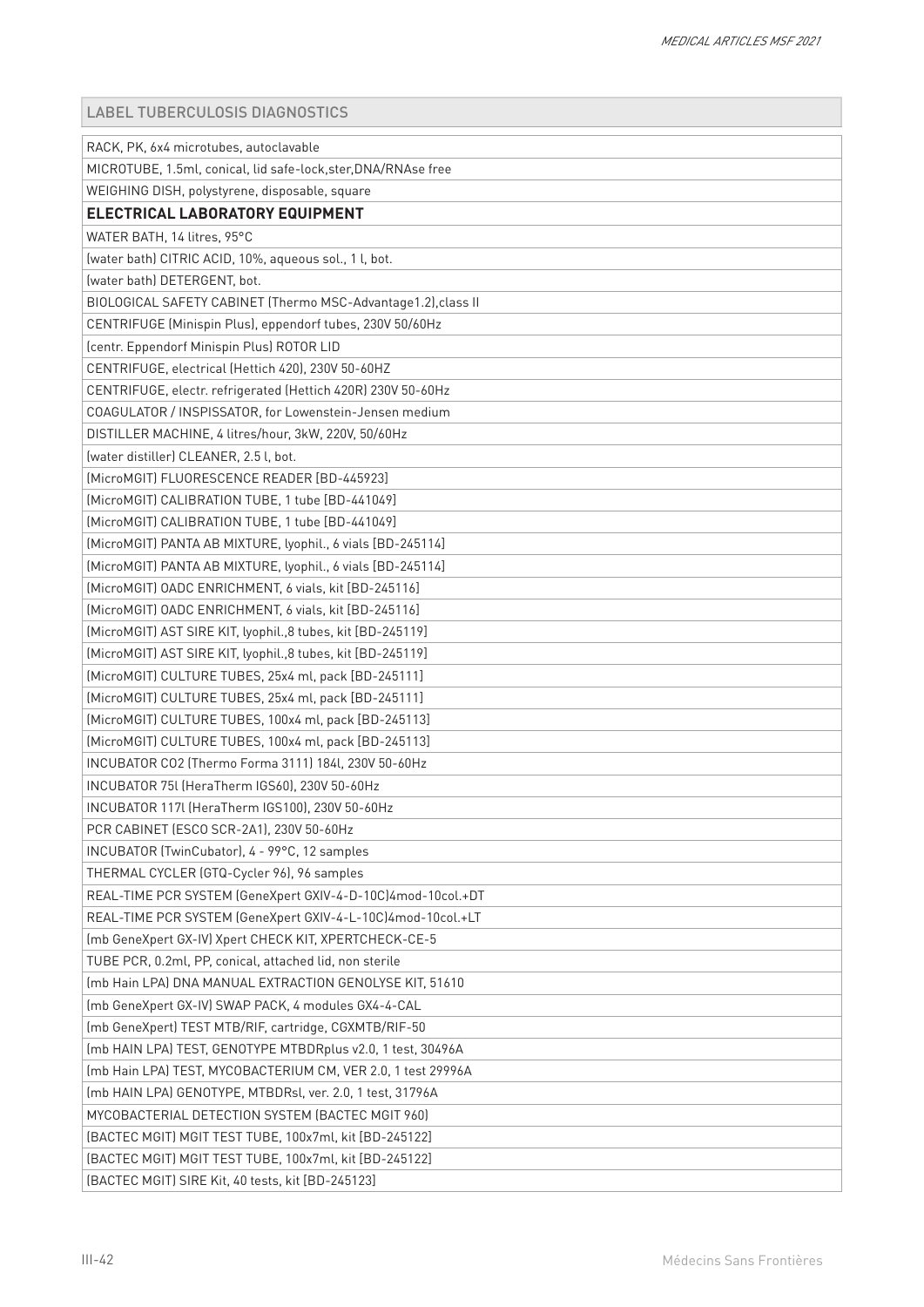|  |  |  | LABEL TUBERCULOSIS DIAGNOSTICS |  |
|--|--|--|--------------------------------|--|
|--|--|--|--------------------------------|--|

| [BACTEC MGIT] SIRE Kit, 40 tests, kit [BD-245123]                                          |
|--------------------------------------------------------------------------------------------|
| [BACTEC MGIT] PZA DRUG KIT, 50 tests, kit [BD-245128]                                      |
| [BACTEC MGIT] PZA MEDIUM, pH 5.9, 25x7ml, kit [BD-245115]                                  |
| (BACTEC MGIT) PZA MEDIUM, pH 5.9, 25x7ml, kit [BD-245115]                                  |
| [BACTEC MGIT] 0ADC + PANTA SUPPL., 100tests, kit [BD-245124]                               |
| (BACTEC MGIT) OADC + PANTA SUPPL., 100tests, kit [BD-245124]                               |
| [BACTEC MGIT] CALIBRATORS KIT [BD-445999]                                                  |
| [BACTEC MGIT] CALIBRATORS KIT, 51 vials [BD-445999]                                        |
| MICROSCOPE (PrimoStar iLED), light and fluorescence 100-240V                               |
| pH METER, automated, with probe (HI 98103)                                                 |
| (pH meter HI) ELECTRODE HI 1270                                                            |
| (pH meter HI) BUFFER KIT, pH 4.01 & 7.01, 2x20ml HI 77400P                                 |
| (pH meter HI) ELECTRODE STORAGE SOLUTION, 230 ml bt HI 70300M                              |
| (pH meter HI) CLEANING SOLUTION 230ml, bt HI 7061M                                         |
| MAGNETIC ROTATOR, heating, min. 2l, 50-60Hz 230V                                           |
| SCALE, electronic (Kern EMB200-2), 0 - 200 g, 0.01 g                                       |
| ANALYTICAL SCALE (Sartorius Entris 224i-1S), 0.0001-220g                                   |
| VORTEX MIXER, adjustable speed                                                             |
| LINEN AND PROTECTIVE CLOTHING                                                              |
| FIT TEST KIT, qualitative testing of FFP2/N95 respirators                                  |
| RESPIRATOR, FFP2 or N95 (Fluidshield N95) medium                                           |
| RESPIRATOR, FFP2 or N95 (3M-1862)                                                          |
| RESPIRATOR, FFP2 or N95 (IMG Europe)                                                       |
| SHOE COVER, non-woven, s.u.                                                                |
| <b>STERILISATION MATERIAL</b>                                                              |
| SHEET, STERILIZATION, crepe paper, 0.75 x 0.75 m                                           |
| SHEET, STERILIZATION, crepe paper, 0.9 x 0.9 m                                             |
| SHEET, STERILIZATION, crepe paper, 1.2 x 1.2 m                                             |
| TAPE, AUTOCLAVE STEAM INDICATOR, 50 m x 19 mm                                              |
| TST INDICATOR STRIP, Type 5                                                                |
| <b>ANTIBIOTIC SUSCEPTIBILITY TESTING ITEMS</b>                                             |
| CAPREOMYCIN sulfate, powder, 1 g [Sigma-C4142-1G]                                          |
| ETHAMBUTOL dihydrochloride, powder, 25 g [Sigma-E4630]                                     |
| ETHIONAMIDE, powder, 5 g [Sigma-E6005.5G]                                                  |
| ISONIAZID, powder, 5 g [Sigma-Fluka-I3377]                                                 |
| KANAMYCIN sulfate, powder, 1 g [Sigma-K1377-1G]                                            |
| LEVOFLOXACINE, powder, 1g                                                                  |
|                                                                                            |
| MOXIFLOXACIN HYDROCHLORIDE, 1 g vial [Sigma-PHR1542]                                       |
| OFLOXACIN, powder, 1 g [Sigma-08757]                                                       |
| PARA-AMINOSALICYLIC acid (PAS), powder, 5 g [Sigma-A79604]                                 |
| PIPERACILLIN sodium, powder, 5 g [Sigma-P8396]                                             |
| RIFAMPICIN, powder, 1 g [Sigma-R3501-1G]                                                   |
| STREPTOMYCIN, powder, 25 g [Sigma-D5155-25G]                                               |
| TRIMETHOPRIM >= 98%, powder, 5 g [Sigma-T7883]                                             |
| <b>BACTERIOLOGICAL CULTURE MEDIA</b>                                                       |
| MIDDLEBROOK 7H10 AGAR, dehydrated 500g [BD-262710]                                         |
| MIDDLEBROOK 7H11 AGAR, dehydrated, 500g<br>LOWENSTEIN-JENSEN, dehydrated, 500g [BD-244420] |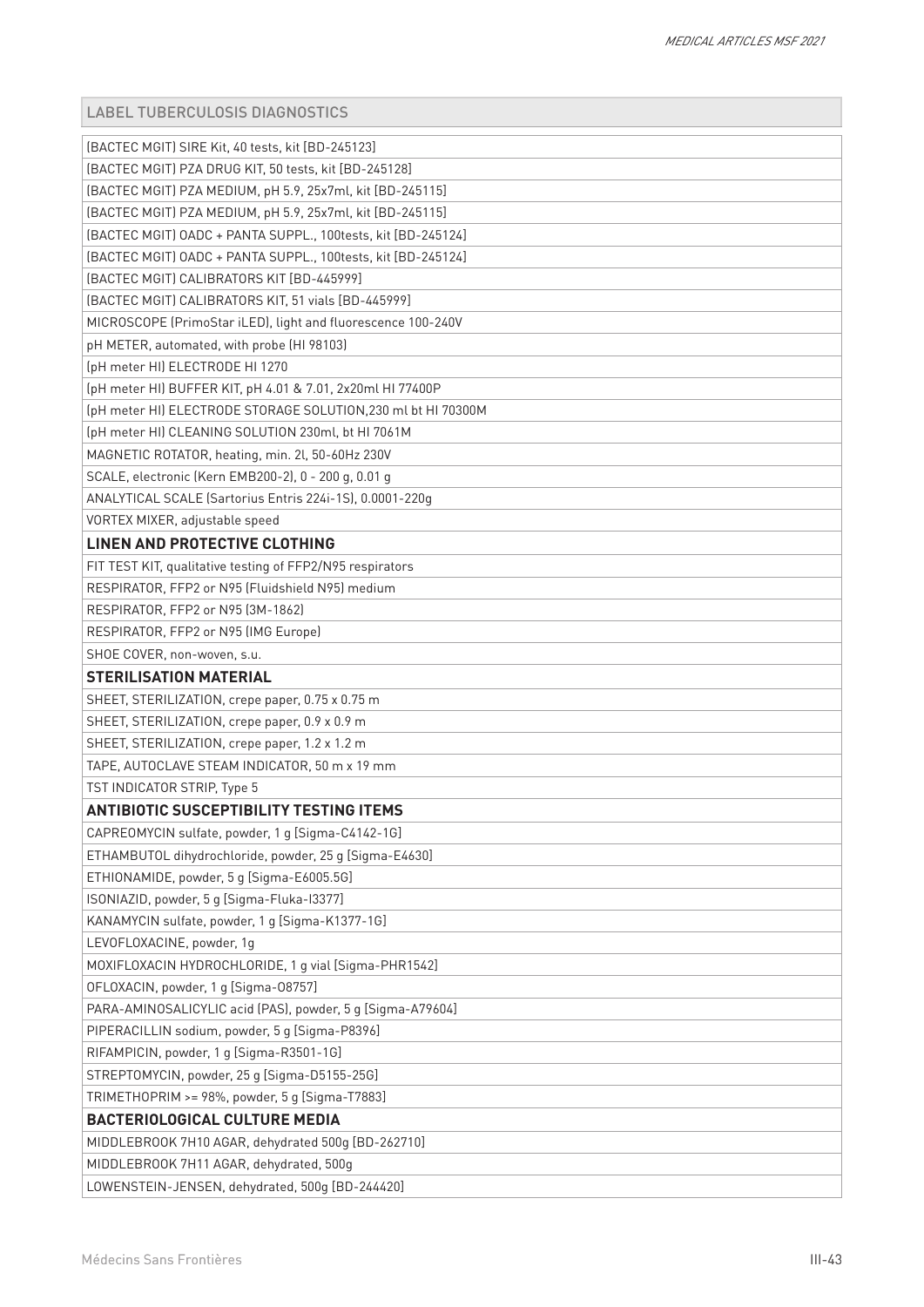| <b>LABEL TUBERCULOSIS DIAGNOSTICS</b>                        |
|--------------------------------------------------------------|
| TRYPTIC SOY BLOOD AGAR BASE n°2, dehydrated, 500g            |
| TRYPTIC SOY AGAR BASE II w/5% horse blood, plate, 20pcs      |
| MIDDLEBROOK 7H9 BROTH, dehydrated [BD-271310]                |
| BAG, GENERATOR CO2 [BMX-96126]                               |
| AMPHOTERICIN B SUPPL, powder, 100mg [Sigma-A9528-100MG]      |
| AMPHOTERICIN B SUPPL, powder, 250mg [Sigma-A9528-250MG]      |
| AMPHOTERICIN B SUPPL, powder, 500 mg [Sigma-A9528-500MG]     |
| OADC ENRICHMENT, 10x20ml [BD-211886]                         |
| <b>LABORATORY REAGENTS</b>                                   |
| AURAMINE O, powder, 100 g, bottle                            |
| AURAMINE M FLUORESCENT STAIN KIT, TB (BD), 3 x 250 ml 212519 |
| AURAMINE/RHODAMINE STAINING, 4 x 200 ml, kit                 |
| BARIUM CHLORIDE DIHYDRATE, powder for solution, 100g         |
| BUFFER, phosphate, pH 6.8, solution, 1 l, bot.               |
| NEUTRALIZING BUFFER pH 7.2, 100 g (BD Difco-236210)          |
| CETYLPIRIDINIUM chloride (CPC), powder, 100 g, bot.          |
| DIGESTION/DECONTAMINATION 'MYCOPREP',10x75ml,kit [BD-240862] |
| DIMETHYL SULFOXIDE (DMSO), solution, 1 l, bot.               |
| ETHANOL, denaturated, 95%, 1l, bot.                          |
| FORMALDEHYDE (formol), 37%, 1 l, bot.                        |
| FORMALDEHYDE (formol), 37%, 20 ml, vial                      |
| FUCHSIN, basic for bacteriology, powder, 100 g, bot.         |
| FUCHSIN, ZIEHL, solution, 1 l, bot.                          |
| GLYCEROL, 1 l, bot.                                          |
| HYDROCHLORIC ACID, 37%, 1 l, bot.                            |
| METHANOL, 1 l, bot.                                          |
| METHYLENE BLUE, powder, 100 g, bot.                          |
| METHYLENE BLUE, solution, 500 ml, bot.                       |
| N-ACETYL-L-CYSTEINE, 25 g                                    |
| 4-NITROBENZOIC ACID (PNB), 25 g, powder, vial                |
| OIL, IMMERSION, 500 ml, bot.                                 |
| OIL, IMMERSION, 50 ml, dropper bottle                        |
| PHENOL, crystallised, 250 g, bot.                            |
| PHENOL, crystallised, 500 g, bot.                            |
| POTASSIUM PHOSPHATE, powder or crystals, 50 g                |
| POTASSIUM PERMANGANATE, powder, 250 g, bot.                  |
| SODIUM chloride, powder, 1 kg, bag.                          |
| SODIUM HYDROXIDE (NaOH), pure, pellets, 1 kg                 |
| DISODIUM PHOSPHATE, anhydrous, powder, 1 kg                  |
| SODIUM SULPHITE, anhydrous, pure, 500 g                      |
| STC 2,3-Diphenyl-5-Thienyl-(2)-Tetrazolium Chloride, pwd 1g  |
| SULPHURIC ACID, 95%, 1 l, bot.                               |
| TRISODIUM CITRATE, powder, pure, bot., 500 g                 |
| WATER, DISTILLED, 1 l, bot.                                  |
| WATER molecular biology grade, 100 ml                        |
| <b>SMALL MEDICAL SUPPLIES</b>                                |
| GLOVE, EXAMINATION, nitrile, s.u., non sterile, L            |
| GLOVE, EXAMINATION, nitrile, s.u., non sterile, M            |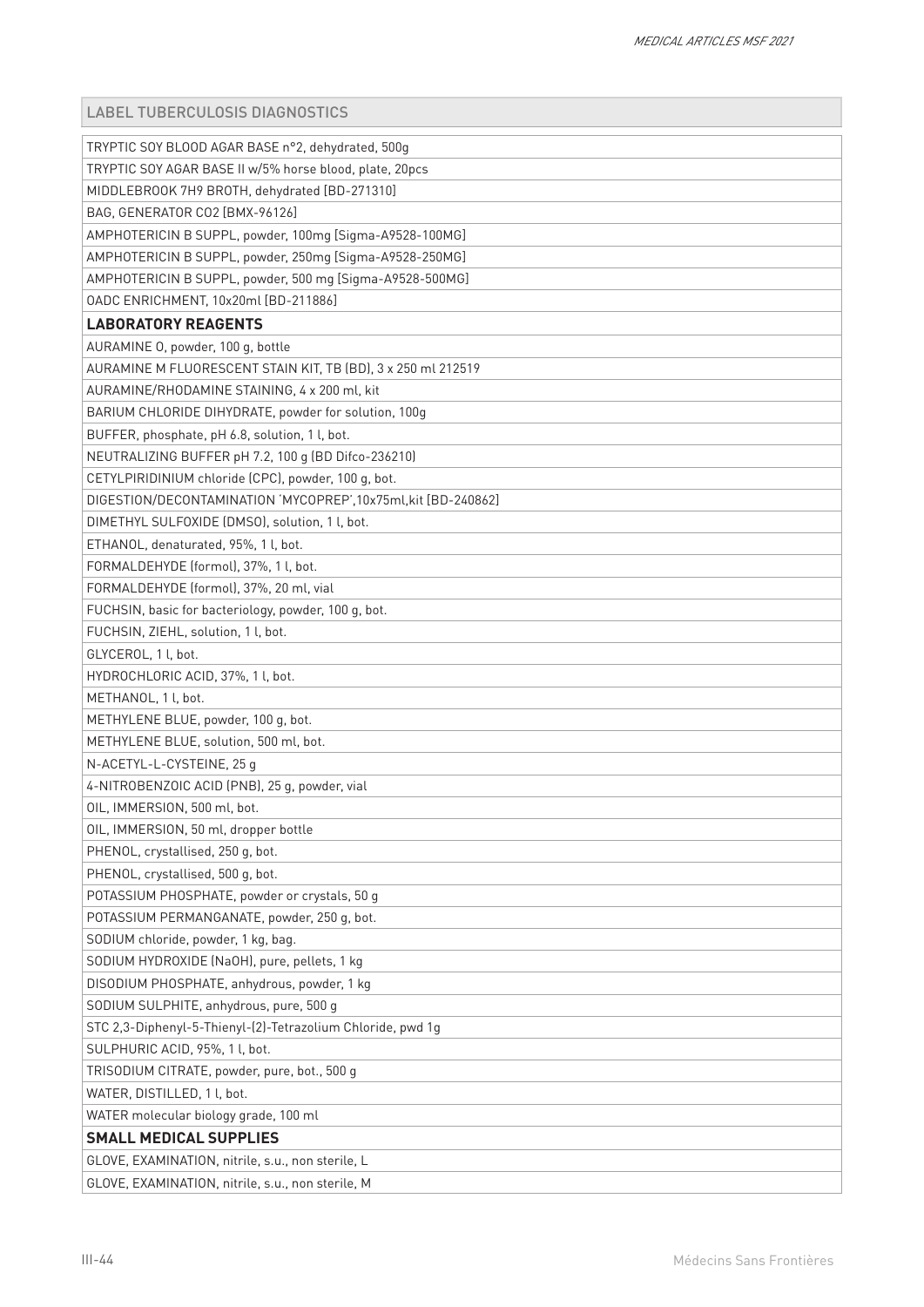#### LABEL TUBERCULOSIS DIAGNOSTICS

GLOVE, EXAMINATION, nitrile, s.u., non sterile, S

#### **PERSONAL PROTECTIVE EQUIPMENT**

GLOVE, EXAMINATION, nitrile.,extended cuff, s.u.,non ster, L

GLOVE, EXAMINATION, nitrile, extended cuff, s.u.,non ster, M

GLOVE, EXAMINATION, nitrile, extended cuff, s.u.,non ster, S

LABORATORY GOWN, nonwoven, disposable, L

LABORATORY GOWN, nonwoven, disposable, M

LABORATORY GOWN, nonwoven, disposable, S

#### **STANDALONE DIAGNOSTIC TEST**

TUBERCULOSIS TEST, TB Ag MPT64, 1test (SDBioline-08FK50)

#### **TRANSPORT, STORAGE AND SAMPLING SYSTEMS OF BIOLOGICAL SPECIMENS**

CONTAINER, PROTECTION, transport of sample, plastic, Ø 130mm

CONTAINER, SAMPLE, sputum, plastic, non-sterile

BOX, triple packaging, biological substance UN3373 +pouch

BOX, triple packaging, biological substance UN3373 +container

BOX, triple packaging, infectious substance UN2814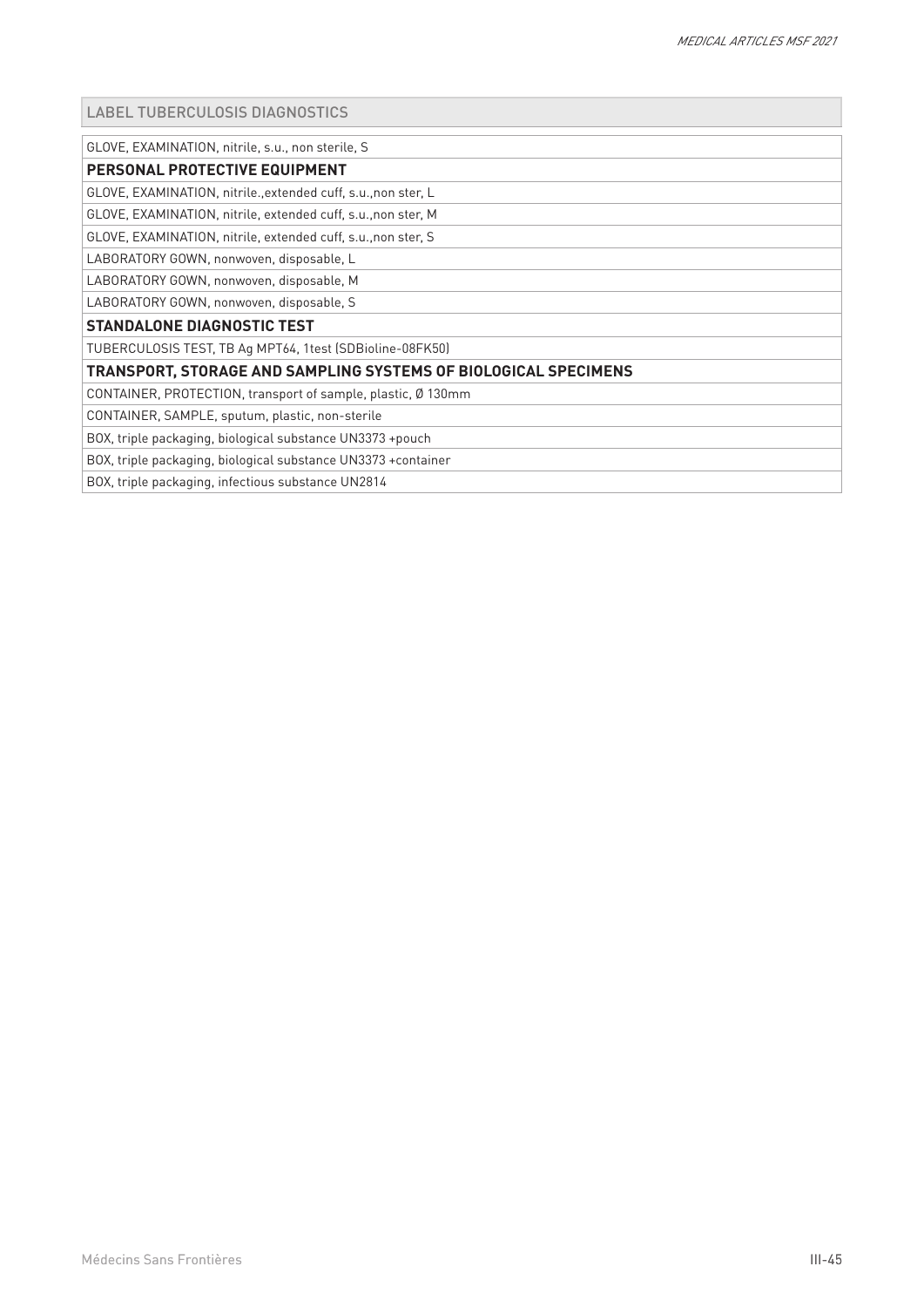# <span id="page-45-0"></span>LABEL BACTERIOLOGY LABORATORY

| <b>LABORATORY EQUIPMENT</b>                                  |
|--------------------------------------------------------------|
| AM SUSCEPTIBILITY DISK DISPENSOR, round 90mm,6 disks (Oxoid) |
| AM SUSCEPTIBILITY DISK DISPENSOR, square, 16 disks (Oxoid)   |
| BAG, WASTE BIOHAZARD, autoclavable, red, 480 x 580mm         |
| BOTTLE, glass, screw thread GL45, graduated, 250ml + CAP     |
| BOTTLE, glass, screw thread GL45, graduated, 500ml + CAP     |
| BOTTLE, glass, screw thread GL45, graduated, 1l + CAP        |
| BOTTLE, WASH, swan-neck, plastic, 250 ml                     |
| BOX, SLIDES, plastic, for 100 slides                         |
| BURNER, BUNSEN, butane/propane, Ø 13 mm, pilot light         |
| COUNTING CHAMBER, GLASSTIC, plastic, s.u., 1000 tests        |
| COVER GLASS, 22 x 22 mm, tropicalized packaging              |
| CYLINDER, MEASURING, plastic, graduated, spout, 100 ml       |
| CYLINDER, MEASURING, plastic, graduated, spout, 500 ml       |
| CYLINDER, MEASURING, plastic, graduated, spout, 1 l          |
| FILM, SEALING (Parafilm), plastic, roll, 10 cm x 38 m        |
| FORCEPS, BRUCELLE, 14 cm, straight, inox                     |
| FUNNEL, plastic, Ø 90 mm, short stem                         |
| MARKER, permanent, black, fine point                         |
| <b>HANDLE</b> for Pasteur loop                               |
| (Pasteur handle) INOCULATION NEEDLE, inox                    |
| INOCULATION LOOP, plastic, 10 µl, sterile, s.u.              |
| (microloop, Pasteur) LOOP, nickel chromium, 10 µl            |
| INOCULATION LOOP, plastic, 1 µl, sterile, s.u.               |
| PAPER, LENS CLEANING, sheet                                  |
| RACK for Petri-dish Ø 90mm, epoxy, single                    |
| PETRI DISH, plastic, sterile, Ø 90 mm                        |
| PETRI DISH, plastic, square, sterile, 120 x 120 mm           |
| PETRI DISH, plastic, sterile, 2 compartments Ø 94 mm         |
| PETRI DISH, plastic, sterile, 4 compartments Ø 100 mm        |
| PIPETTE FILLER, WITH THUMB-WHEEL LEVER (Pipump) green, 10 ml |
| PIPETTE, plastic, graduated, cotton stopper, sterile 10 ml   |
| PIPETTE, TRANSFER, graduated, plastic, sterile, s.u.         |
| PIPETTE, TRANSFER, graduated, plastic, non sterile, s.u.     |
| RACK, FOR STAINING SLIDES, extendable, stainless steel       |
| RACK FOR DRYING SLIDES, vertical, plastic 10 slides          |
| SLIDE, frosted, 76 x 26 mm, tropicalized packaging           |
| SPATULE, double, for analysis, stainless steel               |
| TIMER, electronic                                            |
| TUBE, Ø 12 mm, plastic, sterile, 5 ml + PLUG                 |
| (tube Ø 13/15 mm, 5 ml) RACK                                 |
| TUBE, CENTRIFUGE, 15 ml, conical bottom, sterile PS crystal  |
| TUBE, CENTRIFUGE, 15 ml, conical bottom, sterile PP          |
| (tube, Ø 16 mm) BRUSH                                        |
| (tube, centrifuge) HOLDER, wood                              |
| (tube, centrifuge, 15ml, Ø 18 mm) RACK                       |
| TEST TUBE, 16x150 mm, glass, with screw cap                  |
| STORAGE BOX, PP, 9x9 microtubes 1-2ml, autoclavable          |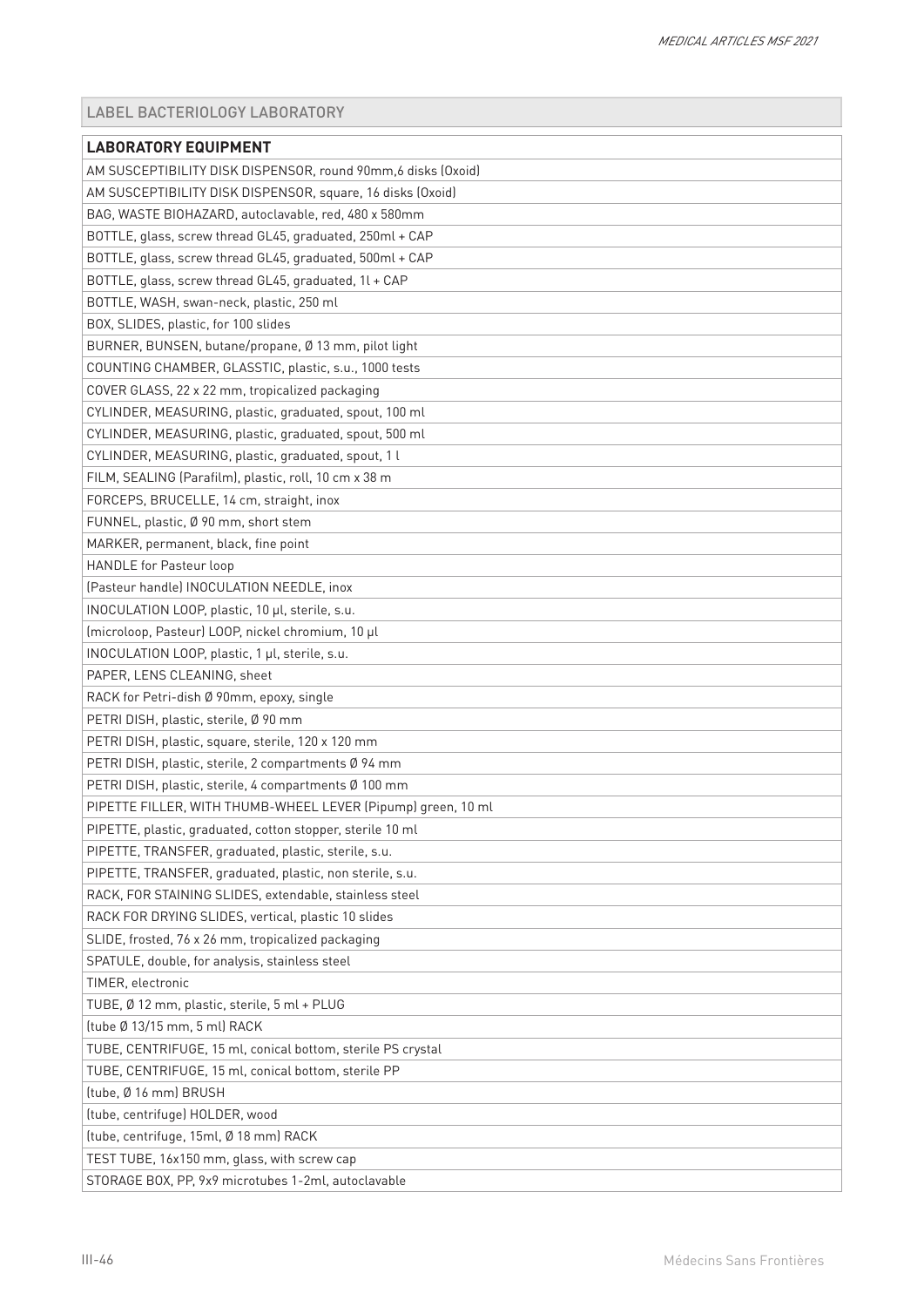LABEL BACTERIOLOGY LABORATORY

| RACK, PP, 2x10 microtubes, autoclavable                         |
|-----------------------------------------------------------------|
| MICROTUBE, 2.0ml, skirted, assembl. attach. screw cap, ster.    |
| ELECTRICAL LABORATORY EQUIPMENT                                 |
| AUTOCLAVE 23L (Tuttnauer 2540 EL) laboratory benchtop, 230V     |
| WATER BATH, 7 litres, 20-95°C                                   |
| BIOLOGICAL SAFETY CABINET (Thermo MSC-Advantage1.2), class II   |
| (BSC MSC Advantage1.2) UV LIGHT Option, Factory Installed       |
| (BSC MSC Advantage 1.2) HEPA FILTER add. exhaust 50109987       |
| CENTRIFUGE, electrical (Hettich EBA 200), 8 tubes, 230V         |
| (centrifuge Hettich) GREASE, 50 g, tube                         |
| DENSITOMETER DENSIMAT, with batteries [BMX-99234]               |
| [Densimat] CONTROLE KIT [BMX-15512]                             |
| DISTILLER (Tuttnauer EWS-RD1), 0.95L/h, 3.8L, 220V, 50/60Hz     |
| INCUBATOR 75L (HeraTherm IGS60), 230V 50-60Hz                   |
| INCUBATOR 117l (HeraTherm IGS100), 230V 50-60Hz                 |
| MICROBIAL DETECTION SYSTEM (BacT/ALERT 3D 60)                   |
| MICROBIAL DECTECTION SYSTEM (BacT/ALERT 3D 120)                 |
| MICROSCOPE (PrimoStar iLED), light and fluorescence 100-240V    |
| MIXER MILLS (Retsch MM400), 100-240V, 50/60Hz                   |
| SCALE, electronic (Kern EMB200-2), 0 - 200 g, 0.01 g            |
| VORTEX MIXER, adjustable speed                                  |
| <b>ANTIBIOTIC SUSCEPTIBILITY TESTING ITEMS</b>                  |
| AMPICILLIN, 2µg, eucast, disc [OXD-CT0002B]                     |
| AMOXICILLIN/CLAVULANIC acid, 2/1µg, clsi, eucast, disc [OXD]    |
| AMOXICILLIN/CLAVULANIC acid, 20/10µg, clsi, eucast, disc [O]    |
| AMIKACIN, 30µg, clsi, eucast, disc [OXD-CT0107B]                |
| AMPICILLIN, 10µg, eucast, clsi, disc [OXD-CT0003B]              |
| AZTREONAM, 30µg, clsi, eucast, disc [OXD-CT0264B]               |
| CIPROFLOXACIN, 5 µg, clsi, eucast, disc [OXD-CT0425B]           |
| CLINDAMYCIN, 2µg, clsi, eucast, disc [OXD-CT0064B]              |
| CHLORAMPHENICOL, 30µg, clsi, eucast, disc [OXD-CT0014B]         |
| CEFTRIAXONE, 30µg, clsi, eucast, disc [OXD-CT0417B]             |
| CEFOTAXIME, 5µq, eucast, disc [OXD-CT0407B]                     |
| CEFTAZIDIME, 10µg, eucast, disc [OXD-CT1629B]                   |
| ERYTHROMYCIN, 15µg, clsi, eucast, disc [OXD-CT0020B]            |
| ERTAPENEM, 10µg, clsi, eucast, disc [OXD-CT1761B]               |
| FUSIDIC ACID, 10µg, eucast, disc [OXD-CT0023B]                  |
| CEFEPIME, 30µg, clsi, eucast, disc [OXD-CT0771B]                |
| CEFOXITIN, 30µg, clsi, eucast, disc [OXD-CT0119B]               |
| GENTAMICIN, 10µg, clsi, eucast, disc [OXD-CT0024B]              |
| GENTAMICIN, 30µg, eucast, disc [OXD-CT0072B]                    |
| IMIPENEM, 10µg, clsi, eucast, disc [OXD-CT0455B]                |
| MEROPENEM, 10 µg, clsi, eucast, disc [OXD-CT0774B]              |
| OXACILLIN, 1µg, clsi, eucast, disc [OXD-CT0159B]                |
| PENICILLIN, 1 IU, eucast, disc [OXOID-CT0152B]                  |
| PEFLOXACINE, 5µg, screening Salmonella FQ-resistant, disc [OXD] |
| PIPERACILLIN, 30µg, eucast, disc [OXOID-CT1619B]                |
| RIFAMPICIN, 5µg, clsi, eucast, disc [OXOID-CT0207B]             |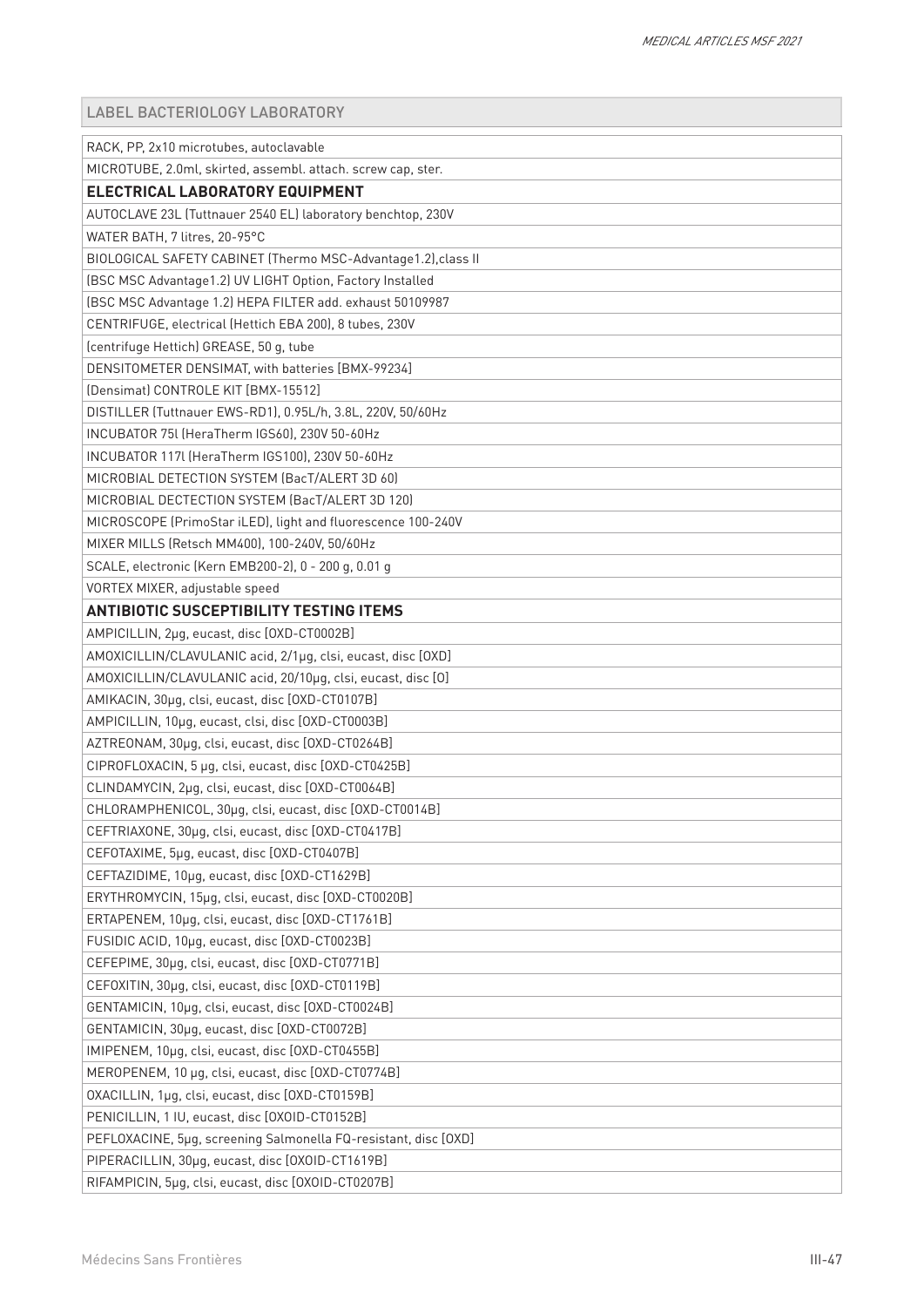| <b>LABEL BACTERIOLOGY LABORATORY</b>                           |
|----------------------------------------------------------------|
| TRIMETHOPRIM SULFAMETHOXAZOLE, 25µg, clsi, eucast, disc [OXD]  |
| TICARCILLIN/CLAVULANIC ACID, 75/10µg, clsi, eucast, disc [0]   |
| TETRACYCLINE, 30µg, clsi, eucast, disc [OXOID-CT0054B]         |
| TICARCILLIN, 75µg, clsi, eucast, disc [OXOID-CT0167B]          |
| TOBRAMYCIN, 10µg, clsi, eucast, disc [OXOID-CT0056B]           |
| PIPERACILLIN/TAZOBACTAM, 30/6µg, eucast,disc [OXOID-CT1616B]   |
| VANCOMYCIN, 5µg, eucast, disc [OXD-CT0188B]                    |
| MIC AMOXICILLIN, 0.016-256µg, strip                            |
| MIC AMPICILLIN, 0.015-25µg, strip                              |
| MIC CIPROFLOXACIN, 0.002-32µg, strip                           |
| MIC CEFOTAXIME, 0.002-32µg, strip                              |
| MIC CEFTRIAXONE, 0.002-32µg, strip                             |
| MIC VANCOMYCIN, 0.016-256µg, strip                             |
| BETA-LACTAMASE TEST, cefinase, disk                            |
| <b>BACTERIOLOGY CULTURE MEDIA</b>                              |
| COLUMBIA CNA AGAR, dehydrated, 500g [BD-212104]                |
| COLUMBIA AGAR, dehydrated, 500g [BD-211124]                    |
| KLIGLER IRON AGAR (HAJNA), dehydrated, 500g [BD-211317]        |
| MAC CONKEY AGAR 3 WITH CRYSTAL VIOLET, dehyd, 500g [BD-212306] |
| MUELLER HINTON II AGAR, dehydrated, 500g [BD-211438]           |
| CHROMAGAR ORIENTATION, dehydrated agar, 5l [RT412]             |
| BRAIN HEART INFUSION BROTH, dehydrated, 500g [BD-211059]       |
| BLOOD CULTURE BacT/ALERT Paed (PF Plus), bot. [BMX-410853]     |
| BLOOD CULTURE BacT/ALERT Paed (PF Plus), bot. [BMX-410853]     |
| POTASSIUM TELLURITE AGAR, tube [BioRad-55726]                  |
| HAEMOPHILUS SUPPL (PVX), 500ml medium/vial, kit [OXD-SR0090]   |
| <b>BACTERIAL IDENTIFICATION SYSTEM</b>                         |
| [API System] 20E STRIP, Enterobactreriaceae [BMX-20160]        |
| (API System) 20NE STRIP, non-Enterobacteriaceae [BMX-20050]    |
| (API System) API WEB STAND ALONE CD ROM [BMX-40011]            |
| [API System] JAMES reagent (NH,10S,20E,20NE), kit [BMX-70542]  |
| (API System) NH STRIP Neisseria & Haemophilus [BMX-10400]      |
| [APISyst] NIT1-NIT2 reagents (10S,20E,20NE,STAPH)[BMX-70442]   |
| [API System] PARAFFIN OIL, 125 ml [BMX-70100]                  |
| (API System) PSIPETTE, 5 ml, sterile, s.u. [BMX-70250]         |
| [API System] STAPH STRIP, Staphylococci [BMX-20500]            |
| (API System) TDA reagent (10S, 20E), kit [BMX-70402]           |
| [API System] VP1-VP2 reagents (20E, STREP, STAPH) [BMX-70422]  |
| (API System) ZN reagent (20E, 20NE), kit [BMX-70380]           |
| [API System] ZYM A reagent (STAPH, STREP) [BMX-70494]          |
| (API system) ZYM B reagent (NH, STAPH, STREP), kit [BMX-70493] |
| V FACTOR (HAEMOPHILUS), disc                                   |
| X FACTOR (HAEMOPHILUS), disc                                   |
| XV FACTOR (HAEMOPHILUS), disc                                  |
| OPTOCHIN TEST, disc                                            |
| OXIDASE TEST, strip                                            |
| TEST, STAPHYLOCOCCUS AUREUS (Pastorex), 1 test                 |
| TEST, STREPTOCOQUES A, B, C, D, F, G (Pastorex), 1 test        |
|                                                                |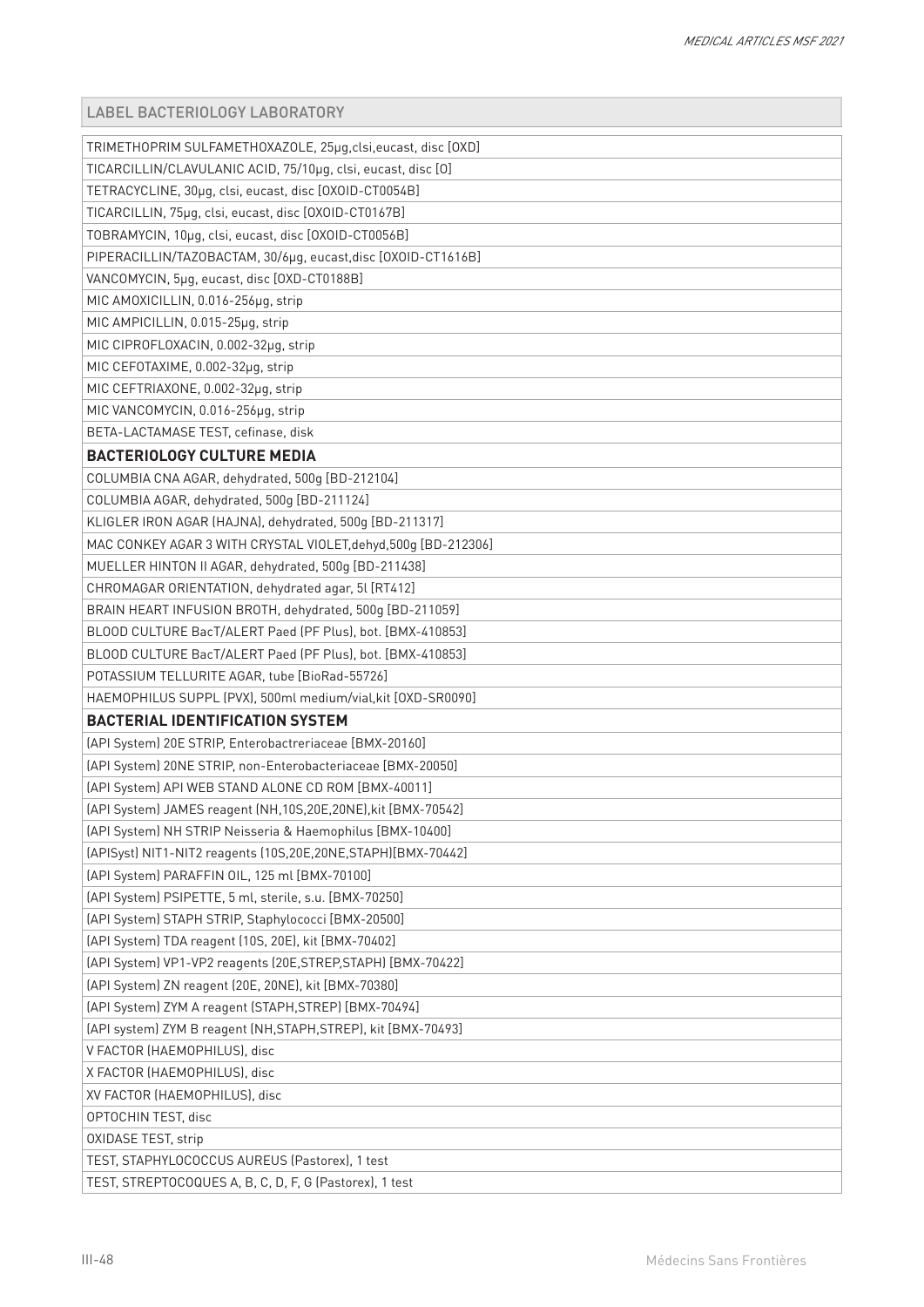#### LABEL BACTERIOLOGY LABORATORY

| CATALASE TEST, hydrogen peroxyde 3%, 100ml, bottle               |
|------------------------------------------------------------------|
| FREE COAGULASE TEST, rabbit plasma lyoph, 5 ml, vial [OXD]       |
| KOVACS (INDOL) REAGENT, 25ml, bot                                |
| UREA INDOL BROTH, 10 x10 ml                                      |
| (QC training) ATCC 19606, A BAUMANNII, pellets, microtube        |
| (QC training), ATCC 10231, C ALBICANS, pellets, microtube        |
| (QC routine) ATCC 29212,E FAECALIS, pellets, microtube           |
| (QC resistance vanco) ATCC 51299, E FAECALIS, pellets, µtube     |
| (QC routine) ATCC 25922, E COLI, pellets, microtube              |
| (QC routine) ATCC 35218 E COLI, pellets, µtube                   |
| (QC routine) ATCC 49766, H INFLUENZAE, pellets, microtube        |
| (QC resist B-lactam) ATCC 49247, H INFLUENZAE, pellets, utube    |
| (QC resist KPC) ATCC BAA-1705, K PNEUMONIAE, pellet, microtube   |
| (QC resist ESBL), ATCC 700603, K PNEUMONIAE, pellets, microtub   |
| (QC training) ATCC 19115,L MONOCYTOGENES, pellets, utube         |
| (QC routine) ATCC 27853, P AERUGINOSA, pellets, microtube        |
| (QC training) ATCC 13813, S AGALACTIAE, pellet, microtube        |
| (QC routine) ATCC 49619, S PNEUMONIAE, pellets, microtube        |
| (QC routine) ATCC 29213, S AUREUS, pellets, microtube            |
| (QC resist MRSA) NTCT 12493, S AUREUS, pellets, microtube        |
| <b>LABORATORY REAGENTS</b>                                       |
| GLYCEROL, 1 l, bot.                                              |
| GRAM HUCKER, bacterio. (RAL), 4 x 240 ml, kit                    |
| INDIA INK, black, cryptococcus test, dropper, 0.5 ml, amp.       |
| LUGOL, undiluted solution, 1 l, bot.                             |
| METHYLENE BLUE, solution, 500 ml, bot.                           |
| OIL, IMMERSION, 500 ml, bot.                                     |
| OIL, IMMERSION, 50 ml, dropper bottle                            |
| TURK solution, WBC, 100 ml, bot.                                 |
| <b>STANDALONE DIAGNOSTIC TEST</b>                                |
| MENINGITIS A, B, C, Y/W135 TEST (Pastorex), CSF, 1 test 61607    |
| TRANSPORT, STORAGE AND SAMPLING SYSTEMS FOR BIOLOGICAL SPECIMENS |
| CONTAINER, PROTECTION, transport of sample, plastic, Ø 130mm     |
| CONTAINER, SAMPLE, double packaging, 100 ml, sterile             |
| CONTAINER, SAMPLE, plast., 60ml, ster.                           |
| SWAB, cotton tip, wooden stick, 15cm, ste, s.u., w/o tube        |
| AMIES AGAR CHARCOAL + SWAB, flocked tip, plast. stick            |
| CARYBLAIR GEL+ SWAB, flocked tip, plast stick                    |
| BOX ISOTHERMAL, triple pack., biological subst.UN3373 +pouch     |
| BOX ISOTHERMAL, triple pack, biological subst.UN3373 +cont.      |
| BOX, triple packaging, infectious substance UN2814               |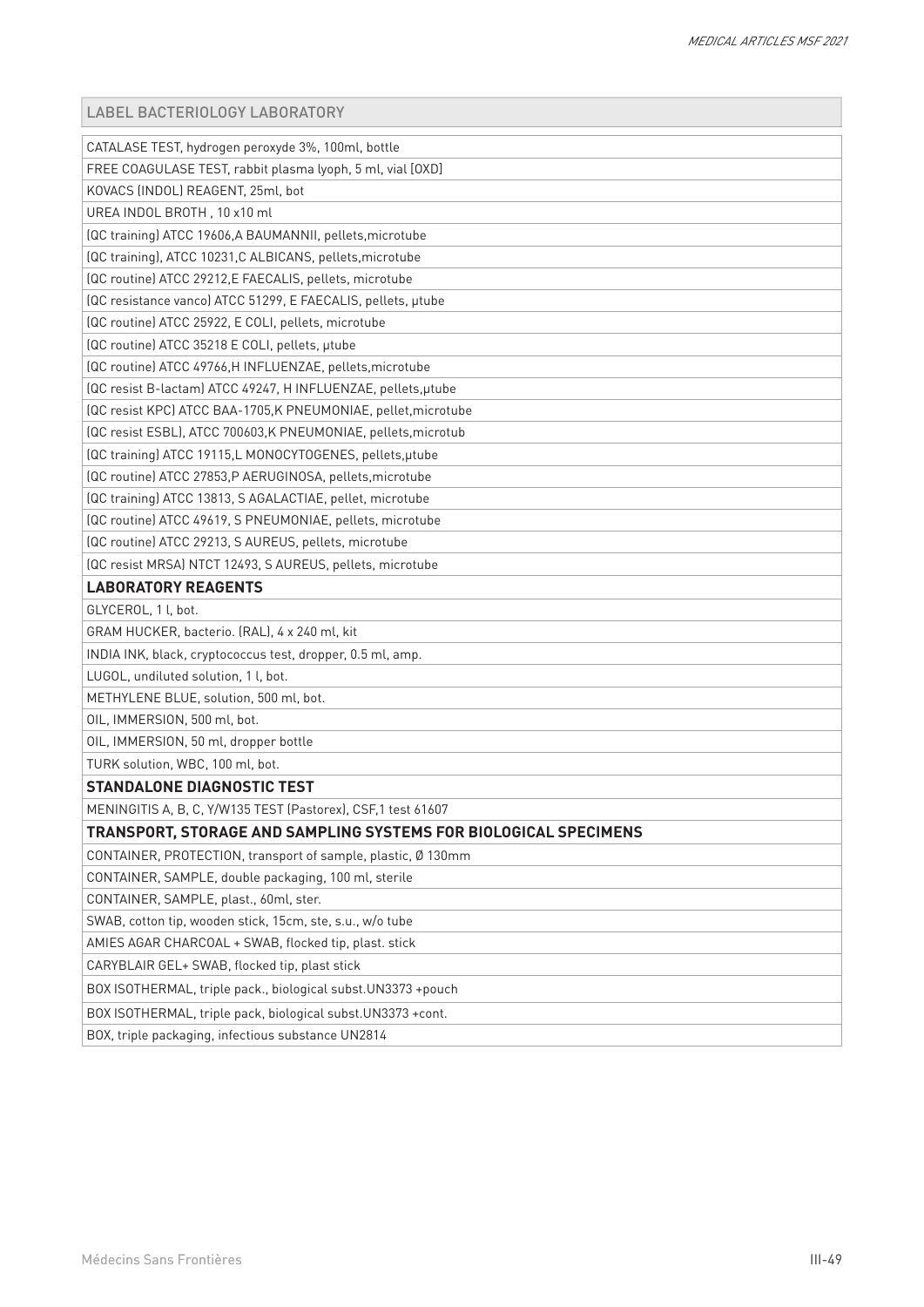<span id="page-49-0"></span>

| <b>DRUG DISPENSING EQUIPMENT &amp; SUPPLIES</b>             |
|-------------------------------------------------------------|
| BOTTLE, plastic, 1 l, for dilution + screw cap              |
| BOTTLE, plastic, 200/250ml, with SPOUT                      |
| FEEDING CUP for new born, spouted, 40 ml (Laerdal)          |
| HOLDER for 500ml bottle, bedside                            |
| HOLDER for 500ml bottle, wall mount, + lever                |
| TABLET COUNTER, triangular, metal, 17 cm                    |
| TABLET COUNTER, triangular, metal, 7 cm                     |
| PILL CRUSHER                                                |
| TABLET CUTTER, stainless steel blade                        |
| TABLET PLANNER, plastic                                     |
| BAG for drugs, plastic, zipper, 6 x 8 cm, + pictogram 2020  |
| BOTTLE ADAPTOR, tapered Ø 13 to 22mm, plastic               |
| CONTAINER for drugs, plastic, amber, 150 ml + lid           |
| CONTAINER for drugs, plastic, screw cover, 250 ml           |
| CONTAINER for drugs, plastic, amber, 30 ml + lid            |
| CONTAINER for drugs, plastic, amber, 60 ml + lid            |
| CYTOTOXIC SPILL BOX (Codan 79.4500)                         |
| LABEL for dispensing, adhesive, 6x8cm, pictogram 2020, unit |
| LABEL for IV fluid, unit                                    |
| <b>LABEL</b> for medication                                 |
| LABEL for medication, blanc, roll                           |
| LABEL for medication, blanc, roll                           |
| LABEL for antibiotic, roll                                  |
| LABEL for antibiotic, roll                                  |
| LABEL for Atracurium, roll                                  |
| LABEL for Atracurium, roll                                  |
| LABEL for Atropine, roll                                    |
| LABEL for Atropine, roll                                    |
| LABEL for Bupivacaine, roll                                 |
| LABEL for Bupivacaine, roll                                 |
| LABEL for Dexamethasone, roll                               |
| LABEL for Dexamethasone, roll                               |
| LABEL for Diazepam, roll                                    |
| LABEL for Diazepam, roll                                    |
| LABEL for Dopamine, roll                                    |
| LABEL for Dopamine, roll                                    |
| LABEL for Ephedrine, roll                                   |
| LABEL for Ephedrine, roll                                   |
| LABEL for Adrenaline, roll                                  |
| LABEL for Adrenaline, roll                                  |
| LABEL for Fentanyl, roll                                    |
| LABEL for Fentanyl, roll                                    |
| LABEL for Flumazenil, roll                                  |
| LABEL for Flumazenil, roll                                  |
| LABEL for Glycopyrronium, roll                              |
| LABEL for Glycopyrronium, roll                              |
| LABEL for Ketamine, roll                                    |